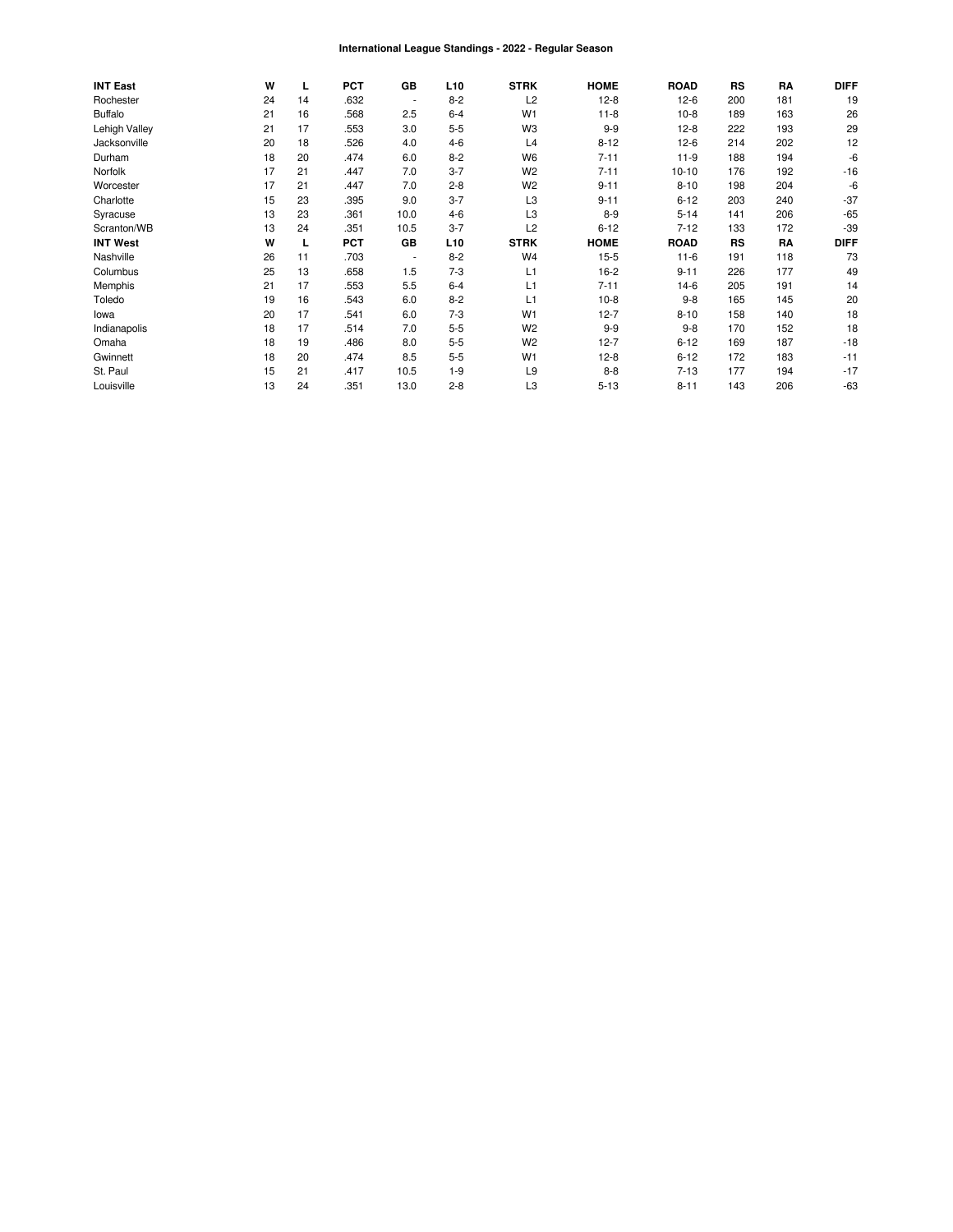#### **International Hitting Leaders - 2022 - Regular Season - Qualified Players**

|                | <b>AVG</b>      |            |                |                |               | HR            |            |             | RBI                  |            |          |                | <b>OBP</b>              |                          |            |
|----------------|-----------------|------------|----------------|----------------|---------------|---------------|------------|-------------|----------------------|------------|----------|----------------|-------------------------|--------------------------|------------|
| #              | Player          | Team       | <b>AVG</b>     | #              | Player        | Team          | HR         |             | # Player             | Team       | RBI      | #              | Player                  | Team                     | <b>OBP</b> |
| 1              | González, E     | <b>JAX</b> | .392           | 1              | Gorman, N     | <b>MEM</b>    | 15         |             | 1 Hall, D            | LHV        | 42       | $\mathbf{1}$   | Sands, D                | LHV                      | .476       |
| 2              | Leblanc, C      | JAX        | .344           | 2              | Hall, D       | LHV           | 13         |             | 2 Gonzalez, O        | COL        | 33       | 2              | Refsnyder, R            | <b>WOR</b>               | .459       |
| 3              | Aranda, J       | <b>DUR</b> | .340           | 3              | García, R     | <b>IOW</b>    | 10         |             | 3 Díaz, L            | <b>JAX</b> | 30       | 3              | Tolman, M               | COL                      | .451       |
| 4              | Duran, J        | <b>WOR</b> | .333           | 4              | Fitzgerald, R | <b>WOR</b>    | 9          |             | 3 Fitzgerald, R      | <b>WOR</b> | 30       | 4              | Lavarnway, R            | <b>TOL</b>               | .430       |
| 4              | García, L       | ROC        | .333           | 4              | Gonzalez, O   | COL           | 9          |             | 3 Pasquantino, V     | OMA        | 30       | 5              | Lewis, R                | <b>STP</b>               | .430       |
| 4              | Sands, D        | LHV        | .333           | 4              | Gray, T       | <b>DUR</b>    | 9          |             | 6 García, L          | <b>ROC</b> | 27       | 6              | García, R               | <b>IOW</b>               | .430       |
| $\overline{4}$ | Santana, C      | LOU        | .333           | 4              | Palka, D      | <b>SYR</b>    | 9          |             | 6 Leblanc, C         | JAX        | 27       | $\overline{7}$ | Warmoth, L              | <b>BUF</b>               | .425       |
| 8              | García, R       | <b>IOW</b> | .326           | 4              | Yepez, J      | <b>MEM</b>    | 9          |             | 8 Pérez, C           | <b>CLT</b> | 26       | 8              | González, E             | <b>JAX</b>               | .417       |
| 9              | Lavarnway, R    | <b>TOL</b> | .325           | 4              | Young, J      | <b>IOW</b>    | 9          |             | 8 Valaika, P         | <b>GWN</b> | 26       | 9              | Aranda, J               | <b>DUR</b>               | .414       |
|                | 10 Moreno, G    | <b>BUF</b> | .323           | 10             |               | 4 tied        | 8          |             | 8 Yepez, J           | <b>MEM</b> | 26       |                | 10 Leblanc, C           | <b>JAX</b>               | .408       |
|                |                 |            |                |                |               |               |            |             |                      |            |          |                |                         |                          |            |
|                | <b>SLG</b>      |            |                |                |               | <b>OPS</b>    |            |             | н                    |            |          |                | 2B                      |                          |            |
| #              | Player          | Team       | <b>SLG</b>     | #              | Player        | Team          | <b>OPS</b> |             | # Player             | Team       | н        | #              | Player                  | Team                     | 2Β         |
| 1              | García, R       | <b>IOW</b> | .737           | 1              | García, R     | <b>IOW</b>    | 1.167      |             | 1 Aranda, J          | <b>DUR</b> | 48       | $\mathbf{1}$   | Noll, J                 | <b>ROC</b>               | 12         |
| $\overline{c}$ | Gorman, N       | MEM        | .677           | 2              | Gorman, N     | <b>MEM</b>    | 1.044      | 1.          | Gonzalez, O          | <b>COL</b> | 48       | $\mathbf{1}$   | Short, Z                | <b>TOL</b>               | 12         |
| 3              | Fitzgerald, R   | <b>WOR</b> | .632           | 3              | Fitzgerald, R | <b>WOR</b>    | 1.011      | 3           | García, L            | <b>ROC</b> | 46       | 3              | Hall, D                 | LHV                      | 11         |
| 4              | Hall, D         | LHV        | .603           | 4              | Lewis, R      | <b>STP</b>    | .993       |             | 4 Leblanc, C         | <b>JAX</b> | 45       | 3              | Lewis, R                | <b>STP</b>               | 11         |
| 5              | García, L       | <b>ROC</b> | .601           | 5              | García, L     | <b>ROC</b>    | .991       |             | 5 Cedrola, L         | LOU        | 44       | 3              | Lukes, N                | <b>BUF</b>               | 11         |
| 6              | Zavala, S       | <b>CLT</b> | .581           | 6              | Leblanc, C    | <b>JAX</b>    | .973       | 6           | Meneses, J           | <b>ROC</b> | 43       | 3              | Martin, M               | <b>IND</b>               | 11         |
| $\overline{7}$ | Quintana, L     | JAX        | .573           | 7              | Zavala, S     | <b>CLT</b>    | .972       |             | 7 Clemens, K         | <b>TOL</b> | 41       | 3              | Maton, N                | LHV                      | 11         |
| 8              | Leblanc, C      | <b>JAX</b> | .565           | 8              | Tolman, M     | COL           | .970       | $7^{\circ}$ | Gorman, N            | MEM        | 41       | 3              | Meneses, J              | <b>ROC</b>               | 11         |
| 9              | Lewis, R        | <b>STP</b> | .563           | 9              | Hall, D       | LHV           | .952       |             | 7 Hall, D            | LHV        | 41       | 3              | Warmoth, L              | <b>BUF</b>               | 11         |
|                | 10 Gonzalez, O  | COL        | .561           |                | 10 Duran, J   | <b>WOR</b>    | .949       |             | 7 Lukes, N           | <b>BUF</b> | 41       | 10             | 9 tied                  |                          | 10         |
|                |                 |            |                |                |               |               |            |             |                      |            |          |                |                         |                          |            |
|                |                 |            |                |                |               |               |            |             |                      |            |          |                |                         |                          |            |
|                | 3B              |            |                |                |               | BB            |            |             | XBH                  |            |          |                | TB                      |                          |            |
|                | # Player        | Team       | 3B             | #              | Player        | Team          | BB         | #           | Player               | Team       | XBH      | #              | Player                  | Team                     | TВ         |
|                | 1 Clemens, K    | <b>TOL</b> | 4              | 1              | Andreoli, J   | LHV           | 28         | 1           | Hall, D              | LHV        | 24       | $\mathbf{1}$   | Hall, D                 | LHV                      | 91         |
|                | 1 García, L     | <b>ROC</b> | 4              | 2              | Bleday, J     | <b>JAX</b>    | 27         | 2           | Martin, M            | <b>IND</b> | 20       | $\overline{c}$ | Gorman, N               | <b>MEM</b>               | 90         |
|                | 1 Martin, M     | <b>IND</b> | 4              | $\overline{c}$ | Short, Z      | <b>TOL</b>    | 27         | 3           | Fitzgerald, R        | <b>WOR</b> | 19       | 3              | Gonzalez, O             | COL                      | 87         |
|                | 1 Vargas, I     | <b>IOW</b> | $\overline{4}$ | 4              | Sánchez, Y    | <b>WOR</b>    | 25         | 3           | Gonzalez, O          | COL        | 19       | 4              | García, L               | <b>ROC</b>               | 83         |
|                | 5 Fitzgerald, R | <b>WOR</b> | 3              | 5              | Benson, W     | COL           | 24         | 3           | Gorman, N            | <b>MEM</b> | 19       | 5              | Fitzgerald, R           | <b>WOR</b>               | 79         |
|                | 5 Martin, R     | <b>NOR</b> | 3              | 5              | Singleton, J  | <b>NAS</b>    | 24         | 6           | Clemens, K           | <b>TOL</b> | 18       | 6              | Clemens, K              | <b>TOL</b>               | 77         |
| 5              | Toffey, W       | LHV        | 3              | 5              | Tolman, M     | COL           | 24         | 6           | García, R            | <b>IOW</b> | 18       | $\overline{7}$ | Leblanc, C              | <b>JAX</b>               | 74         |
| 8              | 13 tied         |            | $\overline{c}$ | 8              | Casas, T      | <b>WOR</b>    | 23         | 6           | Pasquantino, V       | <b>OMA</b> | 18       | 8              | Aranda, J               | <b>DUR</b>               | 72         |
|                |                 |            |                | 8<br>10        | Sands, D      | LHV<br>3 tied | 23<br>22   | 6<br>10     | Short, Z<br>2 tied   | <b>TOL</b> | 18<br>17 | 8<br>10        | Meneses, J<br>García, R | <b>ROC</b><br><b>IOW</b> | 72<br>70   |
|                |                 |            |                |                |               |               |            |             |                      |            |          |                |                         |                          |            |
|                | R               |            |                |                |               | <b>SB</b>     |            |             | $\mathsf{cs}$        |            |          |                |                         |                          |            |
| #              | Player          | Team       | R              |                | # Player      | Team          | SB         |             | # Player             | Team       | СS       |                |                         |                          |            |
| 1              | García, L       | <b>ROC</b> | 33             | $\mathbf{1}$   | Taylor, S     | <b>BUF</b>    | 16         |             | 1 Bruján, V          | <b>DUR</b> | 5        |                |                         |                          |            |
| $\overline{c}$ | Gorman, N       | <b>MEM</b> | 31             |                | 2 Blanco, D   | OMA           | 13         |             | 2 DeShields, D       | <b>GWN</b> | 4        |                |                         |                          |            |
| 3              | Hall, D         | LHV        | 30             | 3              | Stevenson, A  | <b>ROC</b>    | 12         |             | 3 Bae, J             | <b>IND</b> | 3        |                |                         |                          |            |
| 4              | Burdick, P      | <b>JAX</b> | 28             |                | 4 Florial, E  | <b>SWB</b>    | 11         |             | 3 Cedrola, L         | LOU        | 3        |                |                         |                          |            |
| 5              | Downs, J        | <b>WOR</b> | 27             |                | 4 Smith, M    | <b>BUF</b>    | 11         |             | 3 Cruz, O            | <b>IND</b> | 3        |                |                         |                          |            |
| 6              | Fermin, J       | COL        | 26             |                | 6 Bae, J      | <b>IND</b>    | 10         |             | 3 Miller, B          | <b>JAX</b> | 3        |                |                         |                          |            |
| 6              | Remillard, Z    | <b>CLT</b> | 26             |                | 6 Duran, J    | <b>WOR</b>    | 10         |             | 3 Palacios, J        | 2 Teams    | 3        |                |                         |                          |            |
| 6              | Short, Z        | <b>TOL</b> | 26             | 6              | Martin, R     | <b>NOR</b>    | 10         | 3           | Robson, J<br>23 tied | <b>TOL</b> | 3        |                |                         |                          |            |

 [Taylor,](https://research.mlb.com/players/669392/stats#orgId=117) S [BUF](https://research.mlb.com/teams/422/stats#timeframe=2022) 26 5 tied 25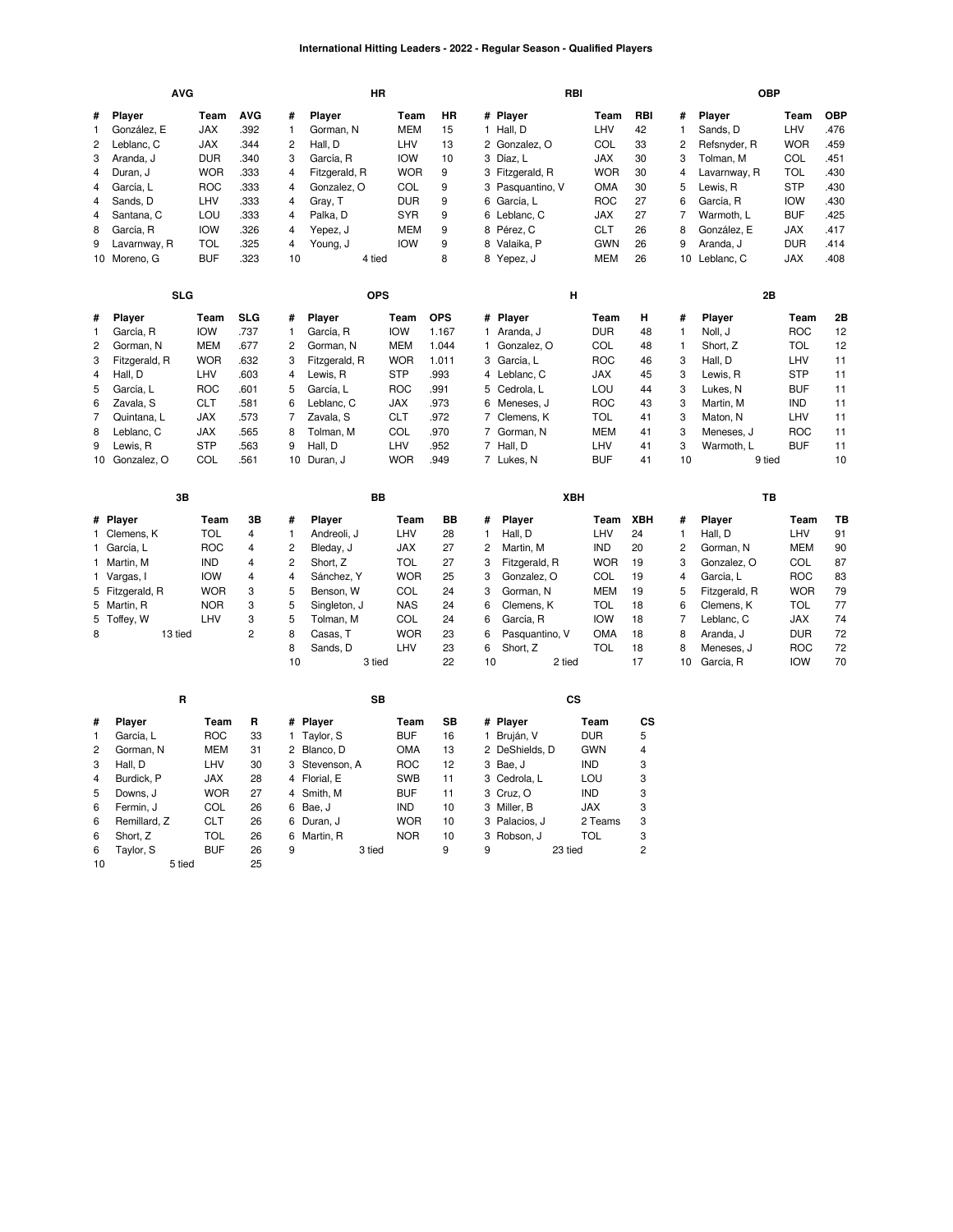## **International Pitching Leaders - 2022 - Regular Season - Qualified Players**

|   | <b>ERA</b><br>Player<br>Team |            |              |   |               | W       |            |                |                 | <b>SO</b> |            |    |    |                | GS      |            |                |
|---|------------------------------|------------|--------------|---|---------------|---------|------------|----------------|-----------------|-----------|------------|----|----|----------------|---------|------------|----------------|
| # |                              |            | ERA          |   | # Player      |         | Team       | W              | # Player        |           | Team       | SO |    | # Player       |         | Team       | GS             |
| 1 | Ashcraft, G                  | LOU        | 1.65         |   | Alexander, J  |         | <b>NAS</b> | 5              | 1 Rodriguez, G  |           | <b>NOR</b> | 57 |    | Battenfield, P |         | COL        | 8              |
| 2 | Swarmer, M                   | <b>IOW</b> | 1.85         |   | 2 Appel, M    |         | LHV        | $\overline{4}$ | 2 Krook. M      |           | <b>SWB</b> | 48 |    | Boushley, C    |         | <b>NAS</b> | 8              |
| 3 | Small, E                     | <b>NAS</b> | 1.95         |   | 2 Hart, K     |         | <b>WOR</b> | 4              | 3 Liberatore, M |           | <b>MEM</b> | 46 |    | 1 Krook, M     |         | <b>SWB</b> | 8              |
| 4 | Wesneski, H                  | <b>SWB</b> | 2.31         |   | 2 Lawrence, C |         | <b>BUF</b> | 4              | 3 Small, E      |           | <b>NAS</b> | 46 |    | 1 Lively, B    |         | LOU        | 8              |
| 5 | Seabold, C                   | <b>WOR</b> | 2.45         |   | Sánchez, M    |         | <b>NAS</b> | 4              | 5 Meyer, M      |           | <b>JAX</b> | 44 |    | 1 Meyer, M     |         | JAX        | 8              |
| 6 | Lawrence, C                  | <b>BUF</b> | 2.55         | 6 |               | 23 tied |            | 3              | 5 Muller, K     |           | <b>GWN</b> | 44 |    | 1 Oviedo, J    |         | <b>MEM</b> | 8              |
| 7 | Lindblom. J                  | <b>NAS</b> | 2.58         |   |               |         |            |                | 7 Thompson, Z   |           | MEM        | 42 |    | 1 Rodriguez, G |         | <b>NOR</b> | 8              |
| 8 | Battenfield, P               | COL        | 2.64         |   |               |         |            |                | 8 Toussaint, T  |           | <b>GWN</b> | 41 |    | 1 Tetreault, J |         | <b>ROC</b> | 8              |
| 9 | Rodriguez, G                 | <b>NOR</b> | 2.65         |   |               |         |            |                | 9 Lively, B     |           | LOU        | 39 | 9  |                | 25 tied |            | $\overline{7}$ |
|   | 10 Alexander, J              | <b>NAS</b> | 3.03         |   |               |         |            |                | 9 Swarmer, M    |           | <b>IOW</b> | 39 |    |                |         |            |                |
|   | CG                           |            |              |   |               | SHO     |            |                |                 | G         |            |    |    |                | SV      |            |                |
|   | # Player                     | Team       | СG           |   | # Player      | Team    | <b>SHO</b> |                | # Player        |           | Team       | G  |    | # Player       |         | Team       | S٧             |
|   | 1 Lawrence, C                | <b>BUF</b> | $\mathbf{1}$ |   |               |         |            |                | 1 Clippard, T   |           | <b>ROC</b> | 17 |    | 1 Cruz, F      |         | LOU        | 6              |
|   | 1 Sulser, B                  | <b>IND</b> |              |   |               |         |            |                | 2 Baldonado, A  |           | <b>ROC</b> | 16 | 1. | Walsh, J       |         | <b>MEM</b> | 6              |
|   |                              |            |              |   |               |         |            |                | 2 Cuas, J       |           | <b>OMA</b> | 16 |    | 3 Knight, D    |         | <b>DUR</b> | 5              |
|   |                              |            |              |   |               |         |            |                | 2 Perez, A      |           | <b>CLT</b> | 16 |    | 3 Law, D       |         | <b>TOL</b> | 5              |
|   |                              |            |              |   |               |         |            |                | 5 Duron, N      |           | LHV        | 15 |    | 3 Ort, K       |         | <b>WOR</b> | 5              |
|   |                              |            |              |   |               |         |            |                | 5 Fernández, J  |           | MEM        | 15 |    | 3 Vizcaíno, A  |         | <b>OMA</b> | 5              |
|   |                              |            |              |   |               |         |            |                | 5 Naile, J      |           | <b>MEM</b> | 15 | 7  | Gage, M        |         | <b>BUF</b> | 4              |
|   |                              |            |              |   |               |         |            |                | 5 Ort, K        |           | <b>WOR</b> | 15 |    | 7 Uvila, C     |         | <b>NOR</b> | 4              |

|                  | IP         |      |    |               | <b>AVG</b> |            |    |               | <b>WHIP</b> |             |                | <b>WPCT</b> |             |
|------------------|------------|------|----|---------------|------------|------------|----|---------------|-------------|-------------|----------------|-------------|-------------|
| # Player         | Team       | IP   | #  | <b>Plaver</b> | Team       | <b>AVG</b> | #  | <b>Plaver</b> | Team        | <b>WHIP</b> | # Plaver       | Team        | <b>WPCT</b> |
| 1 Battenfield, P | COL        | 44.1 |    | Small, E      | <b>NAS</b> | .149       |    | Wesneski, H   | <b>SWB</b>  | 0.77        | Beniamin, W    | CLT         | 1.000       |
| 2 Liberatore, M  | <b>MEM</b> | 40.0 | 2  | Swarmer, M    | <b>IOW</b> | .167       | 2  | Lawrence, C   | <b>BUF</b>  | 0.85        | Mariot. M      | LHV         | 1.000       |
| 3 Meyer, M       | <b>JAX</b> | 39.2 | 3  | Wesneski, H   | <b>SWB</b> | .171       | 3  | Seabold, C    | <b>WOR</b>  | 0.93        | Swarmer. M     | <b>IOW</b>  | 1.000       |
| 3 Oviedo, J      | <b>MEM</b> | 39.2 | 4  | Seabold, C    | <b>WOR</b> | .179       | 4  | Swarmer, M    | <b>IOW</b>  | 0.94        | Thompson, Z    | <b>MEM</b>  | 1.000       |
| 5 Boushley, C    | <b>NAS</b> | 38.2 | 5  | Rodriguez, G  | <b>NOR</b> | .189       | 5. | Thompson, Z   | <b>MEM</b>  | 0.98        | Tully. T       | COL         | 1.000       |
| 5 Cox. A         | <b>OMA</b> | 38.2 | 6  | Lawrence, C   | <b>BUF</b> | .197       | 6  | Lindblom, J   | <b>NAS</b>  | 0.99        | 6 Lawrence, C  | <b>BUF</b>  | .800        |
| 7 Lindblom, J    | <b>NAS</b> | 38.1 |    | Lindblom. J   | <b>NAS</b> | .199       |    | Rodriguez, G  | <b>NOR</b>  | 1.02        | 7 Ashcraft, G  | LOU         | .750        |
| 8 Kent. M        | <b>JAX</b> | 37.2 | 8  | Thompson. Z   | <b>MEM</b> | .203       | 8  | Mever, M      | <b>JAX</b>  | 1.16        | 7 Rodriguez, G | <b>NOR</b>  | .750        |
| 9 Rodriguez, G   | <b>NOR</b> | 37.1 | 9  | Mever. M      | <b>JAX</b> | .215       | 9  | Small, E      | <b>NAS</b>  | 1.18        | 7 Seabold, C   | <b>WOR</b>  | .750        |
| 9 Tetreault. J   | <b>ROC</b> | 37.1 | 10 | Anderson, C   | TOL        | .225       | 10 | Tully, T      | COL         | 1.18        | 7 Small, E     | <b>NAS</b>  | .750        |

000 VOR<br>15 OMA 15<br>ROC 15

 [Gage,](https://research.mlb.com/players/657424/stats#orgId=117) M [BUF](https://research.mlb.com/teams/422/stats#timeframe=2022) 4 [Uvila,](https://research.mlb.com/players/664114/stats#orgId=117) C [NOR](https://research.mlb.com/teams/568/stats#timeframe=2022) 4 [Vespi,](https://research.mlb.com/players/663989/stats#orgId=117) N [NOR](https://research.mlb.com/teams/568/stats#timeframe=2022) 4 [Weems,](https://research.mlb.com/players/607179/stats#orgId=117) J [ROC](https://research.mlb.com/teams/534/stats#timeframe=2022) 4

[Peacock,](https://research.mlb.com/players/502748/stats#orgId=117) B [OMA](https://research.mlb.com/teams/541/stats#timeframe=2022)<br>5 Weems, J ROC

[Weems,](https://research.mlb.com/players/607179/stats#orgId=117) J

## **Triple-A Team Hitting - 2022 - Regular Season**

| Team                             | League     | AVG G                          | AВ                     | R | н |  |   |    | TB 2B 3B HR RBI |     | BB IBB SO SB CS |     |     | <b>OBP</b> |      | SLG OPS SAC SF |    |     | HBP | <b>GIDP</b> | LOB |
|----------------------------------|------------|--------------------------------|------------------------|---|---|--|---|----|-----------------|-----|-----------------|-----|-----|------------|------|----------------|----|-----|-----|-------------|-----|
| Oklahoma City Dodgers            | <b>PCL</b> | .289 38 1307 268 378 629 66 19 |                        |   |   |  |   | 49 | 251 193         |     | 324             | -23 | -11 | .386       | .481 | .867           | 2  | -14 | 23  | 28          | 296 |
| <b>Round Rock Express</b>        | <b>PCL</b> | .279 38                        | 1327 239 370 610 67 13 |   |   |  |   | 49 | 219 135         |     | 0 350           | 42  | 12  | .353       | .460 | .813           | 1  | 6   | 20  | 31          | 257 |
| Salt Lake Bees                   | <b>PCL</b> | 274 38 1269 237 348 556 65 10  |                        |   |   |  |   | 41 | 218 155         |     | 1 282           | 44  | 14  | .359       | .438 | .797           | 2  | 18  | 24  | 31          | 261 |
| Albuquerque Isotopes             | <b>PCL</b> | .272 38 1301 222 354 594 65 14 |                        |   |   |  |   | 49 | 206 141         |     | 0.322           | 23  | 5   | .349       | .457 | .806           | 1. | 16  | 22  | 27          | 275 |
| Reno Aces                        | <b>PCL</b> | 38<br>271                      | 1306 230 354 607 69 11 |   |   |  |   | 54 | 220 166         |     | 298             | 53  | 16  | .358       | .465 | .823           | 2  | 13  | 19  | 26          | 284 |
| <b>Rochester Red Wings</b>       | INT        | .267 38                        | 1307 200 349 548 73 12 |   |   |  |   |    | 34 184 130      |     | 8 339           | 44  | 5   | .340       | .419 | .759           | 4  | 10  | 19  | 19          | 297 |
| Jacksonville Jumbo Shrimp        | INT        | .267 38                        | 1312 214 350 593 72    |   |   |  | 6 | 53 | 202 139         |     | 0 339           | 22  | 8   | .345       | .452 | .797           | 1  | -12 | 24  | 32          | 272 |
| El Paso Chihuahuas               | <b>PCL</b> | 262 38 1303 233 341 588 67     |                        |   |   |  | 6 | 56 | 216 181         |     | 1 348           | 19  | 10  | .355       | .451 | .806           | 3  | 14  | 15  | 22          | 281 |
| Sacramento River Cats            | <b>PCL</b> | .260 38 1314 220 341 584 63    |                        |   |   |  | 9 |    | 54 214 175      |     | 2 383           | 36  | 10  | .353       | .444 | .797           | 2  | 9   | 20  | 22          | 294 |
| <b>Charlotte Knights</b>         | INT        | .259 38 1312 203 340 563 64    |                        |   |   |  | 3 | 51 | 191             | 140 | 2 3 4 1         | 22  | 12  | .335       | .429 | .764           | 3  | 9   | 15  | 30          | 266 |
| <b>Gwinnett Stripers</b>         | INT        | .259 38 1268 172 328 520 70    |                        |   |   |  | 4 | 38 | 158 124         |     | 1 297           | 29  | 10  | .327       | .410 | .737           |    | 19  | 13  | 31          | 255 |
| <b>Buffalo Bisons</b>            | INT        | .258 37 1190 189 307 437 62    |                        |   |   |  | 4 | 20 | 175 147         |     | 1 294           | 58  | 9   | .350       | .367 | .717           | 1  | 9   | 27  | 18          | 282 |
| Nashville Sounds                 | INT        | .255 37 1212 191 309 487 67    |                        |   |   |  | 6 | 33 | 177 171         |     | 0 336           | -39 |     | .353       | .402 | .755           | 0  | 11  | 18  | 24          | 276 |
| <b>Tacoma Rainiers</b>           | <b>PCL</b> | .251 38 1297 196 326 565 63    |                        |   |   |  |   |    | 54 190 152      |     | 1 376           | 64  | 12  | .335       | .436 | .771           | 6  | 10  | 17  | 20          | 276 |
| <b>Columbus Clippers</b>         | INT        | .249 38                        | 1279 226 319 559 71    |   |   |  | 5 | 53 | 210 176         |     | 4 308           | 30  | 6   | .351       | .437 | .788           | 6  | 9   | 30  | 24          | 295 |
| Lehigh Valley IronPigs           | INT        | .249 38 1214 222 302 490 71    |                        |   |   |  | 6 |    | 35 197 199      |     | 2 3 1 7         | 40  |     | .362       | .404 | .766           | 5  | 8   | 21  | 24          | 273 |
| Durham Bulls                     | INT        | 248 38 1264 188 314 528 68 10  |                        |   |   |  |   |    | 42 177 156      |     | 0.405           | 38  | 16  | .335       | .418 | .753           | 2  | 9   | 13  | 22          | 262 |
| Las Vegas Aviators               | <b>PCL</b> | 248 38 1269 193 315 500 61     |                        |   |   |  | 5 | 38 | 177 157         |     | 0 358           | 29  | 7   | .342       | .394 | .736           | 3  | 6   | 26  | 16          | 290 |
| <b>Worcester Red Sox</b>         | INT        | .248 38 1228 198 304 531 65    |                        |   |   |  | 6 |    | 50 187 162      |     | 2 371           | 32  | 9   | .341       | .432 | .773           |    | 11  | 17  | 16          | 264 |
| Iowa Cubs                        | INT        | .246 37                        | 1224 158 301 480 61    |   |   |  | 8 | 34 | 148             | 136 | 3 3 3 3 3       | 37  | 9   | .325       | .392 | .717           | 2  | 13  | 14  | 15          | 270 |
| <b>Memphis Redbirds</b>          | INT        | .246 38 1273 205 313 560 52    |                        |   |   |  | 6 |    | 61 189 129      |     | 0.348           | 35  | 5   | .323       | .440 | .763           | 0  | 10  | 21  | 25          | 230 |
| Louisville Bats                  | INT        | .241 37 1246 143 300 465 51    |                        |   |   |  | 3 | 36 | 128 131         |     | 0.311           | 24  | 11  | .320       | .373 | .693           | 1  | 6   | 17  | 29          | 271 |
| Indianapolis Indians             | INT        | .239 35 1136 170 272 436 59 12 |                        |   |   |  |   | 27 | 153 175         |     | 1 319           | 54  | 12  | .347       | .384 | .731           | 5  |     | 15  | 24          | 264 |
| St. Paul Saints                  | INT        | 237 36 1190 177 282 457 70     |                        |   |   |  | 6 | 31 | 160 166         |     | 3 3 1 8         | 28  | 6   | .334       | .384 | .718           | 1  |     | 11  | 29          | 268 |
| <b>Toledo Mud Hens</b>           | INT        | .235 35                        | 1144 165 269 469 62    |   |   |  | 9 | 40 | 157             | 132 | 368             | 32  | 13  | .319       | .410 | .729           | 3  | 13  | 15  | 12          | 238 |
| <b>Sugar Land Space Cowboys</b>  | <b>PCL</b> | 234 38 1288 175 301 526 66 12  |                        |   |   |  |   | 45 | 160 153         |     | 2 380           | 43  | 13  | .323       | .408 | .731           |    |     | 21  | 32          | 266 |
| <b>Norfolk Tides</b>             | INT        | .233 38 1263 176 294 500 62    |                        |   |   |  | 6 | 44 | 163 159         |     | 1 352           | 39  | 6   | .330       | .396 | .726           | 5  |     | 28  | 24          | 288 |
| Omaha Storm Chasers              | INT        | 230 37 1193 169 274 452 60     |                        |   |   |  | 5 | 36 | 154 152         |     | 0.327           | 44  | 6   | .324       | .379 | .703           | 5  | 12  | 21  | 25          | 258 |
| Scranton/Wilkes-Barre RailRiders | INT        | .216 37 1150 133 248 401 57    |                        |   |   |  | 3 |    | 30 119 131      |     | 1 308           | 40  | 6   | .303       | .349 | .652           |    | 6   | 16  | 35          | 235 |
| <b>Syracuse Mets</b>             | INT        | 209 36 1113 141 233 397 40     |                        |   |   |  |   |    | 2 40 129        | 124 | 0 333           | 29  | 12  | .296       | .357 | .653           | 3  | ĥ   | 16  | 32          | 200 |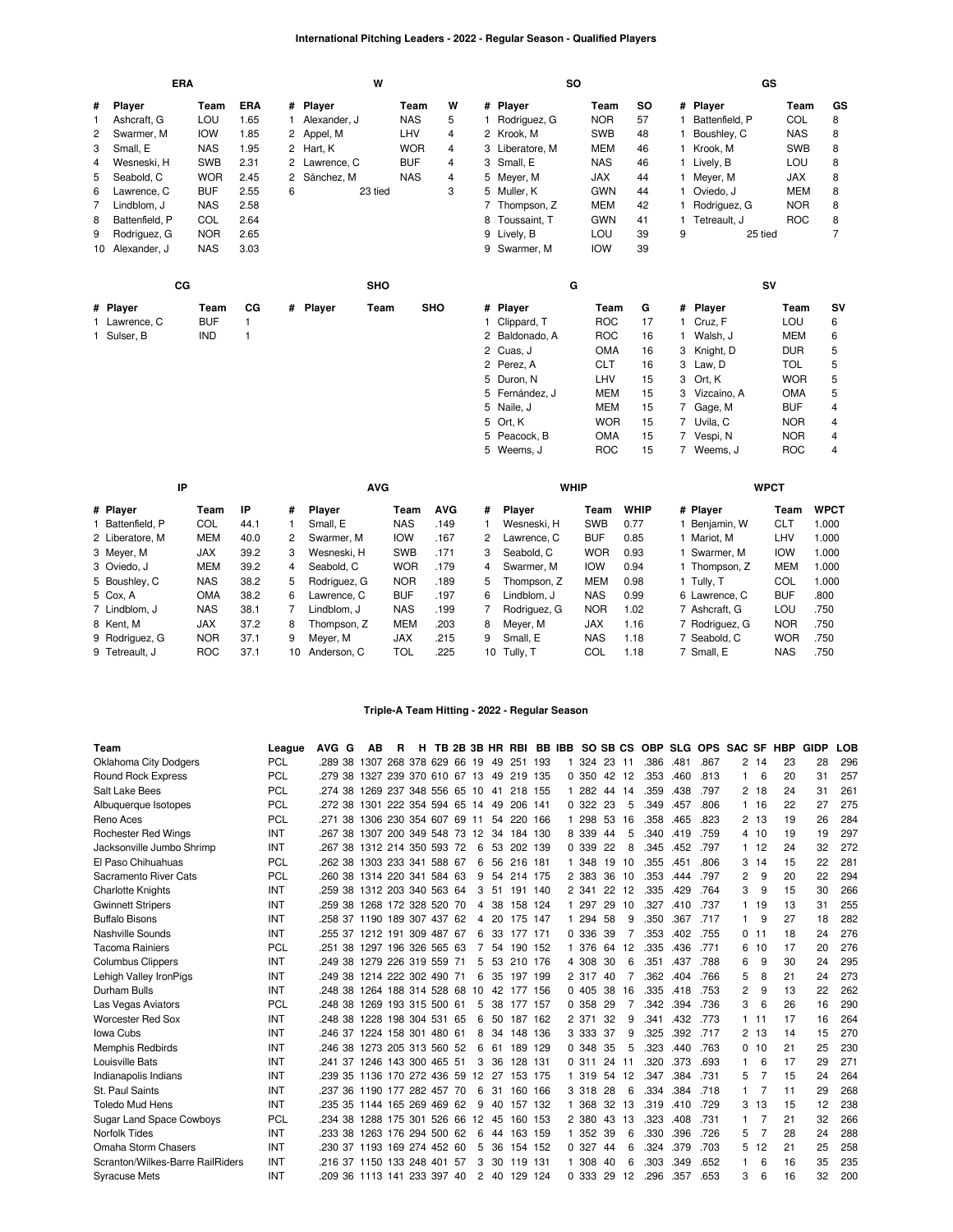## **Triple-A Team Pitching - 2022 - Regular Season**

| Team                                 | League W L ERA G GS CG SHO GF HLD SV SVO |                  |     |                |       |       |     |                         | IP | H |  |                                | R ER HR HB BB IBB SO WP BK WHIP AVG GO/AO GIDP TBF AB |    |                |           |      |      |              |  |
|--------------------------------------|------------------------------------------|------------------|-----|----------------|-------|-------|-----|-------------------------|----|---|--|--------------------------------|-------------------------------------------------------|----|----------------|-----------|------|------|--------------|--|
| Nashville Sounds                     | <b>INT</b>                               | 26 11 2.99 37 37 |     | $\Omega$       | 5 37  | 23 12 |     |                         |    |   |  | 16 325.0 252 118 108 26 17 140 | 0 3 32 17                                             |    | 3              | 1.21 .212 |      | 0.93 | 18 1356 1187 |  |
| Iowa Cubs                            | <b>INT</b>                               | 20 17 3.46 37 37 |     | $\Omega$       | 2 37  | 10    | 8   |                         |    |   |  | 17 322.1 263 140 124 31 21 162 | 1 3 6 0                                               | 23 | 3              | 1.32 .219 |      | 1.08 | 27 1390 1201 |  |
| <b>Toledo Mud Hens</b>               | <b>INT</b>                               | 19 16 3.79 35 35 |     | $\Omega$       | 3 3 5 | 20    | 9   |                         |    |   |  | 15 306 0 261 145 129 31 11 137 | 2 3 0 3                                               | 21 | 5              | 1.30 228  |      | 0.93 | 20 1306 1144 |  |
| Indianapolis Indians                 | INT                                      | 18 17 3.92 35 35 |     |                | 3 3 4 | 13    | 5   |                         |    |   |  | 15 303.0 249 152 132 42 18 141 | 1316                                                  | 24 | 3              | 1.29 .221 |      | 1.11 | 18 1297 1129 |  |
| <b>Columbus Clippers</b>             | INT                                      | 25 13 3.94 38 38 |     | $\Omega$       | 3 3 8 | 21    | -10 |                         |    |   |  | 19 333.2 303 177 146 29 19 145 | 4 2 9 5                                               | 24 | 3              | 1.34 .240 |      | 0.98 | 31 1432 1260 |  |
| Salt Lake Bees                       | PCL                                      | 21 17 4.18 38 38 |     | $\overline{2}$ | 3 36  | 13    | 5   |                         |    |   |  | 13 325 0 295 169 151 31 19 123 | 0 3 1 2                                               | 24 | 3              | 1.29 .238 |      | 0.94 | 25 1391 1239 |  |
| Scranton/Wilkes-Barre RailRiders INT |                                          | 13 24 4.25 37 37 |     | $\Omega$       | 3 37  | 8     | 6   |                         |    |   |  | 12 309 1 277 172 146 35 22 150 | 4 3 5 8                                               | 25 |                | 1.38 .237 |      | 1.04 | 21 1363 1171 |  |
| <b>Buffalo Bisons</b>                | <b>INT</b>                               | 21 16 4.36 37 37 |     | -1             | 3 36  | 10 10 |     |                         |    |   |  | 13 305 2 270 163 148 41 20 134 | 2 3 0 3                                               | 13 |                | 1.32 .236 |      | 0.75 | 18 1310 1145 |  |
| <b>Sugar Land Space Cowboys</b>      | <b>PCL</b>                               | 15 23 4.38 38 38 |     | $\Omega$       | 1 38  | 13    | 8   |                         |    |   |  | 11 336.2 310 187 164 36 20 181 | 3 3 7 7                                               | 19 | 4              | 1.46 .242 |      | 0.92 | 15 1498 1282 |  |
| <b>Rochester Red Wings</b>           | <b>INT</b>                               | 24 14 4.46 38 38 |     | $\Omega$       | 4 38  | 16    | 11  |                         |    |   |  | 13 333.0 298 181 165 28 12 171 | 1 3 4 3                                               | 19 | 1              | 1.41      | .235 | 0.91 | 20 1459 1266 |  |
| <b>Gwinnett Stripers</b>             | INT                                      | 18 20 4.48 38 38 |     | $\Omega$       | 2 38  | 12    | 6   |                         |    |   |  | 11 333.1 310 183 166 43 24 121 | 0407                                                  | 15 | 2              | 1.29 .244 |      | 1.31 | 23 1426 1268 |  |
| Norfolk Tides                        | INT                                      | 17 21 4.70 38 38 |     | $\Omega$       | 1 38  | 16    | -11 |                         |    |   |  | 14 331 1 319 192 173 25 20 178 | 0 3 4 5                                               | 27 | 5              | 1.50 .252 |      | 0.88 | 29 1485 1265 |  |
| Durham Bulls                         | INT                                      | 18 20 4.76 38 38 |     | $\Omega$       | 1 38  | 16    | 6   |                         |    |   |  | 13 329.1 333 194 174 58 20 143 | 1 3 0 7                                               | 24 | 6              | 1.45 .261 |      | 0.93 | 34 1456 1278 |  |
| <b>Memphis Redbirds</b>              | <b>INT</b>                               | 21 17 4.76 38 38 |     | $\Omega$       | 2 38  | 15 12 |     |                         |    |   |  | 13 335 0 340 191 177 55 17 135 | 0 3 5 7                                               | 17 | 4              | 1.42 .264 |      | 1.11 | 30 1452 1288 |  |
| Omaha Storm Chasers                  | INT                                      | 18 19 4.76 37 37 |     | $\Omega$       | 2 37  | 15 10 |     |                         |    |   |  | 16 319 2 322 187 169 49 23 124 | 1311                                                  | 24 | 4              | 1.40 .257 |      | 1.18 | 21 1410 1252 |  |
| <b>Round Rock Express</b>            | <b>PCL</b>                               | 23 15 4.81 38 38 |     | $\Omega$       | 0.38  | 19    | 12  | 14 336 2 320 208 180 42 |    |   |  | 6 188                          | 1 3 5 5                                               | 25 | 6              | 1.51 .249 |      | 1.03 | 32 1496 1283 |  |
| Oklahoma City Dodgers                | <b>PCL</b>                               | 23 15 4.82 38 38 |     | -1             | 2 37  | 19    | 8   |                         |    |   |  | 14 330.2 330 200 177 40 16 174 | 0 3 5 9                                               | 24 | 3              | 1.52 .257 |      | 0.89 | 20 1488 1283 |  |
| Louisville Bats                      | INT                                      | 13 24 4.82 37    | -37 | $\Omega$       | 1 37  | 14    | 9   |                         |    |   |  | 16 325 0 320 206 174 38 19 187 | 0 3 3 5                                               | 23 | 5              | 1.56 .254 |      | 1.14 | 20 1483 1258 |  |
| St. Paul Saints                      | INT                                      | 15 21 4.92 36 36 |     | $\Omega$       | 0.36  | 9     | 8   |                         |    |   |  | 14 309 0 306 194 169 37 20 156 | 4 3 2 4                                               | 33 | $\overline{2}$ | 1.50 .259 |      | 1.22 | 21 1370 1180 |  |
| Jacksonville Jumbo Shrimp            | INT                                      | 20 18 5.01 38 38 |     | $\Omega$       | 2 38  | 15    | 5   |                         |    |   |  | 15 337.2 331 202 188 46 15 147 | 2 3 4 8                                               | 23 | 5              | 1.42 .257 |      | 1.14 | 29 1465 1290 |  |
| <b>Worcester Red Sox</b>             | INT                                      | 17 21 5.02 38 38 |     | $\Omega$       | 0.38  | 15    | 7   |                         |    |   |  | 16 319 1 301 204 178 30 17 133 | 3 3 7 4                                               | 23 | $\Omega$       | 1.36 .245 |      | 1.01 | 18 1397 1231 |  |
| Lehigh Valley IronPigs               | INT                                      | 21 17 5.28 38 38 |     | $\Omega$       | 2 38  | 26    | 4   |                         |    |   |  | 9319.0314 193 187 34 30 185    | 3 3 1 4                                               | 27 | 4              | 1.56 .258 |      | 1.03 | 33 1437 1216 |  |
| Las Vegas Aviators                   | <b>PCL</b>                               | 20 18 5.30 38 38 |     | $\Omega$       | 2 38  | 18    | 9   |                         |    |   |  | 16 331.0 332 215 195 49 29 158 | 1 2 9 9                                               | 16 | 4              | 1.48 .263 |      | 1.00 | 32 1469 1264 |  |
| <b>Syracuse Mets</b>                 | INT                                      | 13 23 5.32 36    | -36 | $\Omega$       | 3 3 6 | 9     | 8   |                         |    |   |  | 12 301 0 295 206 178 47 15 137 | 0 3 0 3                                               | 20 | 1              | 1.44 .251 |      | 1.02 | 30 1339 1176 |  |
| El Paso Chihuahuas                   | PCL                                      | 21 17 5.57 38 38 |     | $\Omega$       | 1 38  | 17    |     |                         |    |   |  | 17 334.1 349 229 207 54 14 168 | 0 3 5 7                                               | 23 | 4              | 1.55 .266 |      | 1.06 | 31 1499 1310 |  |
| <b>Charlotte Knights</b>             | INT                                      | 15 23 5.71 38 38 |     | $\Omega$       | 0.38  | 10    | 4   |                         |    |   |  | 12 336.0 344 240 213 63 11 153 | 1 3 2 9                                               | 20 | 5              | 1.48 .262 |      | 1.24 | 29 1488 1313 |  |
| Reno Aces                            | <b>PCL</b>                               | 20 18 5.73 38 38 |     | $\Omega$       | 1 38  | 18    | 9   |                         |    |   |  | 13 334.2 354 226 213 63 13 158 | 0 3 3 9                                               | 10 | 2              | 1.53 .268 |      | 0.89 | 22 1501 1320 |  |
| Sacramento River Cats                | <b>PCL</b>                               | 19 19 5.82 38 38 |     | $\Omega$       | 3 3 8 |       | 8   |                         |    |   |  | 14 337.1 358 241 218 58 39 167 | 3 3 7 5                                               | 25 | 2              | 1.56 .269 |      | 0.98 | 27 1551 1330 |  |
| <b>Tacoma Rainiers</b>               | PCL                                      | 12 26 6.59 38 38 |     | $\Omega$       | 1 38  | 9     | 5   |                         |    |   |  | 10 330 1 385 264 242 47 29 155 | 0310                                                  | 22 | 2              | 1.63 .289 |      | 0.98 | 25 1533 1332 |  |
| Albuquerque Isotopes                 | <b>PCL</b>                               | 16 22 6.92 38 38 |     | $\Omega$       | 0.38  | 22    | 7   |                         |    |   |  | 11 325.0 395 274 250 69 22 136 | 1 3 3 8                                               | 15 | $\Omega$       | 1.63 .295 |      | 1.21 | 26 1512 1338 |  |

# **Triple-A Team Fielding - 2022 - Regular Season**

| Team                             | League     | <b>PCT</b> | G  | GS | TC   | PO   | A   | Е  | <b>DP</b> | TP | PB             | <b>CWP</b> | <b>SB</b> | CS             |
|----------------------------------|------------|------------|----|----|------|------|-----|----|-----------|----|----------------|------------|-----------|----------------|
| Lehigh Valley IronPigs           | INT        | .988       | 38 | 38 | 1306 | 957  | 333 | 16 | 41        | 0  | 3              | 27         | 46        | g              |
| Nashville Sounds                 | INT        | .988       | 37 | 37 | 1297 | 975  | 306 | 16 | 23        | 0  | 6              | 17         | 29        | 13             |
| Reno Aces                        | <b>PCL</b> | .987       | 38 | 38 | 1341 | 1004 | 319 | 18 | 25        | 0  | $\overline{c}$ | 10         | 51        | 6              |
| <b>Buffalo Bisons</b>            | INT        | .986       | 37 | 37 | 1204 | 917  | 270 | 17 | 22        | 0  | 5              | 13         | 32        | 16             |
| Memphis Redbirds                 | INT        | .984       | 38 | 38 | 1382 | 1006 | 354 | 22 | 36        | 0  | 6              | 17         | 33        | 11             |
| <b>Gwinnett Stripers</b>         | INT        | .983       | 38 | 38 | 1360 | 1002 | 335 | 23 | 30        | 0  | 5              | 15         | 45        | 5              |
| <b>Toledo Mud Hens</b>           | INT        | .983       | 35 | 35 | 1240 | 918  | 301 | 21 | 25        | 0  | 4              | 21         | 26        | 5              |
| Jacksonville Jumbo Shrimp        | INT        | .982       | 38 | 38 | 1415 | 1013 | 377 | 25 | 38        | 0  | 2              | 23         | 32        | 9              |
| Salt Lake Bees                   | PCL        | .982       | 38 | 38 | 1317 | 975  | 318 | 24 | 32        | 0  | 3              | 24         | 33        | 8              |
| <b>Sugar Land Space Cowboys</b>  | <b>PCL</b> | .981       | 38 | 38 | 1340 | 1010 | 305 | 25 | 19        | 0  | 6              | 19         | 34        | 12             |
| St. Paul Saints                  | INT        | .979       | 36 | 36 | 1281 | 927  | 327 | 27 | 29        | 0  |                | 33         | 36        | 13             |
| <b>Tacoma Rainiers</b>           | <b>PCL</b> | .978       | 38 | 38 | 1360 | 991  | 339 | 30 | 30        | 0  | 2              | 22         | 46        | 10             |
| Omaha Storm Chasers              | INT        | .978       | 37 | 37 | 1338 | 960  | 348 | 30 | 25        | 0  | 3              | 24         | 18        | 5              |
| <b>Rochester Red Wings</b>       | INT        | .976       | 38 | 38 | 1357 | 999  | 326 | 32 | 24        | 0  | 3              | 19         | 36        | 10             |
| Durham Bulls                     | INT        | .976       | 38 | 38 | 1352 | 988  | 332 | 32 | 38        | 0  | 6              | 24         | 42        | 8              |
| <b>Charlotte Knights</b>         | INT        | .976       | 38 | 38 | 1414 | 1008 | 372 | 34 | 32        | 0  | $\overline{c}$ | 20         | 21        | 5              |
| <b>Worcester Red Sox</b>         | INT        | .975       | 38 | 38 | 1289 | 958  | 299 | 32 | 23        | 0  | 12             | 23         | 33        | 8              |
| <b>Columbus Clippers</b>         | INT        | .975       | 38 | 38 | 1388 | 1001 | 352 | 35 | 36        | 0  | 5              | 24         | 35        | 10             |
| Indianapolis Indians             | INT        | .974       | 35 | 35 | 1252 | 909  | 311 | 32 | 24        | 0  | 3              | 24         | 29        | $\overline{7}$ |
| Iowa Cubs                        | INT        | .974       | 37 | 37 | 1312 | 967  | 311 | 34 | 33        | 0  | 6              | 23         | 49        | 8              |
| Las Vegas Aviators               | <b>PCL</b> | .974       | 38 | 38 | 1388 | 993  | 359 | 36 | 36        | 0  | 3              | 16         | 33        | 14             |
| El Paso Chihuahuas               | <b>PCL</b> | .974       | 38 | 38 | 1381 | 1003 | 342 | 36 | 34        | 0  | 5              | 23         | 37        | 15             |
| Scranton/Wilkes-Barre RailRiders | INT        | .973       | 37 | 37 | 1245 | 928  | 284 | 33 | 24        | 0  | 8              | 25         | 62        | 8              |
| Albuquerque Isotopes             | <b>PCL</b> | .973       | 38 | 38 | 1351 | 975  | 340 | 36 | 32        | 0  | 3              | 15         | 29        | 13             |
| Sacramento River Cats            | <b>PCL</b> | .972       | 38 | 38 | 1377 | 1012 | 327 | 38 | 31        | 0  | 8              | 25         | 31        | 12             |
| <b>Oklahoma City Dodgers</b>     | <b>PCL</b> | .972       | 38 | 38 | 1329 | 992  | 300 | 37 | 25        | 0  | 6              | 24         | 34        | 11             |
| Louisville Bats                  | INT        | .969       | 37 | 37 | 1343 | 975  | 327 | 41 | 26        | 0  | 4              | 23         | 47        | 12             |
| <b>Norfolk Tides</b>             | INT        | .969       | 38 | 38 | 1337 | 994  | 302 | 41 | 30        | 0  | 4              | 27         | 31        | 8              |
| Round Rock Express               | PCL        | .968       | 38 | 38 | 1389 | 1011 | 334 | 44 | 36        | 0  | 5              | 25         | 48        | 9              |
| <b>Syracuse Mets</b>             | INT        | .964       | 36 | 36 | 1247 | 903  | 299 | 45 | 32        | 0  | 6              | 20         | 34        | 5              |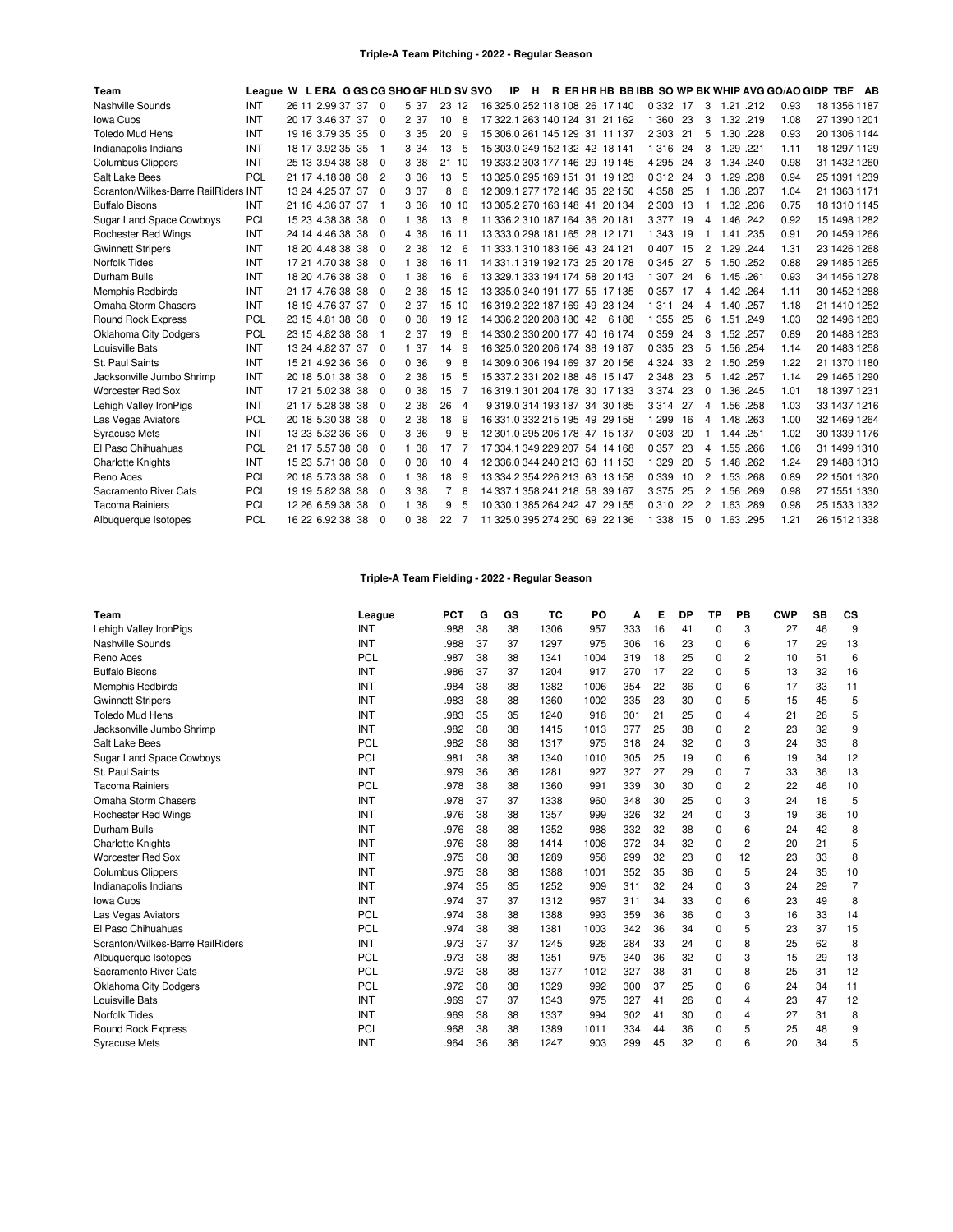| # Player              | Team B     |    | <b>AVG</b> | G  | ΑВ   | R   | н   | тв  |    |              | 2B 3B HR | RBI | <b>BBIBB</b> |              | SO. |              | <b>SBCS</b>  | <b>OBP</b> | <b>SLG</b> | <b>OPS</b> |      | <b>PA SAC</b> |    | <b>SF HBP GIDP</b> |              | Е  |
|-----------------------|------------|----|------------|----|------|-----|-----|-----|----|--------------|----------|-----|--------------|--------------|-----|--------------|--------------|------------|------------|------------|------|---------------|----|--------------------|--------------|----|
| 45 Astudillo, W       | JAX.       | R  | .286       | 19 | 77   | 12  | 22  | 37  | 3  | $\Omega$     | 4        | 15  | 2            |              | З   |              |              | .329       | .481       | .810       | 82   | 0             |    | 3                  | 2            | 2  |
| 10 Bleday, J          | <b>JAX</b> |    | .213       | 35 | 122  | 25  | 26  | 52  | 5  |              |          | 17  | 27           | 0            | 39  | 0            | 0            | .368       | .426       | .794       | 152  | 0             | 0  |                    |              |    |
| 6 Brigman, B          | <b>JAX</b> | R. | .138       | 25 | 94   | 10  | 13  | 21  | 2  | $\Omega$     |          | 12  | 6            | 0            | 27  |              | 0            | .188       | .223       | .411       | 101  | 0             |    | 0                  | 4            | 2  |
| 8 Burdick, P          | <b>JAX</b> | R  | 221        | 33 | 122  | 28  | 27  | 55  | 6  | 2            | 6        | 15  | 20           | $\Omega$     | 40  | 5            | 2            | .345       | .451       | .796       | 145  | $\Omega$      | 0  | 3                  | $\mathbf{2}$ |    |
| 11 Díaz, L            | <b>JAX</b> |    | 256        | 34 | 133  | 21  | 34  | 62  | 10 | $\Omega$     | 6        | 30  | 16           | $\Omega$     | 39  | 0            | $\Omega$     | .335       | .466       | .801       | 155  | $\Omega$      | 4  | 2                  | 4            |    |
| 3 Dunand, J           | <b>JAX</b> | R  | 254        | 18 | 59   | 14  | 15  | 24  | 6  | $\Omega$     |          | 8   | 10           | <sup>0</sup> | 22  | 2            | <sup>0</sup> | .375       | .407       | .782       | 73   | <sup>0</sup>  |    | 2                  | 2            |    |
| 33 Encarnacion, J JAX |            | R  | .625       | 2  | 8    | 2   | 5   | 12  |    |              |          | 3   | 0            |              |     |              | 0            | .625       | .500       | 2.125      | 8    |               | 0  |                    |              | 0  |
| 4 Fortes, N           | JAX        | R  | .266       | 24 | 94   | 12  | 25  | 38  | 4  | $\Omega$     | 3        | 12  | 6            | $\Omega$     | 16  |              | $\Omega$     | .327       | .404       | .731       | 104  | $\Omega$      |    |                    | 5            |    |
| 34 Gonzalez, N        | <b>JAX</b> |    | 258        | 26 | 93   | 10  | 24  | 47  | 6  |              | 5        | 20  |              | $\Omega$     | 24  | 0            |              | .327       | .505       | .832       | 104  | $\Omega$      |    | 3                  | 3            |    |
| 2 Hairston, D         | <b>JAX</b> | R  | 318        |    | 22   | 4   |     | 12  | 2  | $\Omega$     |          | 3   | 3            | $\Omega$     | 9   | <sup>0</sup> |              | .385       | .545       | .930       | 26   | $\Omega$      |    | U                  |              |    |
| 12 Leblanc, C         | <b>JAX</b> | R  | .344       | 34 | 131  | 19  | 45  | 74  | 8  | <sup>0</sup> |          | 27  | 15           |              | 38  |              | $\Omega$     | .408       | .565       | .973       | 147  | <sup>0</sup>  |    |                    | 3            | 2  |
| 32 Quintana, L        | <b>JAX</b> | R  | .309       | 27 | 110  | 21  | 34  | 63  | 8  | $\Omega$     |          | 23  | 6            |              | 16  | <sup>o</sup> | <sup>0</sup> | .364       | .573       | .937       | 121  | <sup>0</sup>  |    |                    | 3            | 4  |
| 23 Sims. D            | <b>JAX</b> | R  | .250       | 12 | 40   | 6   | 10  | 15  |    |              |          | 2   | 2            | $\Omega$     | 19  | 2            | $\Omega$     | .302       | .375       | .677       | 44   |               |    |                    | 0            |    |
|                       | <b>JAX</b> |    | .267       | 38 | 1312 | 214 | 350 | 593 | 72 | 6            | 53       | 202 | 139          | 0            | 339 | 22           | 8            | .345       | .452       | .797       | 1489 |               | 12 | 24                 | 32           | 25 |
|                       | <b>OPP</b> |    | .257       | 38 | 1290 | 202 | 331 | 543 | 64 | 5            | 46       | 190 | 147          | 2            | 348 | 32           | 9            | .337       | .421       | .758       | 1465 |               | 12 | 15                 | 29           |    |

**Jacksonville Jumbo Shrimp Pitching - 2022 - Regular Season - Active Roster**

| # Player            | Team T     |   | w        |              | ERA  | G   |              |             |                | GS CG SHO GF HLD SV SVO |              |          |          | IP    | н        | R        | ER       |    | HR HB    | <b>BB IBB</b> |                | SO. | <b>AVG</b> |              |          | WP BK GIDP | TBF  |
|---------------------|------------|---|----------|--------------|------|-----|--------------|-------------|----------------|-------------------------|--------------|----------|----------|-------|----------|----------|----------|----|----------|---------------|----------------|-----|------------|--------------|----------|------------|------|
| 27 Brazoban, H      | <b>JAX</b> | R | $\Omega$ |              | 4.95 | 14  |              | 0           |                |                         | 2            | 0        | 2        | 20.0  | 18       | 11       | 11       | 3  |          | 11            | $\Omega$       | 22  | .250       | 5            |          |            | 86   |
| 26 Brigham, J       | <b>JAX</b> | R | 2        |              | 3.10 | 12  |              | $\Omega$    | <sup>0</sup>   |                         | 2            | $\Omega$ | $\Omega$ | 20.1  | 17       |          |          | 3  | $\Omega$ | 8             | <sup>0</sup>   | 32  | .230       |              | n        | 2          | 83   |
| 29 Bugg, P          | <b>JAX</b> | R | 0        |              | 2.84 | 4   |              | 0           | ŋ              |                         | <sup>0</sup> | $\Omega$ | $\Omega$ | 6.1   | 4        | 2        | 2        |    | $\Omega$ | 6             | <sup>0</sup>   | 9   | 182        | 2            | - 0      | $\Omega$   | 28   |
| 25 Cabrera, E       | <b>JAX</b> | R |          |              | 5.27 | 3   | 3            | $\Omega$    |                |                         | <sup>0</sup> |          | 0        | 13.2  | 11       | 8        | 8        | 0  | $\Omega$ | 8             |                | 16  | .216       |              |          | $\Omega$   | 59   |
| 17 Fishman, J       | <b>JAX</b> |   |          |              | 2.70 | -11 |              | 0           |                |                         |              |          | 2        | 20.0  | 12       | 6        | 6        |    | 3        | 6             |                | 23  | .174       |              |          | 3          | 78   |
| 39 Garcia, R        | <b>JAX</b> |   |          |              | 2.45 | 9   |              | 0           |                |                         |              |          |          | 11.0  | 8        | 4        | 3        | O  |          |               |                | 10  | .211       |              |          |            | 46   |
| 19 Hoeing, B        | <b>JAX</b> | R | 2        |              | 6.35 | 3   | 3            | $\Omega$    |                |                         | 0            |          |          | 17.0  | 18       | 12       | 12       | 6  | $\Omega$ | 10            | $\Omega$       | 11  | .290       |              |          | 3          | 73   |
| 31 Kent, M          | <b>JAX</b> |   |          | 3            | 5.50 | 8   | 6            | $\Omega$    | <sup>0</sup>   |                         | 0            | $\Omega$ | 0        | 37.2  | 49       | 25       | 23       |    |          | 6             | $\Omega$       | 18  | .314       | $\Omega$     | 0        | 6          | 166  |
| 1 Meyer, M          | <b>JAX</b> | R | 2        | 2            | 4.54 | 8   | 8            | 0           | <sup>0</sup>   |                         | $\Omega$     | $\Omega$ | $\Omega$ | 39.2  | 32       | 21       | 20       | 4  | 2        | 14            | $\Omega$       | 44  | .215       | 3            | 0        | 3          | 165  |
| 7 Mitchell, B       | <b>JAX</b> | R |          |              | 9.82 | 8   | 3            | $\Omega$    | 0              | $\Omega$                | $\Omega$     | $\Omega$ | $\Omega$ | 18.1  | 34       | 21       | 20       | 4  |          | 10            | $\Omega$       | 15  | .391       | 3            | $\Omega$ |            | 99   |
| 18 Nardi, A         | <b>JAX</b> |   | $\Omega$ | <sup>0</sup> | 0.00 |     | <sup>0</sup> | $\Omega$    | 0              | $\Omega$                | $\Omega$     | $\Omega$ | $\Omega$ | 1.0   | $\Omega$ | $\Omega$ | $\Omega$ | 0  | $\Omega$ | $\Omega$      | $\Omega$       |     | .000       | $^{\circ}$   | - 0      | $\Omega$   | 3    |
| 20 Neidert. N       | <b>JAX</b> | R | $\Omega$ | <sup>0</sup> | 5.40 | 2   | 0            | 0           | <sup>0</sup>   | $\Omega$                | <sup>0</sup> | $\Omega$ | $\Omega$ | 1.2   |          |          |          |    |          |               | <sup>n</sup>   | 2   | .167       | $^{\circ}$   | $\Omega$ | 0          | 8    |
| 38 Pop, Z           | <b>JAX</b> | R | $\Omega$ |              | .84  | 12  | <sup>0</sup> | $\Omega$    | <sup>0</sup>   |                         | 3            | $\Omega$ | 2        | 14.2  | 17       | 5        | 3        | 0  |          | 5             | n              | 14  | .304       | $\mathbf{2}$ | - 0      | 3          | 62   |
| 28 Yacabonis, J JAX |            | R | 2        | 2            | 3.68 | 12  | 0            | $\mathbf 0$ | 0              | 8                       | 2            |          | 2        | 14.2  | 11       |          | 6        |    | $\Omega$ | 6             |                | 19  | .208       | $\Omega$     | $\Omega$ | $\Omega$   | 59   |
|                     | <b>JAX</b> |   | 20       | 18           | 5.01 | 38  | 38           | 0           | $\overline{2}$ | 38                      | 15           | 5        | 15       | 337.2 | 331      | 202      | 188      | 46 | 15       | 147           | $\overline{2}$ | 348 | .257       | 23           | 5        | 29         | 1465 |
|                     | <b>OPP</b> |   | 18       | 20           | 5.17 | 38  | 38           | 0           | 0              | 38                      | 8            | 5        |          | 336.0 | 350      | 214      | 193      | 53 | 24       | 139           | $\mathbf{0}$   | 339 | .267       | 26           | 5        | 32         | 1489 |

**Jacksonville Jumbo Shrimp Hitting - 2022 - Regular Season - Active Roster - Vs Left**

| # Player          | Team       | в | AVG  | G  | AB R | н              | ΤВ  | 2Β | 3В           | НR           | RBI      |          | <b>BB IBB</b> | SO SB CS | OBP  | <b>SLG</b> | <b>OPS</b> | PA  | SAC SF       |          | <b>HBP</b> | <b>GIDP</b> |
|-------------------|------------|---|------|----|------|----------------|-----|----|--------------|--------------|----------|----------|---------------|----------|------|------------|------------|-----|--------------|----------|------------|-------------|
| 45 Astudillo, W   | <b>JAX</b> | R | .364 | 10 | 22   | 8              | 14  | 0  |              |              | 8        | 0        | 0             |          | .364 | .636       | 1.000      | 22  | 0            | 0        |            |             |
| 10 Bleday, J      | <b>JAX</b> |   | .262 | 21 | 42   | 11             | 19  | 2  | $\Omega$     | 2            | 9        | 6        | $\Omega$      | 10       | .367 | .452       | .819       | 49  | $\Omega$     | $\Omega$ |            |             |
| 6 Brigman, B      | <b>JAX</b> | R | .161 | 14 | 31   | 5              |     | 2  | $\Omega$     | $\Omega$     | 2        | 2        | <sup>0</sup>  | 8        | .212 | .226       | .438       | 33  | 0            | $\Omega$ |            |             |
| 8 Burdick, P      | <b>JAX</b> | R | .273 | 20 | 44   | 12             | 24  |    |              |              | 8        | 5.       |               | 15       | .360 | .545       | .905       | 50  | $\Omega$     | $\Omega$ |            | $\Omega$    |
| 11 Díaz, L        | <b>JAX</b> |   | .256 | 20 | 39   | 10             | 13  | 3  |              | 0            | 9        | 3        |               | 15       | .333 | .333       | .666       | 45  |              |          |            |             |
| 3 Dunand, J       | <b>JAX</b> | R | .200 | 9  | 15   | 3              | 4   |    | <sup>0</sup> | $\Omega$     | 2        | 3        | $\Omega$      | 6        | .316 | .267       | .583       | 19  | <sup>0</sup> |          | 0          |             |
| 33 Encarnacion, J | <b>JAX</b> | R | .667 |    | 3    | $\overline{2}$ | 2   | 0  | <sup>n</sup> | <sup>0</sup> | $\Omega$ | $\Omega$ | <sup>0</sup>  | 0        | .667 | .667       | .334       | 3   | <sup>0</sup> | $\Omega$ | 0          | $\Omega$    |
| 4 Fortes, N       | <b>JAX</b> | R | 267  | 15 | 30   | 8              | 8   | 0  |              | <sup>0</sup> | 2        | 4        |               | 6        | .343 | .267       | .610       | 35  | 0            |          |            |             |
| 34 Gonzalez, N    | <b>JAX</b> |   | .214 | 12 | 28   | 6              | 13  |    |              | 2            |          | $\Omega$ |               | 9        | .241 | .464       | .705       | 29  | 0            | $\Omega$ |            |             |
| 2 Hairston, D     | <b>JAX</b> | R | .429 | 3  |      | 3              | 3   | 0  |              | 0            |          | 0        | 0             | 2        | .375 | .429       | .804       | 8   | 0            |          |            |             |
| 12 Leblanc, C     | <b>JAX</b> | R | .289 | 22 | 45   | 13             | 21  | 2  | $\Omega$     | 2            | 6        | 4        | $\Omega$      | 15       | .347 | .467       | .814       | 49  | $\Omega$     | $\Omega$ | 0          |             |
| 32 Quintana, L    | <b>JAX</b> | R | .314 | 17 | 35   | 11             | 17  | 3  | $\Omega$     |              | 6        | $\Omega$ | <sup>0</sup>  | 4        | .314 | .486       | .800       | 35  | 0            | $\Omega$ |            |             |
| 23 Sims, D        | <b>JAX</b> | R | .250 | 8  | 16   | 4              | 6   | 0  |              | 0            |          |          |               | 8        | .294 | .375       | .669       | 17  | 0            | 0        | 0          | 0           |
|                   | <b>JAX</b> |   | .281 | 26 | 420  | 118            | 180 | 23 | 3            | 11           | 62       | 32       | 0             | 114      | .336 | .429       | .765       | 461 | 0            | 4        | 5          | 11          |
|                   | OPP        |   | .240 | 38 | 613  | 147            | 243 | 30 | 3            | 20           | 78       | 63       | 0             | 178      | .314 | .396       | .710       |     |              | 4        | 5          | 16          |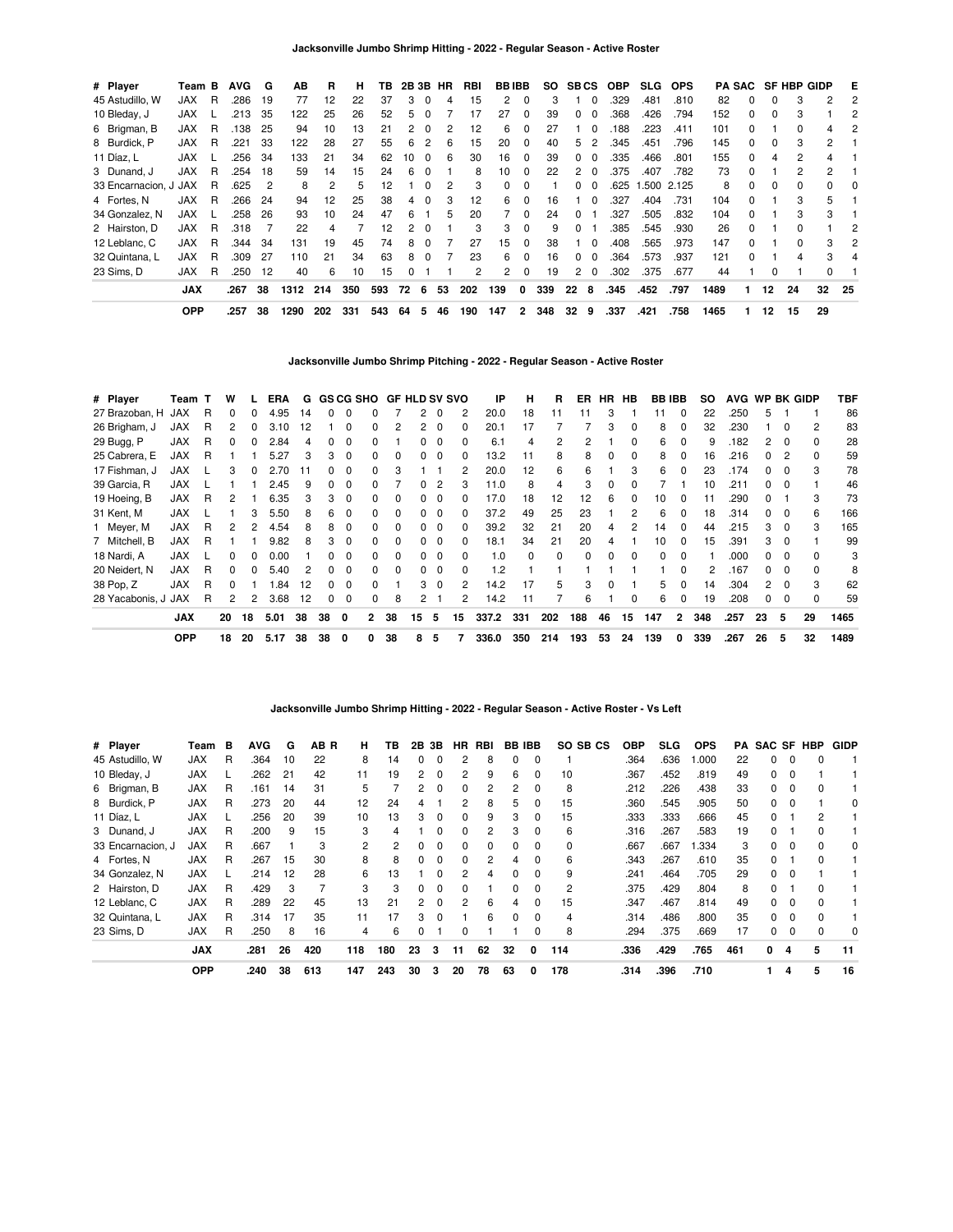| # Player        | Team       | $\mathbf{T}$ | <b>AVG</b> | AB R | н        | ΤВ       | 2В             | 3B | HR           | RBI | BB       | <b>IBB</b>   | SO SB CS | <b>OBP</b> | SLG  | <b>OPS</b> | PA  | SAC SF |          | <b>HBP</b> | <b>GIDP</b> |
|-----------------|------------|--------------|------------|------|----------|----------|----------------|----|--------------|-----|----------|--------------|----------|------------|------|------------|-----|--------|----------|------------|-------------|
| 27 Brazoban, H  | <b>JAX</b> | R            | .265       | 34   | 9        | 13       |                |    |              | 5   | 3        | 0            | 12       | .308       | .382 | .690       | 39  | 0      |          |            | $\Omega$    |
| 26 Brigham, J   | <b>JAX</b> | R            | .258       | 31   | 8        | 17       | 3              | 0  | 2            | 8   | 2        |              | 14       | .294       | .548 | .842       | 34  | 0      |          |            | 2           |
| 29 Bugg, P      | JAX        | R            | .125       | 8    |          |          | 0              | 0  | 0            | 0   | 4        |              | 4        | .417       | .125 | .542       | 12  | 0      | 0        | $\Omega$   | 0           |
| 25 Cabrera, E   | <b>JAX</b> | R            | .190       | 21   | 4        | 5        |                | 0  | <sup>0</sup> | 2   | 3        | $\Omega$     | 6        | .292       | .238 | .530       | 24  | 0      |          | $\Omega$   | 0           |
| 17 Fishman, J   | <b>JAX</b> |              | .132       | 38   | 5        | 6        |                | 0  |              |     |          |              | 15       | .175       | .158 | .333       | 40  | 0      |          |            | 0           |
| 39 Garcia, R    | <b>JAX</b> |              | .143       | 21   | 3        | 3        | 0              | 0  | 0            |     | 2        | 0            | 6        | .208       | .143 | .351       | 24  | 0      |          | $\Omega$   |             |
| 19 Hoeing, B    | <b>JAX</b> | R            | .313       | 32   | 10       | 22       | 3              | 0  | 3            | 8   | 6        | $\Omega$     | 6        | .421       | .688 | .109       | 39  |        | $\Omega$ |            |             |
| 31 Kent, M      | <b>JAX</b> |              | .306       | 49   | 15       | 21       | 6              | 0  | <sup>0</sup> | 3   |          |              |          | .320       | .429 | .749       | 50  | 0      |          |            | 3           |
| 1 Meyer, M      | <b>JAX</b> | R            | .143       | 84   | 12       | 16       |                | 0  |              | 5   | 8        | 0            | 27       | .226       | .190 | .416       | 93  | 0      |          |            | 2           |
| 7 Mitchell, B   | <b>JAX</b> | R            | .300       | 40   | 12       | 20       | 2              | 0  |              |     | 5        | $\Omega$     | 10       | .378       | .500 | .878       | 45  | 0      | $\Omega$ | $\Omega$   |             |
| 18 Nardi, A     | <b>JAX</b> |              | .000       |      | $\Omega$ | $\Omega$ |                | 0  | <sup>0</sup> | 0   | $\Omega$ | <sup>0</sup> | $\Omega$ | .000       | .000 | .000       |     | O.     |          | n          | 0           |
| 20 Neidert, N   | <b>JAX</b> | R            | .250       | 4    |          | 4        |                | 0  |              |     |          |              | 2        | .500       | .000 | .500       | 6   | 0      |          |            | 0           |
| 38 Pop, Z       | <b>JAX</b> | R            | .296       | 27   | 8        | 10       | $\overline{2}$ | 0  | 0            | 3   | 3        | 0            | 8        | .367       | .370 | .737       | 30  | 0      | $\Omega$ | $\Omega$   | 2           |
| 28 Yacabonis, J | <b>JAX</b> | R            | .233       | 30   |          | 14       | 3              | 2  | $\Omega$     | 4   | 4        | 0            |          | .324       | .467 | .791       | 34  | 0      |          |            | 0           |
|                 | <b>JAX</b> |              | .240       | 613  | 147      | 243      | 30             | 3  | 20           | 78  | 63       | 0            | 178      | .314       | .396 | .710       | 686 |        | 4        | 5          | 16          |

## **Jacksonville Jumbo Shrimp Hitting - 2022 - Regular Season - Active Roster - Vs Right**

| # Player          | Team       | в | <b>AVG</b> | G  | AB R | н   | ΤВ  |                | 2B 3B    | HR | <b>RBI</b> | <b>BB IBB</b> |              | SO SB CS       | OBP  | <b>SLG</b> | <b>OPS</b> | PA   |              |          | SAC SF HBP   | <b>GIDP</b> |
|-------------------|------------|---|------------|----|------|-----|-----|----------------|----------|----|------------|---------------|--------------|----------------|------|------------|------------|------|--------------|----------|--------------|-------------|
| 45 Astudillo, W   | <b>JAX</b> | R | 255        | 19 | 55   | 14  | 23  | 3              | $\Omega$ | 2  |            | 2             | 0            | $\overline{c}$ | .317 | .418       | .735       | 60   | 0            | 0        | 3            |             |
| 10 Bleday, J      | <b>JAX</b> |   | .188       | 34 | 80   | 15  | 33  | 3              | $\Omega$ | 5  | 8          | 21            | 0            | 29             | .369 | .413       | .782       | 103  | 0            | $\Omega$ | 2            | 0           |
| 6 Brigman, B      | <b>JAX</b> | R | .127       | 22 | 63   | 8   | 14  | $\Omega$       | $\Omega$ | 2  | 10         | 4             | 0            | 19             | .176 | .222       | .398       | 68   | 0            |          | 0            | 3           |
| 8 Burdick, P      | <b>JAX</b> | R | .192       | 32 | 78   | 15  | 31  | $\overline{2}$ |          |    |            | 15            | 0            | 25             | .337 | .397       | .734       | 95   | 0            | $\Omega$ | 2            | 2           |
| 11 Díaz, L        | <b>JAX</b> |   | .255       | 33 | 94   | 24  | 49  |                | $\Omega$ | 6  | 21         | 13            | 0            | 24             | .336 | .521       | .857       | 110  | 0            | 3        | 0            | 3           |
| 3 Dunand, J       | <b>JAX</b> | R | .273       | 18 | 44   | 12  | 20  | 5              | $\Omega$ |    | 6          |               | $\Omega$     | 16             | .396 | .455       | .851       | 54   | 0            | $\Omega$ | 2            |             |
| 33 Encarnacion, J | <b>JAX</b> | R | .600       |    | 5    | 3   | 10  |                | $\Omega$ | 2  | 3          | 0             | $\Omega$     |                | .600 | 2.000      | 2.600      | 5    | 0            | $\Omega$ | 0            | 0           |
| 4 Fortes, N       | <b>JAX</b> | R | .266       | 23 | 64   | 17  | 30  | 4              | 0        | 3  | 10         | 2             | 0            | 10             | .319 | .469       | .788       | 69   | 0            | $\Omega$ | 3            | 4           |
| 34 Gonzalez, N    | <b>JAX</b> |   | .277       | 24 | 65   | 18  | 34  | 5              |          | 3  | 16         |               | 0            | 15             | .360 | .523       | .883       | 75   | 0            |          | 2            | 2           |
| 2 Hairston, D     | <b>JAX</b> | R | .267       |    | 15   | 4   | 9   | $\overline{2}$ | $\Omega$ |    | 2          | 3             | 0            |                | .389 | .600       | .989       | 18   | <sup>0</sup> | $\Omega$ | <sup>0</sup> | $\Omega$    |
| 12 Leblanc, C     | <b>JAX</b> | R | .372       | 34 | 86   | 32  | 53  | 6              | $\Omega$ | 5  | 21         | 11            | 0            | 23             | .439 | .616       | .055       | 98   | 0            |          | 0            | 2           |
| 32 Quintana, L    | <b>JAX</b> | R | .307       | 26 | 75   | 23  | 46  | 5              | $\Omega$ | 6  | 17         | 6             | 0            | 12             | .384 | .613       | .997       | 86   | 0            |          | 4            | 2           |
| 23 Sims, D        | <b>JAX</b> | R | .250       | 10 | 24   | 6   | 9   | $\Omega$       | 0        |    |            |               | 0            | 11             | .308 | .375       | .683       | 27   |              | $\Omega$ |              | 0           |
|                   | <b>JAX</b> |   | .260       | 38 | 892  | 232 | 413 | 49             | 3        | 42 | 140        | 107           | 0            | 225            | .349 | .463       | .812       | 1028 | 1.           | 8        | 19           | 21          |
|                   | <b>OPP</b> |   | .272       | 38 | 677  | 184 | 300 | 34             | 2        | 26 | 112        | 84            | $\mathbf{2}$ | 170            | .357 | .443       | .800       |      | 0            | 8        | 10           | 13          |

**Jacksonville Jumbo Shrimp Opposing Hitting - 2022 - Regular Season - Active Roster - Vs Right**

| # Player        | Team       |   | AVG  | AB R | н.  | ΤВ       | 2В       | 3В       | ΗR       | RBI | BB | IBB      | SO. | SB CS | OBP  | <b>SLG</b> | <b>OPS</b> | PA  |    |   | SAC SF HBP | <b>GIDP</b> |
|-----------------|------------|---|------|------|-----|----------|----------|----------|----------|-----|----|----------|-----|-------|------|------------|------------|-----|----|---|------------|-------------|
| 27 Brazoban, H  | <b>JAX</b> | R | .237 | 38   | 9   |          |          | 0        | 2        | 5   | 8  | 0        | 10  |       | .383 | .447       | .830       | 47  | 0  |   |            |             |
| 26 Brigham, J   | JAX        | R | .209 | 43   | 9   | 12       | $\Omega$ | 0        |          | 4   | 6  | 0        | 18  |       | .306 | .279       | .585       | 49  | 0  |   |            | 0           |
| 29 Bugg, P      | <b>JAX</b> | R | .214 | 14   | 3   | 8        | 2        | $\Omega$ |          |     | 2  | $\Omega$ | 5   |       | .313 | .571       | .884       | 16  | 0  |   |            | 0           |
| 25 Cabrera, E   | <b>JAX</b> | R | .233 | 30   |     | 9        |          |          | $\Omega$ | 3   | 5. | $\Omega$ | 10  |       | .343 | .300       | .643       | 35  | 0  |   |            | 0           |
| 17 Fishman, J   | <b>JAX</b> |   | .226 | 31   |     | 13       | 3        | 0        |          | 3   | 5  | $\Omega$ | 8   |       | .368 | .419       | .787       | 38  | 0  |   |            | 3           |
| 39 Garcia, R    | <b>JAX</b> |   | .294 | 17   | 5   | 6        |          | $\Omega$ | $\Omega$ | 3   | 5  |          | 4   |       | .455 | .353       | .808       | 22  | 0  |   |            | 0           |
| 19 Hoeing, B    | <b>JAX</b> | R | .267 | 30   | 8   | 18       |          |          | 3        | 4   | 4  | $\Omega$ | 5   |       | .353 | .600       | .953       | 34  | O. |   |            | 2           |
| 31 Kent, M      | <b>JAX</b> |   | .318 | 107  | 34  | 42       | 5.       | 0        |          |     | 5. | 0        | 11  |       | .353 | .393       | .746       | 116 | 0  |   |            | 3           |
| 1 Meyer, M      | <b>JAX</b> | R | .308 | 65   | 20  | 36       | 5.       |          | 3        | 15  | 6  | $\Omega$ | 17  |       | .375 | .554       | .929       | 72  | 0  |   |            |             |
| 7 Mitchell, B   | <b>JAX</b> | R | .468 | 47   | 22  | 31       | 3        | $\Omega$ | 2        | 13  | 5  | $\Omega$ | 5   |       | .519 | .660       | .179       | 54  | 0  |   |            | 0           |
| 18 Nardi, A     | <b>JAX</b> |   | .000 | 2    | 0   | $\Omega$ | 0        |          | $\Omega$ | 0   | 0  | $\Omega$ |     |       | .000 | .000       | .000       | 2   | O. |   |            | 0           |
| 20 Neidert. N   | <b>JAX</b> | R | .000 | 2    | 0   | 0        | 0        | $\Omega$ | $\Omega$ | 0   | 0  | $\Omega$ | 0   |       | .000 | .000       | .000       | 2   | 0  |   |            | 0           |
| 38 Pop, Z       | <b>JAX</b> | R | .310 | 29   | 9   | 11       | 2        | $\Omega$ | $\Omega$ | 3   | 2  | $\Omega$ | 6   |       | .375 | .379       | .754       | 32  | 0  |   |            |             |
| 28 Yacabonis, J | <b>JAX</b> | R | .174 | 23   | 4   | 8        |          |          |          | 4   | 2  | $\Omega$ | 12  |       | .240 | .348       | .588       | 25  | 0  |   |            | 0           |
|                 | <b>JAX</b> |   | .272 | 677  | 184 | 300      | 34       |          | 26       | 112 | 84 |          | 170 |       | .357 | .443       | .800       | 779 | 0  | 8 | 10         | 13          |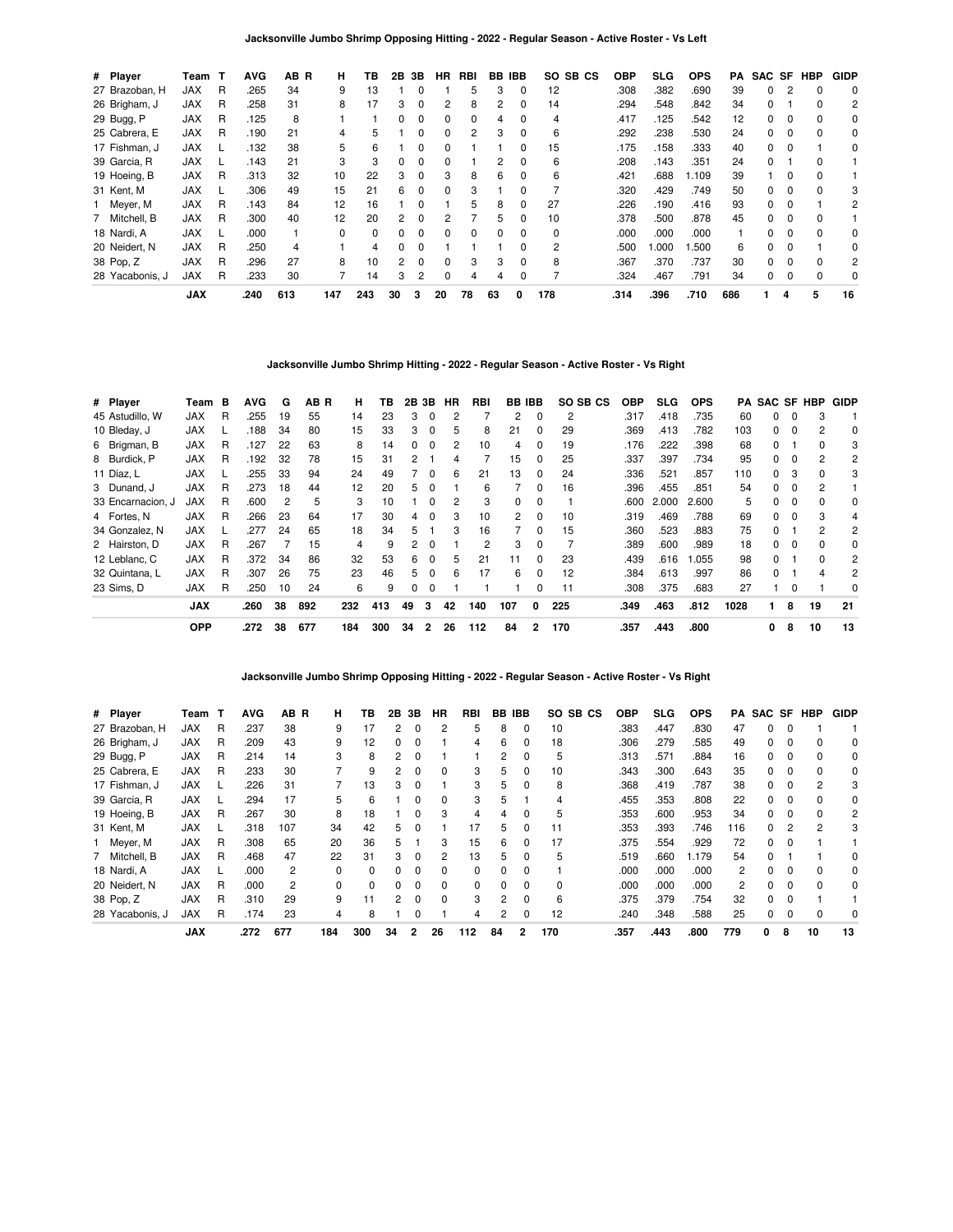| # Player          | Team       | в | <b>AVG</b> | G              | ΑВ  | R            | н            | ΤВ  | 2В | 3В           | <b>HR</b> | RBI          |    | BB IBB   | SO SB CS |          |              | <b>OBP</b> | <b>SLG</b> | <b>OPS</b> | PA  | <b>SAC SF HBP</b> |                |   | <b>GIDP</b> |
|-------------------|------------|---|------------|----------------|-----|--------------|--------------|-----|----|--------------|-----------|--------------|----|----------|----------|----------|--------------|------------|------------|------------|-----|-------------------|----------------|---|-------------|
| 45 Astudillo, W   | <b>JAX</b> | R | .364       | -5             | 22  | 4            | 8            | 12  |    |              |           |              |    |          |          |          |              | .417       | .545       | .962       | 24  |                   |                |   |             |
| 10 Bleday, J      | <b>JAX</b> |   | .167       |                | 24  | 5            |              |     |    |              |           | 3            | 8  |          | 8        |          |              | .375       | .292       | .667       | 32  | 0                 |                |   | 0           |
| 6 Brigman, B      | <b>JAX</b> | R | .125       | 4              | 16  |              |              | 2   |    |              |           |              |    |          | з        |          |              | .125       | .125       | .250       | 16  | 0                 | 0              |   |             |
| 8 Burdick, P      | <b>JAX</b> | R | .231       |                | 26  | 11           | 6            | 13  |    | <sup>0</sup> | 2         | 3            |    |          |          | 3        | <sup>0</sup> | .394       | .500       | .894       | 33  | 0                 | $\Omega$       |   |             |
| 11 Díaz. L        | <b>JAX</b> |   | .214       |                | 28  | -6           | 6            | 11  | 2  | $\Omega$     |           | 5            | 5  |          |          | 0        | 0            | .333       | .393       | .726       | 33  | 0                 | $\Omega$       | 0 | 0           |
| 3 Dunand, J       | <b>JAX</b> | R | .333       | 5              | 18  | 4            | 6            | 8   |    | $\Omega$     | 0         | 0            | з  |          |          |          |              | .455       | .444       | .899       | 23  | O.                |                |   |             |
| 33 Encarnacion, J | <b>JAX</b> | R | .625       |                | 8   |              | 'n.          | 12  |    |              |           | 3            |    |          |          |          |              | .625       | .500       | 2.125      | 8   |                   |                |   | 0           |
| 4 Fortes, N       | <b>JAX</b> | R | .348       | 5              | 23  | 2            | 8            | 15  |    |              |           |              |    |          |          |          | 0            | .360       | .652       | .012       | 25  | 0                 |                |   | 2           |
| 34 Gonzalez. N    | <b>JAX</b> |   | .417       | -3             | 12  |              | 'n.          | 9   |    | 0            |           | 3            | 0  | $\Omega$ | 2        | 0        | $\Omega$     | .462       | .750       | .212       | 13  | 0                 | $\Omega$       |   |             |
| 2 Hairston, D     | <b>JAX</b> | R | .000       |                | 3   | $\Omega$     | <sup>n</sup> | 0   |    | <sup>0</sup> | $\Omega$  | <sup>0</sup> |    |          | 3        | $\Omega$ | $\Omega$     | .250       | .000       | .250       | 4   | <sup>0</sup>      | $\Omega$       | U | 0           |
| 12 Leblanc, C     | <b>JAX</b> | R | .179       |                | 28  | <sup>0</sup> | 5            | 6   |    | 0            |           | 2            |    |          |          |          |              | .273       | .214       | .487       | 33  | 0                 |                |   |             |
| 32 Quintana, L    | <b>JAX</b> | R | .370       | - 6            | 27  | 5            | 10           | 20  |    | $\Omega$     |           | 8            |    |          |          |          |              | .357       | .741       | .098       | 28  | 0                 |                |   |             |
| 23 Sims. D        | <b>JAX</b> | R | .429       | $\overline{2}$ |     | 2            | 3            | 6   |    | 0            |           |              | 0  |          |          | 0        | 0            | .429       | .857       | .286       |     | 0                 | 0              |   | 0           |
|                   | <b>JAX</b> |   | .297       | 8              | 290 | 52           | 86           | 145 | 20 | 0            | 13        | 48           | 31 | 0        | 61       | 8        |              | .370       | .500       | .870       | 331 | 0                 |                | 5 | 9           |
|                   | <b>OPP</b> |   | .246       | 8              | 256 | 41           | 63           | 111 | 13 | 4            | 9         | 40           | 35 | 0        | 80       | 5        | 2            | .337       | .434       | .771       | 295 |                   | $\overline{2}$ |   | 11          |

**Jacksonville Jumbo Shrimp Pitching - 2022 - Regular Season - Active Roster - Vs. Durham**

| # Player      |                 | Team       |   | w            |              | <b>ERA</b> |   |   |              |              |                | G GS CG SHO GF HLD SV SVO |              |              | IP   | н            | R            | ER.          | HR HB    |   | BB IBB |              | SO. | <b>AVG</b> |              | WP BK    | GIDP         | TBF |
|---------------|-----------------|------------|---|--------------|--------------|------------|---|---|--------------|--------------|----------------|---------------------------|--------------|--------------|------|--------------|--------------|--------------|----------|---|--------|--------------|-----|------------|--------------|----------|--------------|-----|
|               | 27 Brazoban, H  | <b>JAX</b> | R | <sup>0</sup> | <sup>0</sup> | 0.00       | 4 |   |              | O.           |                |                           | $\Omega$     | $\Omega$     | 5.0  | 2            | <sup>0</sup> | 0            | 0        |   | 3      | 0            | 6   | .133       | <sup>0</sup> | $\Omega$ |              | 19  |
| 26 Brigham, J |                 | <b>JAX</b> | R |              |              | 6.23       | 3 |   |              | 0            |                | O.                        | $\Omega$     | 0            | 4.1  |              | з            | 3            | 0        | 0 | 2      |              |     | .235       |              |          |              | 19  |
| 29 Bugg, P    |                 | <b>JAX</b> | R |              |              | 0.00       |   |   |              | O.           |                |                           | 0            | 0            | 1.0  |              |              | 0            | ი        | 0 |        |              |     | .000       |              |          |              | 5   |
| 17 Fishman, J |                 | JAX        |   |              |              | 0.00       | 3 | O |              | 0            | 0              | <sup>o</sup>              | $\Omega$     | 0            | 6.1  |              |              | 0            | 0        | 0 |        | 0            | 12  | .000       |              |          | 0            | 20  |
| 39 Garcia, R  |                 | <b>JAX</b> |   |              | <sup>0</sup> | 0.00       |   | O | 0            | 0            | $\Omega$       | 0                         | $\Omega$     | $\Omega$     | 2.0  |              | $\Omega$     | 0            | 0        | 0 | 2      | $\Omega$     | 5   | .143       | 0            | $\Omega$ | <sup>0</sup> | 9   |
| 19 Hoeing, B  |                 | <b>JAX</b> | R |              |              | 13.50      |   |   | <sup>0</sup> | <sup>o</sup> | $\Omega$       | <sup>n</sup>              | $\Omega$     | <sup>0</sup> | 4.0  | 9            | 6            | 6            | 2        | 0 | 4      | <sup>0</sup> |     | .500       | <sup>n</sup> | $\Omega$ |              | 23  |
| 31 Kent, M    |                 | <b>JAX</b> |   |              |              | .50        |   |   |              | O.           | <sup>0</sup>   | n.                        | <sup>0</sup> | <sup>0</sup> | 6.0  | 6            |              |              |          |   |        | 0            |     | .286       |              |          |              | 22  |
| 1 Meyer, M    |                 | <b>JAX</b> | R |              |              | 8.64       | 2 |   | 0            | 0            | $\Omega$       | <sup>o</sup>              | 0            | $\Omega$     | 8.1  |              | 8            | 8            |          | 0 | 4      | 0            |     | .233       |              |          |              | 34  |
| 7 Mitchell, B |                 | <b>JAX</b> | R | <sup>0</sup> | <sup>0</sup> | 3.38       |   |   |              | 0            | $\Omega$       | 0                         | $\Omega$     | $\Omega$     | 2.2  | 3            |              |              | 0        | 0 | 2      | 0            |     | .273       |              | 0        | 0            | 13  |
| 18 Nardi, A   |                 | <b>JAX</b> |   | <sup>0</sup> |              | 0.00       |   | O | $\Omega$     | 0            | $\Omega$       | <sup>n</sup>              | $\Omega$     | <sup>0</sup> | 1.0  | <sup>0</sup> | <sup>n</sup> | <sup>0</sup> | $\Omega$ | 0 | O.     | <sup>0</sup> |     | .000       | <sup>n</sup> | $\Omega$ | <sup>n</sup> | 3   |
| 20 Neidert, N |                 | <b>JAX</b> | R |              |              | 9.00       |   |   |              | 0            | $\Omega$       |                           | $\Omega$     | 0            | 1.0  |              |              |              |          | O | n      |              |     | .250       |              |          |              | 4   |
| 38 Pop, Z     |                 | <b>JAX</b> | R |              |              | 0.00       |   |   |              | O.           |                |                           | 0            | $\Omega$     | 6.0  | 5            |              | 0            | 0        | 0 |        | 0            |     | .250       |              |          | 3            | 21  |
|               | 28 Yacabonis, J | <b>JAX</b> | R |              |              | 4.50       | 2 | 0 | 0            | 0            | $\overline{c}$ | O.                        | 0            | $\Omega$     | 2.0  |              |              |              | 0        | 0 |        | 0            | 3   | .250       | <sup>0</sup> | $\Omega$ | 0            | 9   |
|               |                 | <b>JAX</b> |   | 4            | 4            | 5.14       | 8 | 8 | 0            |              | 8              |                           | 0            |              | 70.0 | 63           | 41           | 40           | 9        |   | 35     | 0            | 80  | .246       | 3            | 0        | 11           | 295 |
|               |                 | <b>OPP</b> |   | 4            | 4            | 6.00       | 8 | 8 | 0            |              | 8              |                           |              | 3            | 72.0 | 86           | 52           | 48           | 13       | 5 | 31     | 0            | 61  | .297       | 8            | 3        | 9            | 331 |

## **Jacksonville Jumbo Shrimp Hitting - 2022 - Regular Season - Active Roster - Home Games**

| # Player          | Team       | в | <b>AVG</b> | G  | AB  | R   | н   | тв  | 2В | 3В       | НR       | RBI           | BB | <b>IBB</b> | SO. | <b>SBCS</b> |          | <b>OBP</b> | <b>SLG</b> | <b>OPS</b> |     |              |   | <b>PA SAC SF HBP</b> | <b>GIDP</b> |
|-------------------|------------|---|------------|----|-----|-----|-----|-----|----|----------|----------|---------------|----|------------|-----|-------------|----------|------------|------------|------------|-----|--------------|---|----------------------|-------------|
| 45 Astudillo, W   | <b>JAX</b> | R | .212       |    | 33  |     |     | 8   |    |          |          |               |    | 0          | 2   | 0           | $\Omega$ | .235       | .242       | .477       | 34  |              | 0 | <sup>0</sup>         |             |
| 10 Bleday, J      | <b>JAX</b> |   | .121       | 18 | 58  | 8   |     | 12  |    |          |          | 3             | 13 | 0          | 19  | 0           |          | .311       | .207       | .518       | 74  | 0            | 0 | 3                    | 0           |
| 6 Brigman, B      | <b>JAX</b> | R | .145       | 15 | 55  | 5   | 8   | 15  |    | 0        | 2        | 10            | 3  | 0          | 18  |             | $\Omega$ | .186       | .273       | .459       | 59  | 0            |   | 0                    |             |
| 8 Burdick, P      | <b>JAX</b> | R | .207       | 17 | 58  | 12  | 12  | 23  |    | 2        |          | 6             | 8  | $\Omega$   | 18  |             | $\Omega$ | .324       | .397       | .721       | 68  | 0            | 0 | 2                    |             |
| 11 Díaz, L        | <b>JAX</b> |   | .236       | 19 | 72  | 8   | 17  | 31  | 5  |          | 3        | 15            | 8  | $\Omega$   | 19  | 0           | $\Omega$ | .313       | .431       | .744       | 83  | 0            | 2 |                      |             |
| 3 Dunand, J       | <b>JAX</b> | R | 257        | 11 | 35  | 9   | 9   | 16  |    |          |          | 6             | 6  | $\Omega$   | 13  |             | $\Omega$ | .366       | .457       | .823       | 42  | 0            | 0 |                      |             |
| 33 Encarnacion, J | <b>JAX</b> | R | .625       | 2  | 8   | 2   | 5   | 12  |    | 0        |          | 3             | 0  | 0          |     | 0           | $\Omega$ | .625       | .500       | 2.125      | 8   | 0            | 0 | 0                    | $\Omega$    |
| 4 Fortes, N       | <b>JAX</b> | R | .192       | 14 | 52  | 6   | 10  | 14  |    |          |          | 4             | 5  | $\Omega$   | 9   |             | $\Omega$ | .276       | .269       | .545       | 58  | <sup>0</sup> | 0 |                      | 4           |
| 34 Gonzalez, N    | <b>JAX</b> |   | .196       | 14 | 46  | 5   | 9   | 19  |    |          | 2        | 11            | 5  | 0          | 15  | 0           |          | .283       | .413       | .696       | 53  |              |   |                      |             |
| 2 Hairston, D     | <b>JAX</b> | R | .200       | 5  | 15  | 2   | 3   |     |    |          |          | $\mathcal{P}$ | З  | 0          | 8   | 0           |          | .333       | .467       | .800       | 18  | <sup>0</sup> | 0 | <sup>0</sup>         |             |
| 12 Leblanc, C     | <b>JAX</b> | R | .369       | 17 | 65  | 13  | 24  | 42  | 3  | $\Omega$ | 5.       | 15            |    | 0          | 22  |             | $\Omega$ | .431       | .646       | 1.077      | 72  | 0            | 0 | 0                    | $\Omega$    |
| 32 Quintana, L    | <b>JAX</b> | R | .288       | 14 | 52  | 10  | 15  | 23  |    | 0        |          |               | 3  | $\Omega$   | 8   | $\Omega$    | $\Omega$ | .373       | .442       | .815       | 59  | 0            | 0 | 4                    |             |
| 23 Sims, D        | <b>JAX</b> | R | .278       | 6  | 18  | 2   | 5   | 5   | 0  | 0        | $\Omega$ | 0             |    | $\Omega$   | 8   | 2           | $\Omega$ | .350       | .278       | .628       | 21  |              | 0 |                      | $\Omega$    |
|                   | <b>JAX</b> |   | .235       | 20 | 659 | 96  | 155 | 256 | 27 | 4        | 22       | 91            | 74 | 0          | 183 | 12          | 4        | .323       | .388       | .711       | 752 | 1.           | 4 | 13                   | 13          |
|                   | <b>OPP</b> |   | .253       | 20 | 691 | 113 | 175 | 291 | 36 |          | 26       | 105           | 84 |            | 183 | 18          | 5        | .340       | .421       | .761       |     |              | 9 | 12                   | 14          |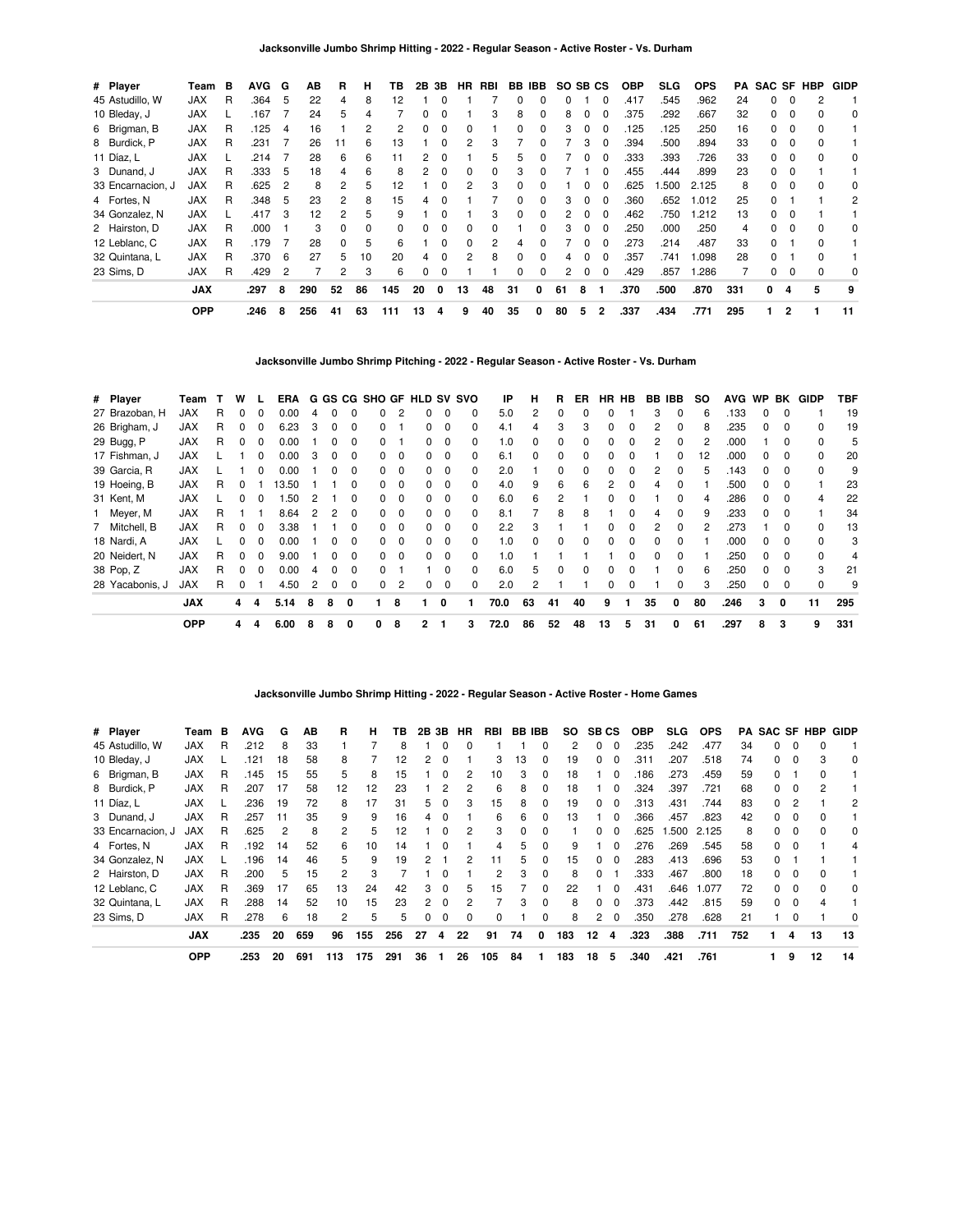| # Player        | Team T     |   | W        |    | <b>ERA</b> | G  |               |              |              | GS CG SHO GF HLD SV SVO |              |              |          | IP    | н        | R   | ER             | HR. | HB | <b>BB IBB</b> |          | SO.          | <b>AVG</b> |    |          | WP BK GIDP   | TBF |
|-----------------|------------|---|----------|----|------------|----|---------------|--------------|--------------|-------------------------|--------------|--------------|----------|-------|----------|-----|----------------|-----|----|---------------|----------|--------------|------------|----|----------|--------------|-----|
| 27 Brazoban, H  | <b>JAX</b> | R | $\Omega$ | 0  | 6.30       | 8  | 0             | $\Omega$     | 0            | 4                       |              |              |          | 10.0  | 9        |     |                | 2   |    | 6             | 0        | 9            | .243       | 3  | $\Omega$ |              | 46  |
| 26 Brigham, J   | <b>JAX</b> | R | 2        | 0  | .74        |    | 0             | 0            | <sup>0</sup> |                         |              |              |          | 10.1  | 5        | 2   |                |     |    | 5.            | 0        | 21           | 143        |    | $\Omega$ |              | 41  |
| 29 Bugg, P      | <b>JAX</b> | R | 0        | 0  | 2.84       | 4  | 0             | $\Omega$     | 0            |                         | 0            | 0            | 0        | 6.1   | 4        | 2   |                |     | 0  | 6.            | $\Omega$ | 9            | .182       | 2  | $\Omega$ | 0            | 28  |
| 25 Cabrera, E   | <b>JAX</b> | R | $\Omega$ |    | .57        |    |               | 0            | <sup>0</sup> | $\Omega$                | 0            | $\Omega$     | 0        | 4.2   | 6        | 6   | 6              | 0   | 0  | 3             | $\Omega$ | 8            | .316       |    |          | <sup>0</sup> | 22  |
| 17 Fishman, J   | <b>JAX</b> |   | 2        | O. | 3.18       | 6  | 0             | 0            | 0            |                         |              |              |          | 11.1  | 8        | 4   | 4              |     |    |               |          | 15           | .200       |    | $\Omega$ | 2            | 43  |
| 39 Garcia, R    | <b>JAX</b> |   | $\Omega$ | 0  | 0.00       | 3  | 0             | $\Omega$     | 0            |                         |              |              |          | 4.1   |          | 0   | 0              | 0   | 0  | 3             | 0        | 3            | .083       | 0  | $\Omega$ |              | 15  |
| 19 Hoeing, B    | <b>JAX</b> | R |          |    | 7.20       | 2  | $\mathcal{P}$ | $\Omega$     | 0            | $\Omega$                | 0            | 0            | 0        | 10.0  | 14       | 8   | 8              | 4   | U  |               | $\Omega$ | 4            | .368       | n. | $\Omega$ | 3            | 46  |
| 31 Kent, M      | <b>JAX</b> |   | $\Omega$ |    | 7.65       | 4  | 4             | <sup>0</sup> | 0            | $\Omega$                | O.           | 0            |          | 20.0  | 30       | 18  | 17             |     |    | 5             | $\Omega$ | 9            | .337       |    | $\Omega$ |              | 98  |
| Meyer, M        | <b>JAX</b> | R | $\Omega$ | 2  | 7.04       | 5  | 5             | 0            | 0            | $\Omega$                | 0            | 0            | 0        | 23.0  | 23       | 18  | 18             | 4   |    | 10            | 0        | 24           | .256       | 2  | $\Omega$ | 3            | 101 |
| 7 Mitchell, B   | <b>JAX</b> | R | $\Omega$ | 0  | 7.20       | 5  |               | 0            | 0            | $\Omega$                | $\Omega$     | $\Omega$     | 0        | 10.0  | 17       | 9   | 8              | 2   |    | 5             | $\Omega$ | 8            | .370       | 2  | $\Omega$ | 0            | 53  |
| 18 Nardi. A     | <b>JAX</b> |   | $\Omega$ | n  | 0.00       |    | 0             | 0            | $\Omega$     | $\Omega$                | <sup>0</sup> | <sup>0</sup> | $\Omega$ | 1.0   | $\Omega$ | 0   |                |     | n  | n             |          |              | .000       |    | $\Omega$ | U            | 3   |
| 20 Neidert, N   | <b>JAX</b> | R | $\Omega$ | 0  | 5.40       | 2  | 0             | 0            | 0            | $\Omega$                | O.           | 0            | 0        | 1.2   |          |     |                |     |    |               |          | $\mathbf{2}$ | .167       | 0  | $\Omega$ | <sup>0</sup> | 8   |
| 38 Pop, Z       | <b>JAX</b> | R | $\Omega$ |    | 3.12       | 8  | 0             | $\Omega$     | <sup>0</sup> |                         |              | $\Omega$     | 2        | 8.2   | 13       | 5   | 3              | 0   |    | 4             | $\Omega$ | 8            | .361       | 2  | $\Omega$ |              | 41  |
| 28 Yacabonis, J | <b>JAX</b> | R |          |    | 2.25       | 6  | 0             | 0            | 0            | 5                       | 0            |              | 2        | 8.0   | 5        | 2   | $\overline{2}$ | 0   | 0  | 4             | $\Omega$ | 9            | .179       |    | $\Omega$ | 0            | 32  |
|                 | <b>JAX</b> |   | 8        | 12 | 5.14       | 20 | 20            | 0            |              | 20                      | 5.           | 2            |          | 182.0 | 175      | 113 | 104            | 26  | 12 | 84            |          | 183          | .253       | 13 | 2        | 14           | 797 |

**Jacksonville Jumbo Shrimp Hitting - 2022 - Regular Season - Active Roster - Away Games**

| # Player        | Team       | в | <b>AVG</b> | G  | AВ  | R   | н   | тв  |    | 2B 3B          | HR | RBI | <b>BB IBB</b> |   | SO. | SB CS        |          | <b>OBP</b> | SLG. | <b>OPS</b> |     |              |          | <b>PA SAC SF HBP</b> | GIDP |
|-----------------|------------|---|------------|----|-----|-----|-----|-----|----|----------------|----|-----|---------------|---|-----|--------------|----------|------------|------|------------|-----|--------------|----------|----------------------|------|
| 45 Astudillo, W | <b>JAX</b> | R | .341       | 11 | 44  | 11  | 15  | 29  | 2  | 0              | 4  | 14  |               | 0 |     |              | $\Omega$ | .396       | .659 | 1.055      | 48  | 0            | $\Omega$ | 3                    |      |
| 10 Bleday, J    | <b>JAX</b> |   | .297       | 17 | 64  | 17  | 19  | 40  | 3  | 0              | 6  | 14  | 14            | 0 | 20  | 0            | $\Omega$ | .423       | .625 | 1.048      | 78  | 0            | $\Omega$ |                      |      |
| 6 Brigman, B    | <b>JAX</b> | R | .128       | 10 | 39  | 5   | 5   | 6   |    | $\Omega$       | 0  | 2   | 3             | 0 | 9   | 0            | $\Omega$ | .190       | .154 | .344       | 42  | 0            | $\Omega$ | 0                    | 3    |
| 8 Burdick, P    | <b>JAX</b> | R | .234       | 16 | 64  | 16  | 15  | 32  | 5  | 0              | 4  | 9   | 12            | 0 | 22  | 4            | 2        | .364       | .500 | .864       | 77  | 0            |          |                      |      |
| 11 Díaz, L      | <b>JAX</b> |   | .279       | 15 | 61  | 13  | 17  | 31  | 5. | $\Omega$       | 3  | 15  | 8             | 0 | 20  | $\Omega$     | $\Omega$ | .361       | .508 | .869       | 72  | 0            | 2        |                      | 2    |
| 3 Dunand, J     | <b>JAX</b> | R | .250       |    | 24  | 5   | 6   | 8   | 2  | $\Omega$       | 0  | 2   | 4             | 0 | 9   |              | $\Omega$ | .387       | .333 | .720       | 31  | 0            |          | 2                    |      |
| 4 Fortes, N     | <b>JAX</b> | R | .357       | 10 | 42  | 6   | 15  | 24  | 3  | 0              | 2  | 8   |               | 0 |     | 0            | $\Omega$ | .391       | .571 | .962       | 46  | 0            |          |                      |      |
| 34 Gonzalez, N  | <b>JAX</b> |   | .319       | 12 | 47  | 5   | 15  | 28  | 4  | $\Omega$       | 3  | 9   | 2             | 0 | 9   | <sup>0</sup> |          | .373       | .596 | .969       | 51  | 0            | $\Omega$ | 2                    | 2    |
| 2 Hairston, D   | <b>JAX</b> | R | .571       | 2  |     | 2   | 4   | 5   |    |                | 0  |     |               | 0 |     | <sup>0</sup> | $\Omega$ | .500       | .714 | 1.214      | 8   | 0            |          |                      | 0    |
| 12 Leblanc, C   | <b>JAX</b> | R | .318       | 17 | 66  | 6   | 21  | 32  | 5. | $\Omega$       | 2  | 12  | 8             | 0 | 16  | $\Omega$     | $\Omega$ | .387       | .485 | .872       | 75  | 0            |          | <sup>0</sup>         | 3    |
| 32 Quintana, L  | <b>JAX</b> | R | .328       | 13 | 58  | 11  | 19  | 40  | 6  | $\Omega$       | 5  | 16  | 3             | 0 | 8   | <sup>0</sup> | $\Omega$ | .355       | .690 | 1.045      | 62  | 0            |          |                      | 2    |
| 23 Sims. D      | <b>JAX</b> | R | .227       | 6  | 22  | 4   | 5   | 10  | 0  |                |    | 2   |               | 0 | 11  | 0            | 0        | .261       | .455 | .716       | 23  | 0            | $\Omega$ | 0                    | 0    |
|                 | <b>JAX</b> |   | .299       | 18 | 653 | 118 | 195 | 337 | 45 | $\overline{2}$ | 31 | 111 | 65            | 0 | 156 | 10           | 4        | .368       | .516 | .884       | 737 | $\mathbf{0}$ | 8        | 11                   | 19   |
|                 | <b>OPP</b> |   | .260       | 18 | 599 | 89  | 156 | 252 | 28 | 4              | 20 | 85  | 63            |   | 165 | 14           | 4        | .332       | .421 | .753       |     | 0            | 3        | 3                    | 15   |

**Jacksonville Jumbo Shrimp Pitching - 2022 - Regular Season - Active Roster - Away Games**

| # Player        | Team T     |   | w  |          | ERA   | G  |          |          | GS CG SHO |          | <b>GF HLD SV SVO</b> |          |              | ΙP    | н   | R  | ER. | HR HB          |          | <b>BB IBB</b> |          | so  | <b>AVG</b> | <b>WP</b> |          | <b>BK GIDP</b> | TBF |
|-----------------|------------|---|----|----------|-------|----|----------|----------|-----------|----------|----------------------|----------|--------------|-------|-----|----|-----|----------------|----------|---------------|----------|-----|------------|-----------|----------|----------------|-----|
| 27 Brazoban, H  | <b>JAX</b> | R | 0  | 0        | 3.60  | 6  | 0        | 0        | 0         | 3        |                      |          |              | 10.0  | 9   | 4  | 4   |                | 0        | 5             | $\Omega$ | 13  | .257       | 2         |          |                | 40  |
| 26 Brigham, J   | JAX        | R | 0  | 0        | 4.50  | 5  |          | 0        | 0         | 2        |                      |          | 0            | 10.0  | 12  | 5  |     |                | 0        |               | 0        |     | .308       | 0         | $\Omega$ | 2              | 42  |
| 25 Cabrera, E   | JAX        | R |    | $\Omega$ | 2.00  | 2  | 2        | 0        | $\Omega$  | 0        | $\Omega$             | $\Omega$ | 0            | 9.0   | 5   | 2  | 2   | 0              | $\Omega$ | 5             | $\Omega$ | 8   | .156       | $\Omega$  |          | $\Omega$       | 37  |
| 17 Fishman, J   | JAX        |   |    | $\Omega$ | 2.08  | 5  | $\Omega$ | $\Omega$ | $\Omega$  |          |                      |          |              | 8.2   | 4   | 2  |     |                |          | 5             | $\Omega$ | 8   | 138        | $\Omega$  | $\Omega$ |                | 35  |
| 39 Garcia, R    | JAX        |   |    |          | 4.05  | 6  | 0        | 0        | 0         | 5        |                      |          | 2            | 6.2   |     | 4  |     | 0              | 0        | 4             |          |     | .269       | 0         | 0        | 0              | 31  |
| 19 Hoeing, B    | JAX        | R |    | 0        | 5.14  |    |          | 0        | $\Omega$  | $\Omega$ | 0                    | $\Omega$ |              | 7.0   | 4   | 4  | 4   | $\overline{2}$ | $\Omega$ | з             | $\Omega$ |     | 167        | 0         |          | 0              | 27  |
| 31 Kent, M      | JAX        |   |    |          | 3.06  | 4  | 2        | 0        | $\Omega$  | $\Omega$ | 0                    | $\Omega$ | <sup>0</sup> | 17.2  | 19  |    | 6   | 0              | 0        |               | $\Omega$ | 9   | .284       | 0         | $\Omega$ | 6              | 68  |
| 1 Meyer, M      | JAX        | R | 2  | $\Omega$ | 80.1  | 3  | 3        | 0        | $\Omega$  | 0        | 0                    | $\Omega$ | <sup>0</sup> | 16.2  | 9   | 3  | 2   | 0              |          | 4             | $\Omega$ | 20  | .153       |           | 0        | $\Omega$       | 64  |
| 7 Mitchell, B   | <b>JAX</b> | R |    |          | 12.96 | з  | 2        | $\Omega$ | $\Omega$  | 0        | $\Omega$             | $\Omega$ | $\Omega$     | 8.1   | 17  | 12 | 12  | $\mathcal{P}$  | $\Omega$ | 5             | $\Omega$ |     | .415       |           |          |                | 46  |
| 38 Pop, Z       | JAX        | R | 0  | $\Omega$ | 0.00  | 4  | 0        | 0        | $\Omega$  | 0        | $\mathbf{2}$         | $\Omega$ | 0            | 6.0   | 4   | 0  |     | 0              | 0        |               | 0        | 6   | .200       | 0         | 0        | 2              | 21  |
| 28 Yacabonis, J | <b>JAX</b> | R |    |          | 5.40  | 6  | 0        | 0        | 0         | 3        | $\mathbf{2}$         | $\Omega$ | 0            | 6.2   | 6   | 5  |     |                | 0        |               | $\Omega$ | 10  | .240       | 0         |          | $\Omega$       | 27  |
|                 | <b>JAX</b> |   | 12 | 6        | 4.86  | 18 | 18       | 0        |           | 18       | 10                   | 3        | 8            | 155.2 | 156 | 89 | 84  | 20             | 3        | 63            |          | 165 | .260       | 10        | 3        | 15             | 668 |

**Jacksonville Jumbo Shrimp Hitting - Last 5 Games - Regular Season - Active Roster**

| # Player          | Team       | в | AVG G AB R H |               |    |                    | TB. | 2B     | 3B           | HR       | RBI BB        |          | IBB          | <b>SO</b> | SB CS        |              | <b>OBP</b> | <b>SLG</b> | <b>OPS</b> | <b>PA</b> | <b>SAC</b> | SF       | HBP          | GIDP E |                |
|-------------------|------------|---|--------------|---------------|----|--------------------|-----|--------|--------------|----------|---------------|----------|--------------|-----------|--------------|--------------|------------|------------|------------|-----------|------------|----------|--------------|--------|----------------|
| 45 Astudillo, W   | <b>JAX</b> | R | .190         | 5             | 21 | 4                  |     | 4      |              |          |               | 0        |              |           |              | 0            | .190       | .190       | .380       | $-21$     | 0          | $\Omega$ | 0            |        | $1\quad$ 0     |
| 10 Bleday, J      | <b>JAX</b> |   | .125         | -5            | 16 | 2 2                |     | 5      | 0            |          |               | 5        |              |           | <sup>n</sup> | 0            | .333       | .313       | .646       | - 21      | 0          | $\Omega$ | 0            |        | $0\quad 0$     |
| 6 Brigman, B      | <b>JAX</b> | R | .056         | 5             | 18 |                    |     | 4      | 0            |          | 4             |          |              | 4         |              |              | .100       | .222       | .322       | 20        | 0          |          | 0            |        | 0 <sub>0</sub> |
| 8 Burdick, P      | <b>JAX</b> | R | .222         | -5            | 18 | 4<br>4             |     | 8      |              |          | $\mathcal{P}$ | 2        |              | 5         | n            | 0            | .300       | .444       | .744       | 20        | 0          | $\Omega$ | 0            |        | 0 <sub>0</sub> |
| 11 Díaz, L        | <b>JAX</b> |   | .143         | 5             | 21 | 0 <sub>3</sub>     |     | 6<br>3 | 0            | $\Omega$ | $\Omega$      |          |              |           |              | $\Omega$     | .182       | .286       | .468       | 22        | 0          | $\Omega$ | 0            |        | 0 <sub>0</sub> |
| 3 Dunand, J       | <b>JAX</b> | R | .267         | 5             | 15 | 3<br>4             |     | 5      | 0            |          | 3             | 3        | <sup>0</sup> |           |              | 0            | .368       | .333       | .701       | 20        | 0          |          | 0            |        | 0 <sub>0</sub> |
| 33 Encarnacion, J | <b>JAX</b> | R | .625         | $\mathcal{P}$ | 8  | $\mathcal{P}$<br>5 | 12  |        | $\Omega$     | 2        | 3             | $\Omega$ |              |           |              | <sup>0</sup> | .625       | .500       | 2.125      | 8         | $\Omega$   | $\Omega$ | 0            |        | 0 <sub>0</sub> |
| 4 Fortes, N       | <b>JAX</b> | R | .316         | -5            | 19 | 46                 | 10  |        | 0            |          | $\mathcal{P}$ |          | 0            | 2         |              | 0            | .381       | .526       | .907       | - 21      | 0          | $\Omega$ |              |        | 3 <sub>0</sub> |
| 34 Gonzalez, N    | <b>JAX</b> |   | .077         | 5             | 13 |                    |     | 4      | 0            |          | 3             | 3        |              | 4         |              | 0            | .235       | .308       | .543       | 17        | 0          |          | 0            |        | 0 <sub>0</sub> |
| 2 Hairston, D     | <b>JAX</b> | R | .200         | 5             | 15 | 2 3                |     |        | 0            |          | $\mathcal{P}$ | 3        | <sup>0</sup> | 8         |              |              | .333       | .467       | .800       | 18        | 0          | $\Omega$ | 0            |        | $1\quad$ 0     |
| 12 Leblanc, C     | <b>JAX</b> | R | .182         | -5            | 22 | -4                 |     |        | <sup>0</sup> |          | 3             |          | 0            | 9         | <sup>n</sup> | $\Omega$     | .217       | .318       | .535       | -23       | 0          | $\Omega$ | <sup>0</sup> |        | 0 <sub>0</sub> |
| 32 Quintana, L    | <b>JAX</b> | R | .278         | 5             | 18 | 35                 |     | 6      | O            |          |               | 2        |              | 3         |              | $\Omega$     | .381       | .333       | 714        | 21        | 0          | $\Omega$ |              |        | $0\quad 0$     |
| 23 Sims, D        | <b>JAX</b> | R | .250         | 5             | 16 | 3<br>4             |     | 6      |              |          | 0             |          |              |           |              | <sup>0</sup> | .294       | .375       | .669       | 18        |            | $\Omega$ | 0            |        | 0 <sub>0</sub> |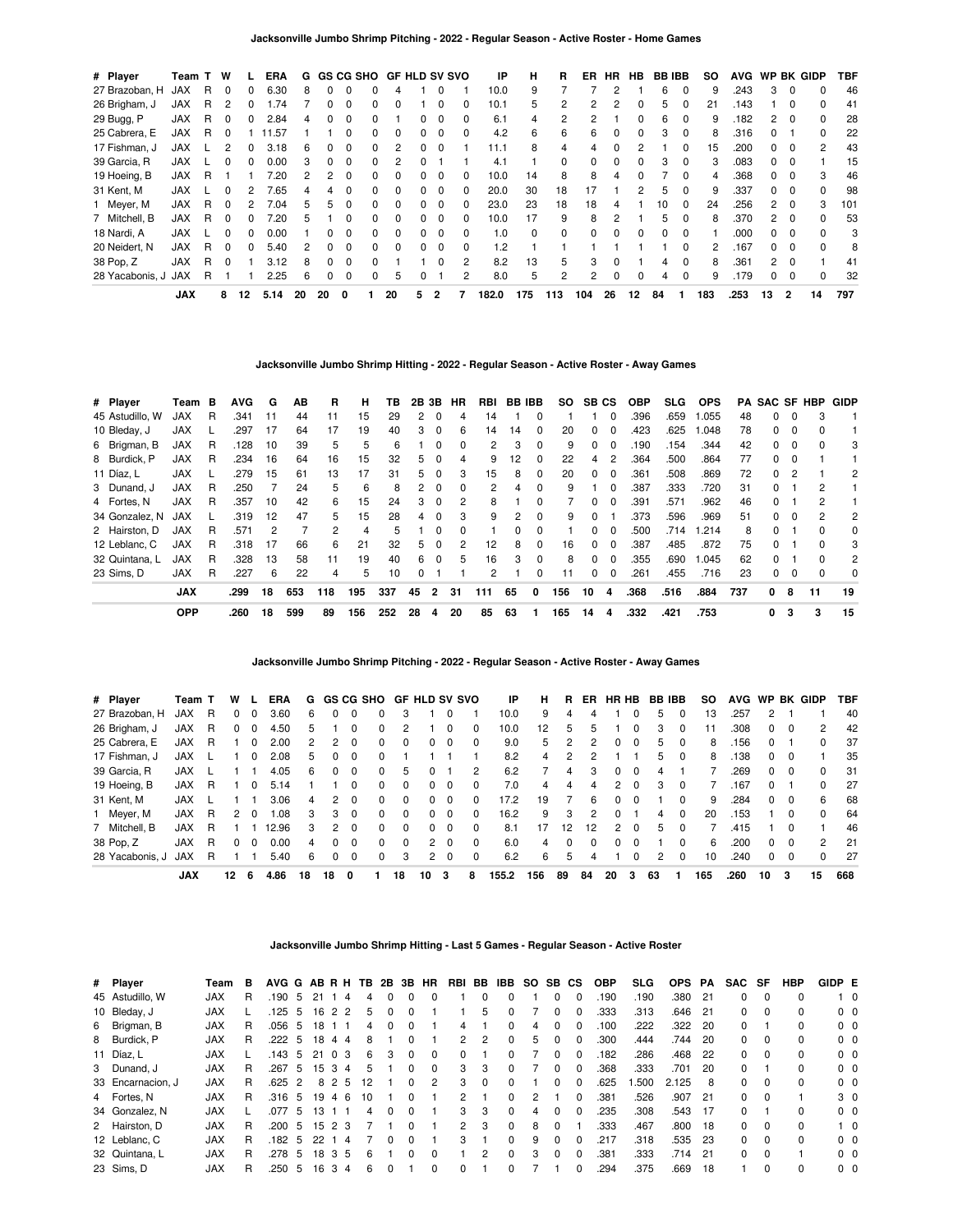| # Player        | Team       |    | WL             | ERA      | G   | GS.      | CG.      | SHO      | GF       | HLD      | <b>SV</b> | svo          | ΙP             | н            | R  | ER.          | <b>HR</b>    | HB BB         |          | IBB          | -SO | <b>AVG</b> | <b>WP</b>      | BK       | GIDP         | TBF |
|-----------------|------------|----|----------------|----------|-----|----------|----------|----------|----------|----------|-----------|--------------|----------------|--------------|----|--------------|--------------|---------------|----------|--------------|-----|------------|----------------|----------|--------------|-----|
| 27 Brazoban, H  | <b>JAX</b> | R  | 0 <sub>0</sub> | 5.19 5   |     | 0        | $\Omega$ | 0        | 2        |          | 0         |              | 8.2            | 6            | 5  | 5            |              |               | 4        | 0            |     | .200       | 3              | $\Omega$ | 0            | 36  |
| 26 Brigham, J   | <b>JAX</b> | R  | 1 <sub>0</sub> | 1.64 5   |     |          | $\Omega$ | $\Omega$ | $\Omega$ |          | $\Omega$  | 0            | 11.0           | 6            | 2  | 2            |              | 0             |          | 0            | 19  | .162       |                | $\Omega$ |              | 44  |
| 29 Bugg, P      | <b>JAX</b> | R  | 0 <sub>0</sub> | $2.84$ 4 |     | 0        | $\Omega$ | 0        |          | 0        | $\Omega$  | 0            | 6.1            | 4            | 2  | 2            |              | $\Omega$      | 6        | $\Omega$     | 9   | .182       | $\overline{2}$ | 0        | 0            | 28  |
| 25 Cabrera, E   | <b>JAX</b> | R. |                | 5.27     | - 3 | 3        | $\Omega$ | $\Omega$ | $\Omega$ | 0        | $\Omega$  | <sup>0</sup> | 13.2           | 11           | 8  | 8            | <sup>0</sup> | $\Omega$      | 8        | 0            | 16  | .216       | $\Omega$       | 2        | <sup>0</sup> | 59  |
| 17 Fishman, J   | <b>JAX</b> |    | 0 <sub>0</sub> | 3.00, 5  |     | 0        | $\Omega$ | 0        |          |          |           |              | 9.0            | 6            | 3  | 3            |              |               | 4        | 0            | 10  | .188       | 0              | 0        |              | 37  |
| 39 Garcia, R    | <b>JAX</b> |    | 0 <sub>1</sub> | 6.75 5   |     | $\Omega$ | $\Omega$ | $\Omega$ | 5        | $\Omega$ |           | 2            | 4.0            |              | 4  | 3            | $\Omega$     | $\Omega$      | 4        |              | 3   | .412       | $\Omega$       | $\Omega$ | 0            | 22  |
| 19 Hoeing, B    | <b>JAX</b> | R. | 2 <sub>1</sub> | 6.35 3   |     | 3        | $\Omega$ | 0        | $\Omega$ | 0        | $\Omega$  |              | 0, 17.0        | 18           | 12 | 12           | 6            | $\Omega$      | 10       | 0            |     | .290       | 0              |          | 3            | 73  |
| 31 Kent, M      | <b>JAX</b> |    | 12             | 5.53, 5  |     | 4        | $\Omega$ | $\Omega$ | $\Omega$ | $\Omega$ | $\Omega$  |              | $0\quad27.2$   | 35           | 18 | 17           | $\Omega$     | $\mathcal{P}$ | 4        | <sup>0</sup> |     | .307       | $\Omega$       | $\Omega$ | 2            | 122 |
| 1 Meyer, M      | <b>JAX</b> | R. | 1 <sub>2</sub> | 6.48 5   |     | 5        | $\Omega$ | 0        | $\Omega$ | 0        | 0         |              | 025.0          | -27          | 19 | 18           | 4            |               | 11       | 0            | 24  | .270       | $\mathcal{P}$  | $\Omega$ | 2            | 112 |
| 7 Mitchell, B   | <b>JAX</b> | R  |                | 12.00 5  |     | 2        | $\Omega$ | $\Omega$ | $\Omega$ | 0        | $\Omega$  |              | 0, 12.0        | 29           | 17 | 16           | 2            |               | 6        | $\Omega$     | 8   | .468       | $\Omega$       | $\Omega$ |              | 70  |
| 18 Nardi, A     | <b>JAX</b> |    | 0 <sub>0</sub> | 0.00     |     | O.       | $\Omega$ | 0        | $\Omega$ | 0        | $\Omega$  | 0            | $\overline{0}$ | <sup>0</sup> | 0  | <sup>0</sup> | <sup>n</sup> | <sup>0</sup>  | $\Omega$ | <sup>0</sup> |     | .000       | 0              | $\Omega$ |              | 3   |
| 20 Neidert, N   | <b>JAX</b> | R. | 0 <sub>0</sub> | 5.40 2   |     | 0        | $\Omega$ | $\Omega$ | $\Omega$ | 0        | $\Omega$  | $\Omega$     | -2             |              |    |              |              |               |          | <sup>0</sup> | 2   | .167       | $\Omega$       | $\Omega$ | 0            | 8   |
| 38 Pop, Z       | <b>JAX</b> | R. | 0 <sub>0</sub> | 5.79 5   |     | 0        | $\Omega$ | $\Omega$ |          | 2        | $\Omega$  | <sup>n</sup> | 4.2            | 6            | 3  | 3            |              |               | 2        | <sup>n</sup> | 3   | .333       |                | $\Omega$ |              | 21  |
| 28 Yacabonis, J | <b>JAX</b> | R  |                | 3.60     | - 5 | 0        | $\Omega$ | $\Omega$ | 3        | 2        | $\Omega$  |              | 5.0            | 4            | 3  | 2            | <sup>0</sup> | <sup>0</sup>  | 2        | <sup>0</sup> | 10  | .222       | 0              | 0        | 0            | 20  |

#### **Jacksonville Jumbo Shrimp Hitting - Last 10 Games - Regular Season - Active Roster**

| # Player          | Team       | в | <b>AVG</b> | G             | AB R |               | н  | TB. | 2B            | 3B           | <b>HR</b> | RBI BB        |          | IBB          | SO. | SB CS        |              | <b>OBP</b> | SLG. | <b>OPS</b> | PA  | <b>SAC</b> | SF                      | HBP          | GIDP E |                |
|-------------------|------------|---|------------|---------------|------|---------------|----|-----|---------------|--------------|-----------|---------------|----------|--------------|-----|--------------|--------------|------------|------|------------|-----|------------|-------------------------|--------------|--------|----------------|
| 45 Astudillo, W   | <b>JAX</b> | R | .244       | 10            | 41   | -5            | 10 | 17  |               |              |           |               |          | <sup>0</sup> | 2   | $\Omega$     | $\Omega$     | .279       | .415 | .694       | 43  | $\Omega$   | $\Omega$                |              |        | $1\quad 0$     |
| 10 Bleday, J      | <b>JAX</b> |   | .206       | 10            | 34 6 |               |    | 17  |               | 0            | 3         | 4             | 8        | $\Omega$     | 12  | 0            | <sup>0</sup> | .372       | .500 | .872       | 43  | $\Omega$   | - 0                     |              |        | $0\quad 0$     |
| 6 Brigman, B      | <b>JAX</b> | R | .081       | 10            | 37   | 4             | 3  |     |               | 0            |           | 5             | 3        | $\Omega$     | 8   | <sup>0</sup> | $\Omega$     | .146       | .189 | .335 41    |     | $\Omega$   |                         | <sup>0</sup> |        | $1\quad 0$     |
| 8 Burdick, P      | <b>JAX</b> | R | .184       | 10            | 38   | -6            |    | 15  | 3             |              |           | 5             | 4        | $\Omega$     | 9   | 0            |              | 279        | .395 | .674       | 43  | $\Omega$   | $\Omega$                |              |        | 0 <sub>0</sub> |
| 11 Díaz, L        | <b>JAX</b> |   | .268       | 10            | 41   | $\cdot$ 3     | 11 | 22  | 5             | 0            | 2         | 10            |          | <sup>0</sup> | 9   |              | <sup>0</sup> | .289       | .537 | .826       | 45  | $\Omega$   |                         |              |        | $0\quad 0$     |
| 3 Dunand, J       | <b>JAX</b> | R | .167       | 10            | 30   |               | 5  | 9   |               | <sup>0</sup> |           | 5             | 6        | $\Omega$     | 14  | <sup>0</sup> | $\Omega$     | .316       | .300 | .616       | -39 | $\Omega$   |                         |              |        | 0 <sub>0</sub> |
| 33 Encarnacion, J | <b>JAX</b> | R | .625       | $\mathcal{P}$ | 8    | $\mathcal{P}$ | 5  | 12  |               | $\Omega$     | 2         | 3             | $\Omega$ | $\Omega$     |     | O.           | $\Omega$     | .625       | .500 | 2.125      | 8   | $\Omega$   | - റ                     | <sup>0</sup> |        | 0 <sub>0</sub> |
| 4 Fortes, N       | <b>JAX</b> | R | .306       | 10            | 36   | 7 11          |    | 15  |               | 0            |           | $\mathcal{P}$ | 3        | $\Omega$     | 5   |              | 0            | .405       | .417 | .822       | 42  | $\Omega$   | $\overline{\mathbf{0}}$ | 3            |        | 3 0            |
| 34 Gonzalez, N    | <b>JAX</b> |   | .194       | 10            | 31   |               | 6  | 11  | $\mathcal{P}$ | $\Omega$     |           | 5             | 5        | $\Omega$     | 6   | <sup>0</sup> | $\Omega$     | .316       | .355 | .671       | -38 | $\Omega$   |                         |              |        | 0 <sub>0</sub> |
| 2 Hairston, D     | <b>JAX</b> | R | .318       |               | 22   | $\Delta$      |    | 12  | $\mathcal{P}$ | $\Omega$     |           | 3             | 3        | $\Omega$     | 9   | $\Omega$     |              | .385       | .545 | .930       | 26  | $\Omega$   |                         | <sup>0</sup> |        | $1\quad$ 0     |
| 12 Leblanc, C     | <b>JAX</b> | R | .250       | 10            | 40   | 4             | 10 | 15  | 2             | $\Omega$     |           | 6             | 4        | $\Omega$     | 13  | <sup>0</sup> | <sup>0</sup> | .318       | .375 | .693       | 44  | $^{\circ}$ | $\Omega$                | 0            |        | 0 <sub>0</sub> |
| 32 Quintana, L    | <b>JAX</b> | R | .270       | 10            | 37   |               | 10 | 18  | $\mathcal{P}$ | $\Omega$     | 2         | 6             | 3        | $\Omega$     | 6   | $\Omega$     | <sup>n</sup> | .341       | .486 | .827       | -41 | $\Omega$   | $\Omega$                |              |        | $1\quad$ 0     |
| 23 Sims. D        | <b>JAX</b> | R | .242       | 10            | 33   | 4             | 8  | 10  | <sup>0</sup>  |              | O.        |               | 2        | $\Omega$     | 16  | 2            | $\Omega$     | .306       | .303 | .609       | -37 |            | $\Omega$                |              |        | 0 <sub>0</sub> |

**Jacksonville Jumbo Shrimp Pitching - Last 10 Games - Regular Season - Active Roster**

| # Player        | Team       |    | WL             | ERA  |      | G GS     | CG.      | SHO GF       |          | <b>HLD</b>   | <b>SV</b> | svo          | IP           | Н.  | В.    | ER  | <b>HR</b>    | HB BB         |          | IBB          | <b>SO</b> | <b>AVG</b> | <b>WP</b> | BK       | GIDP | <b>TBF</b> |
|-----------------|------------|----|----------------|------|------|----------|----------|--------------|----------|--------------|-----------|--------------|--------------|-----|-------|-----|--------------|---------------|----------|--------------|-----------|------------|-----------|----------|------|------------|
| 27 Brazoban, H  | <b>JAX</b> | R  | 0 <sub>0</sub> | 6.14 | - 10 | $\Omega$ | 0        | 0            | 3        | $\mathbf{2}$ | $\Omega$  |              | 2 14.2 16    |     | 10    | 10  | 2            |               | 8        | $\Omega$     | 16        | .286       | 4         |          | ŋ    | 67         |
| 26 Brigham, J   | <b>JAX</b> | R. | - 0            | 2.95 | 10   |          | $\Omega$ | $\Omega$     | 2        | $\mathbf{2}$ | $\Omega$  | 0            | 18.1         | 14  | 6     | 6   | 2            | $\Omega$      | 8        | 0            | 29        | .212       |           | 0        | 2    | 74         |
| 29 Bugg, P      | <b>JAX</b> | R. | 0 <sub>0</sub> | 2.84 | 4    | $\Omega$ | 0        | <sup>o</sup> |          | 0            | 0         | O.           | 6.1          | 4   |       |     |              | 0             | 6        | 0            | 9         | .182       | 2         |          | 0    | 28         |
| 25 Cabrera, E   | <b>JAX</b> | R. |                | 5.27 | 3    | 3        | $\Omega$ | 0            | $\Omega$ | 0            | $\Omega$  | $\Omega$     | 13.2         | -11 | 8     | 8   | $\Omega$     | $\Omega$      | 8        | $\Omega$     | 16        | .216       | $\Omega$  | 2        | 0    | 59         |
| 17 Fishman, J   | <b>JAX</b> |    | 30             | 2.41 | 10   | 0        | 0        | $\Omega$     | 3        |              |           |              | 2 18.2       | 10  | 5     | 5   |              | 3             | 6        | $\Omega$     | 21        | .159       | 0         |          | 3    | 72         |
| 39 Garcia, R    | <b>JAX</b> |    |                | 2.45 | -9   | $\Omega$ | $\Omega$ | 0            |          | 0            | 2         |              | 3, 11.0      | 8   | 4     | 3   | $\Omega$     | $\Omega$      |          |              | 10        | .211       | 0         | $\Omega$ |      | 46         |
| 19 Hoeing, B    | <b>JAX</b> | R. | 2 <sub>1</sub> | 6.35 | 3    | 3        | $\Omega$ | 0            | $\Omega$ | 0            | $\Omega$  |              | 0 17.0       |     | 18 12 | -12 | 6            | 0             | 10       | 0            | 11        | .290       | 0         |          | 3    | 73         |
| 31 Kent, M      | <b>JAX</b> |    | -3             | 5.50 | 8    | 6        | $\Omega$ | 0            | $\Omega$ | 0            | $\Omega$  |              | 0, 37.2      | 49  | -25   | -23 |              | $\mathcal{P}$ | -6       | $\Omega$     | 18        | .314       | $\Omega$  | $\Omega$ | 6    | 166        |
| 1 Meyer, M      | <b>JAX</b> | R. | 22             | 4.54 | 8    | 8        | $\Omega$ | $\Omega$     | $\Omega$ | 0            | $\Omega$  |              | 0 39.2 32 21 |     |       | 20  | 4            | 2             | 14       | $\Omega$     | 44        | .215       | 3         |          | 3    | 165        |
| 7 Mitchell, B   | <b>JAX</b> | R. |                | 9.82 | 8    | 3        | $\Omega$ | 0            | $\Omega$ | <sup>0</sup> | $\Omega$  | 0            | 18.1         | 34  | -21   | 20  | 4            |               | 10       | 0            | 15        | .391       | 3         | $\Omega$ |      | 99         |
| 18 Nardi, A     | <b>JAX</b> |    | 0 <sub>0</sub> | 0.00 |      | 0        | 0        | $\Omega$     | $\Omega$ | 0            | $\Omega$  | 0            | $\Omega$     |     | 0     |     | 0            | <sup>0</sup>  | $\Omega$ | <sup>0</sup> |           | .000       | 0         |          |      | 3          |
| 20 Neidert. N   | <b>JAX</b> | R. | 0 <sub>0</sub> | 5.40 | 2    | $\Omega$ | $\Omega$ | 0            | $\Omega$ | 0            | $\Omega$  | <sup>0</sup> | 2            |     |       |     |              |               |          | $\Omega$     | 2         | .167       | 0         | $\Omega$ | 0    | 8          |
| 38 Pop, Z       | <b>JAX</b> | R. | 0 <sub>0</sub> | 2.31 | 10   | $\Omega$ | $\Omega$ | $\Omega$     |          | 3            | $\Omega$  |              | 11.2         | 12  | 3     | 3   | <sup>0</sup> |               | 3        | $\Omega$     | 12        | .279       |           |          | 3    | 47         |
| 28 Yacabonis, J | <b>JAX</b> | R  | 22             | 4.26 | 10   | $\Omega$ | $\Omega$ | $\Omega$     |          | 2            |           | 2            | 12.2         |     |       | 6   |              | <sup>0</sup>  | 4        | $\Omega$     | 16        | .234       | 0         | $\Omega$ | 0    | 51         |

#### **Will Stewart - Pitching - Game Log - 2022 - Regular Season**

| Date    | GM#Team Opp        |            |                |                |                         |     |                |            |                |                         |           |               |                         |        |            |          |          |          |    | W L ERA GGSCG SHO SV SVO IP H R ER HR HB BB IBB SO WHIP AVG |      |     |        |            | AB WP BK GIDP TBF |     | NP-S      |
|---------|--------------------|------------|----------------|----------------|-------------------------|-----|----------------|------------|----------------|-------------------------|-----------|---------------|-------------------------|--------|------------|----------|----------|----------|----|-------------------------------------------------------------|------|-----|--------|------------|-------------------|-----|-----------|
| 4/8/22  | <b>PNS</b>         | <b>BLX</b> |                |                | $0 \t0 \t22.50 \t1 \t0$ |     | $\Omega$       |            | $0\quad 0$     | $\Omega$                |           | $2.0 \quad 3$ | -6                      | 5      |            |          | 4        | $\Omega$ |    | 2 3.50                                                      | .333 | 9   |        |            | $\Omega$          | 14  | 49 - 24   |
| 4/14/22 | <b>PNS</b>         | @RCT       | $0\quad 0$     |                | 9.00                    |     | $\cdot$ 0      |            | $0\quad 0$     | $\overline{\mathbf{0}}$ | 4.0       | -5            |                         |        | 1 0        | $\Omega$ | $\Omega$ | $\Omega$ |    | $3\quad 2.00$                                               | .320 | 16  |        |            |                   | 16  | 65 - 41   |
| 4/21/22 | <b>PNS</b>         | MTG        | $0\quad 0$     |                | 4.91                    |     | $\overline{0}$ |            | $0\quad 0$     | $\Omega$                |           | 5.0 3         | $\overline{\mathbf{0}}$ |        | $0\quad 0$ |          | 2        | $\sim$ 0 |    | 2 1.55                                                      | .268 | 16  | - റ    |            | $\mathcal{P}$     | 19  | 74 - 43   |
| 4/28/22 | <b>PNS</b>         | @BLX       | 0 <sub>1</sub> |                | 4.08 1 1 0              |     |                |            | $0\quad 0$     | $\overline{\mathbf{0}}$ |           | 6.2 4         | 2                       |        |            |          | 2 1 0 1  | $\Omega$ |    | 4 1.25                                                      | .234 | 23  |        | $1\quad 0$ | $\mathcal{P}$     | 24  | $82 - 53$ |
| April   | <b>PNS</b>         |            |                | 0 <sub>1</sub> | 4.08 4 3 0              |     |                |            | 0 <sub>0</sub> | $\mathbf{0}$            | 17.2 15 9 |               |                         |        |            |          |          |          |    | 8 2 2 7 0 11 1.25                                           | .234 |     | 64 3 0 |            | 5.                | 73  | 270 - 161 |
| Date    | <b>GM#Team Opp</b> |            |                |                |                         |     |                |            |                |                         |           |               |                         |        |            |          |          |          |    | W L ERA GGSCG SHOSV SVO IP H R ER HR HB BB IBB SO WHIP AVG  |      |     |        |            | AB WP BK GIDP TBF |     | NP-S      |
| 5/5/22  | <b>PNS</b>         | @MIS       | $0\quad 0$     |                | 3.57                    |     | $\overline{0}$ |            | $0\quad 0$     | $\overline{\mathbf{0}}$ |           |               | 5.0 4 1 1 0 0 0 0       |        |            |          |          |          |    | 1.15                                                        | .229 | 19  |        | $0\quad 0$ | 0                 | 19  | 68 - 50   |
| 5/12/22 | <b>PNS</b>         | <b>RCT</b> | 1 O            |                | 4.23                    |     | $\Omega$       |            | $0\quad 0$     | $\Omega$                | 5.0       | -5            | 4                       |        | 4 1        |          | 2        | $\Omega$ |    | 4 1.19                                                      | .231 | -21 |        | 1 0        | $\Omega$          | -24 | $87 - 53$ |
| Mav     | <b>PNS</b>         |            |                | 10             | 4.50 2 2 0              |     |                |            | $0\quad 0$     | $\mathbf{0}$            | 10.0 9    |               | 5                       |        |            |          | 5 1 1 2  |          |    | $0$ 11 1.10                                                 | .225 | 40  | 10     |            | $\Omega$          | 43  | 155 - 103 |
| Total   | <b>PNS</b>         | AA         |                |                | 4.23                    | 650 |                | $0\quad 0$ |                | 0                       | 27.2      | -24           | - 14                    | 13 3 3 |            |          |          | 90       | 22 | 1.19                                                        | .231 | 104 | 4      | 0          | 5.                | 116 | 425 - 264 |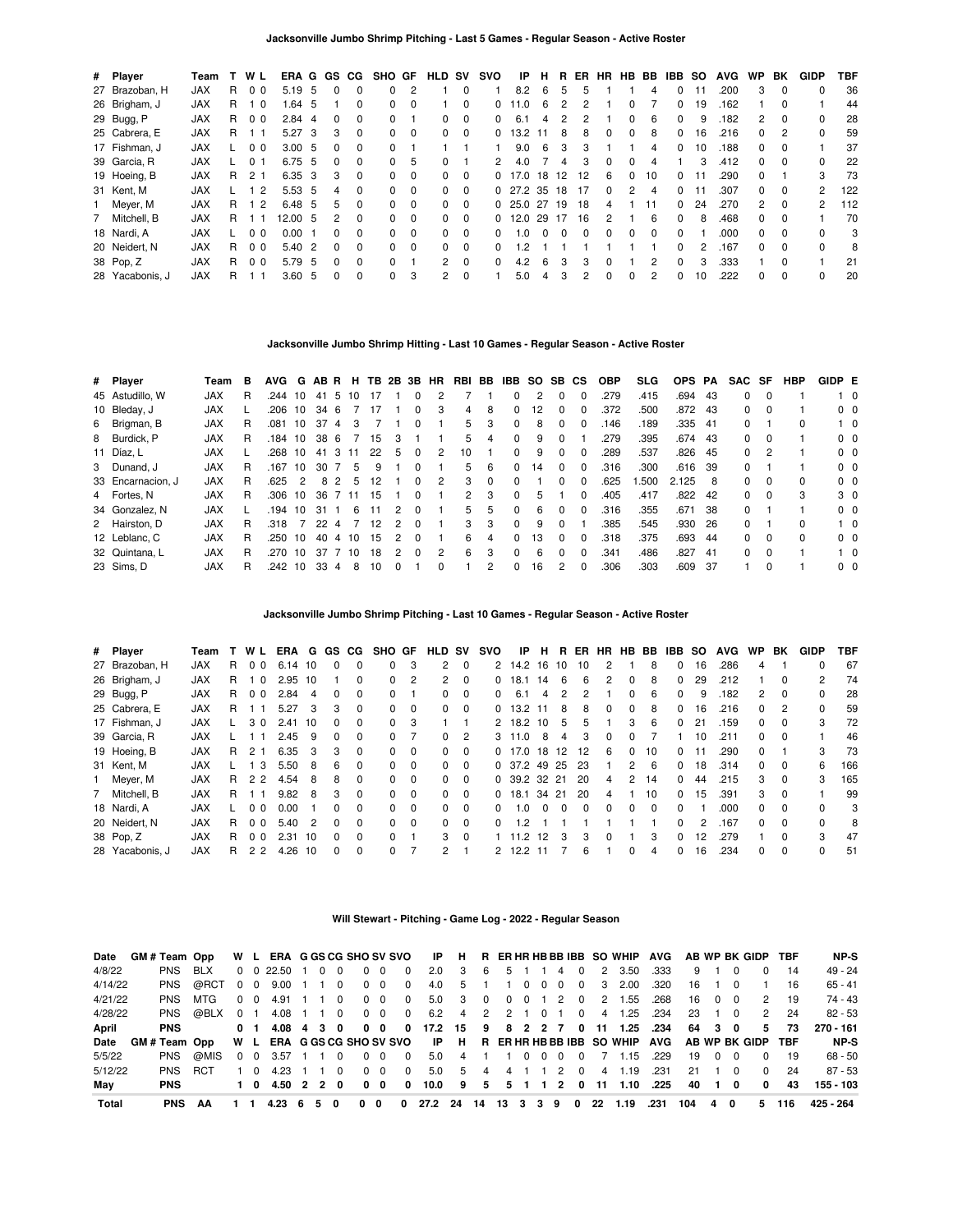| <b>Split</b>              | Team       | W L            | ERA G GS CG       |               |                |          | <b>SHO SV</b> |          | IP.          | н     |    |    |   |              |   | R ER HR HB BB IBB SO |               | <b>WHIP</b> | <b>AVG</b> | AB. | WP            | BK       | <b>GIDP</b>  | TBF | NP-S        |
|---------------------------|------------|----------------|-------------------|---------------|----------------|----------|---------------|----------|--------------|-------|----|----|---|--------------|---|----------------------|---------------|-------------|------------|-----|---------------|----------|--------------|-----|-------------|
| Home Games                | <b>PNS</b> | - 0            | 6.75              | 3             | 2              | 0        | <sup>n</sup>  | $\Omega$ | 12.0 11 10   |       |    | 9  | 2 | 3            | 8 | $\Omega$             | 8             | .58         | .239       | 46  | 2             | $\Omega$ | 2            | 57  | $210 - 120$ |
| Away Games                | <b>PNS</b> | 0 1            | 2.30              | 3             | з              | 0        | 0             |          | $0$ 15.2 13  |       | 4  | 4  |   | 0            |   | 0                    | 14            | 0.89        | .224       | 58  | 2             | $\Omega$ | 3            | 59  | $215 - 144$ |
| <b>Night Games</b>        | <b>PNS</b> | ∣ 1            | $4.23\;6$         |               | 5.             | 0        | <sup>0</sup>  |          | 0 27.2 24 14 |       |    | 13 | 3 | 3            | 9 | $\Omega$             | 22            | 1.19        | .231       | 104 | 4             | $\Omega$ | 5.           | 16  | 425 - 264   |
| On Grass                  | <b>PNS</b> | 0 <sub>1</sub> | $2.30 \text{ } 3$ |               | 3              | $\Omega$ | <sup>0</sup>  |          | $0$ 15.2 13  |       | -4 | 4  |   | <sup>0</sup> |   | $\Omega$             | 14            | 0.89        | .224       | 58  | 2             | $\Omega$ | 3            | 59  | $215 - 144$ |
| On Turf                   | <b>PNS</b> | l 0            | 6.75              | -3            | $\overline{2}$ | 0        | <sup>n</sup>  | 0        | 12.0         | 11 10 |    | 9  | 2 | 3            | 8 | $\Omega$             | 8             | .58         | .239       | 46  | 2             | $\Omega$ | 2            | 57  | $210 - 120$ |
| April                     | <b>PNS</b> | 0 <sub>1</sub> | 4.08              | 4             | 3              | $\Omega$ | <sup>n</sup>  |          | 0.17.2       | 15    | 9  | 8  | 2 | 2            |   | 0                    | 11            | l.25        | .234       | 64  | 3             | $\Omega$ | 5.           | 73  | $270 - 161$ |
| May                       | <b>PNS</b> | 0              | 4.50              | $\mathcal{P}$ | 2              | $\Omega$ | 0             |          | 0.10.0       | 9     | 5  | 5  |   |              | 2 | 0                    | 11            | 1.10        | .225       | 40  |               | $\Omega$ | 0            | 43  | $155 - 103$ |
| On Thursdays              | <b>PNS</b> | 11             | $2.81\quad5$      |               | 5              | $\Omega$ | <sup>0</sup>  |          | 0, 25.2, 21  |       | 8  | 8  | 2 | 2            | 5 | $\Omega$             | 20            | 1.01        | .221       | 95  | 3             | $\Omega$ | 5            | 102 | $376 - 240$ |
| On Fridays                | <b>PNS</b> | 0 <sub>0</sub> | 22.50 1           |               | $\Omega$       | $\Omega$ | <sup>n</sup>  | $\Omega$ | 2.0          | 3     | 6  | 5  |   |              | 4 | $\Omega$             | $\mathcal{P}$ | 3.50        | .333       | 9   |               | $\Omega$ | <sup>o</sup> | 14  | $49 - 24$   |
| In games following a win  | <b>PNS</b> | l 0            | 3.00              | 3             | 3              | $\Omega$ | <sup>n</sup>  | 0        | 15.0         | 12    | 5  | 5  |   | 2            | 4 | $\Omega$             | 13            | 1.07        | .214       | 56  |               | $\Omega$ | 2            | 62  | $229 - 146$ |
| In games following a loss | <b>PNS</b> | 0 <sub>1</sub> | $2.53 \quad 2$    |               | 2              | $\Omega$ | <sup>0</sup>  |          | 10.2         | 9     | 3  | 3  |   | <sup>0</sup> |   | 0                    |               | 0.94        | .231       | 39  | $\mathcal{P}$ | $\Omega$ | 3            | 40  | 147 - 94    |
| Starter                   | <b>PNS</b> | ∣ 1            | $2.81\quad5$      |               | 5.             | $\Omega$ | <sup>0</sup>  |          | 0, 25.2, 21  |       | 8  | 8  | 2 | 2            | 5 | $\Omega$             | 20            | 1.01        | .221       | 95  | 3             | $\Omega$ | 5.           | 102 | $376 - 240$ |
| Reliever                  | <b>PNS</b> | 00             | 22.50             |               | 0              | 0        | <sup>n</sup>  |          | 2.0          | 3     | 6  | 5  |   |              | 4 | <sup>0</sup>         |               | 3.50        | .333       | 9   |               | $\Omega$ | 0            | 14  | $49 - 24$   |

# **Will Stewart - Opposing Hitting - Stat Splits - 2022 - Regular Season**

| Split                                       | Team                     | AVG G |                     | ΑВ             | R<br>н                        | 2B                                     | 3В            | ΗR                | <b>RBI</b>              | BB           | <b>IBB</b>       | SO             | SB CS          |             | <b>OBP</b>   | <b>SLG</b>   | <b>OPS</b>    | <b>HBP</b>     | <b>SAC</b>       | SF          | <b>GIDP</b>       |
|---------------------------------------------|--------------------------|-------|---------------------|----------------|-------------------------------|----------------------------------------|---------------|-------------------|-------------------------|--------------|------------------|----------------|----------------|-------------|--------------|--------------|---------------|----------------|------------------|-------------|-------------------|
| vs Left                                     | PNS                      | .132  | 6                   | 38             | 5                             | 1                                      | 0             | $\mathbf{0}$      | $\mathbf{1}$            | 7            | $\mathbf 0$      | 12             |                |             | .298         | .158         | .456          | $\overline{c}$ | $\mathbf 0$      | 0           | 3                 |
| vs Right                                    | <b>PNS</b>               | .288  | 6                   | 66             | 19                            | 5                                      | 0             | 3                 | 13                      | 2            | 0                | 10             |                |             | .319         | .500         | .819          | 1              | $\mathbf 0$      | $\mathbf 0$ | $\overline{c}$    |
| Team is ahead                               | <b>PNS</b>               | .333  | $\overline{c}$      | 6              | $\overline{c}$                | $\mathbf 0$                            | 0             | $\overline{1}$    | 4                       | 1            | $\mathbf 0$      | $\mathbf 0$    |                |             | .500         | .833         | 1.333         | $\mathbf{1}$   | $\mathbf 0$      | $\mathbf 0$ | $\mathbf 0$       |
| Team is behind                              | <b>PNS</b>               | .143  | $\overline{4}$      | 49             | $\overline{7}$                | $\overline{c}$                         | 0             | $\overline{1}$    | $\overline{c}$          | 2            | $\mathbf 0$      | 14             |                |             | .176         | .245         | .421          | 0              | $\mathbf 0$      | $\mathbf 0$ | $\overline{c}$    |
| Score is tied                               | <b>PNS</b>               | .306  | 6                   | 49             | 15                            | $\overline{4}$                         | 0             | $\mathbf{1}$      | 8                       | 6            | $\mathbf 0$      | 8              |                |             | 404          | .449         | .853          | $\overline{c}$ | $\mathbf 0$      | $\mathbf 0$ | 3                 |
| <b>Batting First</b>                        | <b>PNS</b>               | .357  | 6                   | 14             | 5                             | $\overline{c}$                         | 0             | 0                 | 0                       | 1            | 0                | 2              |                |             | .438         | .500         | .938          | 1              | 0                | $\mathbf 0$ | $\mathbf{1}$      |
| <b>Batting Second</b>                       | <b>PNS</b>               | .250  | 6                   | 12             | 3                             | 0                                      | 0             | $\overline{1}$    | 3                       | 2            | 0                | 1              |                |             | .357         | .500         | .857          | 0              | 0                | $\mathbf 0$ | $\mathbf 0$       |
| <b>Batting Third</b>                        | <b>PNS</b>               | .333  | 6                   | 12             | 4                             | 1                                      | 0             | $\mathbf{0}$      | 3                       | 1            | 0                | 4              |                |             | 429          | .417         | .846          | 1              | $\mathbf 0$      | $\Omega$    | $\mathbf{1}$      |
| <b>Batting Fourth</b>                       | <b>PNS</b>               | .071  | 6                   | 14             | 1                             | $\mathbf{1}$                           | 0             | 0                 | $\overline{c}$          | 0            | 0                | 3              |                |             | .071         | .143         | .214          | $\Omega$       | 0                | $\Omega$    | $\Omega$          |
| <b>Batting Fifth</b>                        | <b>PNS</b>               | .364  | 6                   | 11             | 4                             | $\overline{c}$                         | 0             | $\mathbf{0}$      | 3                       | 3            | 0                | 1              |                |             | .500         | .545         | 1.045         | $\Omega$       | O                | $\Omega$    | 1                 |
| <b>Batting Sixth</b>                        | <b>PNS</b>               | .231  | 6                   | 13             | 3                             | $\mathbf 0$                            | $\Omega$      | 0                 | $\mathbf 0$             | $\Omega$     | $\Omega$         | 5              |                |             | .231         | .231         | .462          | $\Omega$       | $\mathbf 0$      | $\Omega$    | $\overline{1}$    |
| <b>Batting Seventh</b>                      | <b>PNS</b>               | .100  | 6                   | 10             | 1                             | 0                                      | 0             | $\mathbf{1}$      | $\overline{c}$          | 1            | 0                | 3              |                |             | .182         | .400         | .582          | 0              | $\mathbf 0$      | $\mathbf 0$ | $\mathbf{1}$      |
| <b>Batting Eighth</b>                       | <b>PNS</b>               | .100  | 6                   | 10             | $\mathbf{1}$                  | $\mathbf 0$                            | $\mathbf 0$   | $\mathbf 0$       | $\overline{0}$          | 0            | $\mathbf 0$      | 0              |                |             | .100         | .100         | .200          | 0              | O                | $\mathbf 0$ | $\mathbf 0$       |
| <b>Batting Ninth</b>                        | <b>PNS</b>               | .250  | 6                   | 8              | $\overline{c}$                | $\mathbf 0$                            | 0             | $\mathbf{1}$      | $\mathbf{1}$            | 1            | 0                | 3              |                |             | .400         | .625         | 1.025         | 1              | $\mathbf 0$      | $\mathbf 0$ | $\mathbf 0$       |
| Leading Off                                 | <b>PNS</b>               | .280  | 6                   | 25             | 7                             | $\mathbf 0$                            | 0             | $\mathbf{1}$      | $\mathbf{1}$            | 3            | $\mathbf 0$      | 6              |                |             | .379         | .400         | .779          | $\mathbf{1}$   | 0                | $\mathbf 0$ | $\mathbf 0$       |
| First Inning                                | <b>PNS</b>               | .348  | 5                   | 23             | 8<br>5                        | $\overline{c}$                         | 0             | $\mathbf{1}$      | 5                       | $\mathbf{1}$ | 0                | 1              | 0              | 0           | .400         | .565         | .965          | 1              | 0                | $\pmb{0}$   | $\mathbf{1}$      |
| Second Inning                               | <b>PNS</b>               | .250  | 5                   | 16             | 4<br>1                        | 0                                      | 0             | $\mathbf{1}$      | $\mathbf{1}$            | 1            | 0                | 5              | $\mathbf 0$    | $\pmb{0}$   | .294         | .438         | .732          | 0              | 0                | $\mathbf 0$ | $\overline{c}$    |
| Third Inning                                | <b>PNS</b>               | .250  | 5                   | 20             | 5<br>$\mathbf{1}$             | 2                                      | $\Omega$      | 0                 | 1                       | 1            | 0                | 4              | $\mathbf 0$    | $\mathbf 0$ | .286         | .350         | .636          | 0              | 0                | $\pmb{0}$   | $\mathbf{1}$      |
| Fourth Inning                               | <b>PNS</b>               | .118  | 5                   | 17             | $\overline{c}$<br>$\mathbf 0$ | $\mathbf 0$                            | 0             | 0                 | $\mathbf 0$             | 0            | 0                | 5              | $\overline{1}$ | $\mathbf 0$ | .167         | .118         | .285          | 1              | 0                | $\Omega$    | $\mathbf{1}$      |
| Fifth Inning                                | <b>PNS</b>               | .067  | 5                   | 15             | 1<br>$\overline{1}$           | 0                                      | 0             | 0                 | 3                       | 2            | 0                | 5              | $\mathbf 0$    | $\mathbf 0$ | .222         | .067         | .289          | 1              | $\mathbf 0$      | $\Omega$    | $\mathbf 0$       |
| Sixth Inning                                | <b>PNS</b>               | .250  | 3                   | 8              | $\overline{c}$<br>1           | 0                                      | 0             | $\mathbf{1}$      | 1                       | 1            | 0                | 1              | 0              | $\mathbf 0$ | .333         | .625         | .958          | 0              | $\mathbf 0$      | $\mathbf 0$ | $\mathbf 0$       |
| Seventh Inning                              | <b>PNS</b>               | .400  | $\overline{c}$      | 5              | $\overline{c}$<br>5           | $\overline{c}$                         | 0             | 0                 | 3                       | 3            | 0                | $\mathbf{1}$   | $\Omega$       | $\Omega$    | .625         | .800         | 1.425         | 0              | $\mathbf 0$      | $\mathbf 0$ | $\mathbf 0$       |
| <b>Bases Empty</b>                          | <b>PNS</b>               | .291  | 6                   | 55             | 16                            | $\overline{c}$                         | 0             | 3                 | 3                       | 5            | $\mathbf 0$      | 13             |                |             | .371         | .491         | .862          | $\overline{c}$ | 0                | $\mathbf 0$ | $\mathbf 0$       |
| Runner at 1st                               | <b>PNS</b>               | .182  | 5                   | 22             | 4                             | $\overline{c}$                         | 0             | $\mathbf 0$       | $\mathbf{1}$            | 0            | $\mathbf 0$      | $\overline{4}$ |                |             | .182         | .273         | .455          | 0              | $\mathbf 0$      | $\mathbf 0$ | $\overline{4}$    |
| Runner at 2nd                               | <b>PNS</b>               | .000  | 3                   | 5              | $\mathbf 0$                   | $\mathbf 0$                            | 0             | 0                 | $\mathbf 0$             | 2            | 0                | 1              |                |             | .286         | .000         | .286          | 0              | $\mathbf 0$      | $\mathbf 0$ | $\mathbf 0$       |
| Runner at 3rd                               | <b>PNS</b>               | .000  | $\overline{4}$      | 8              | 0                             | 0                                      | 0             | 0                 | 0                       | 0            | 0                | $\overline{c}$ |                |             | .000         | .000         | .000          | 0              | 0                | $\mathbf 0$ | $\mathbf 0$       |
| Runners at 1st & 2nd                        | <b>PNS</b>               | .286  | 3                   | 7              | 2                             | $\mathbf{1}$                           | 0             | 0                 | $\overline{\mathbf{c}}$ | 1            | 0                | 2              |                |             | .444         | .429         | .873          | 1              | 0                | $\mathbf 0$ | $\mathbf{1}$      |
|                                             | <b>PNS</b>               | .000  | $\overline{c}$      | 3              | $\mathbf 0$                   | 0                                      | $\Omega$      | $\mathbf 0$       | $\mathbf{1}$            | 0            | 0                | 0              |                |             | .000         | .000         | .000          | 0              | O                | $\mathbf 0$ | $\mathbf 0$       |
| Runners at 2nd & 3rd<br><b>Bases Loaded</b> | <b>PNS</b>               | .500  | $\overline{c}$      | $\overline{4}$ | $\overline{c}$                | $\mathbf{1}$                           | $\Omega$      | $\Omega$          | $\overline{7}$          | 1            | 0                | $\Omega$       |                |             | .600         | .750         | 1.350         | $\Omega$       | O                | $\Omega$    | $\Omega$          |
| Runners On                                  | <b>PNS</b>               | .163  | 6                   | 49             | 8                             | $\overline{4}$                         | $\Omega$      | 0                 | 11                      | 4            | $\Omega$         | 9              |                |             | 241          | .245         | .486          | 1              | 0                | $\Omega$    | 5                 |
|                                             | <b>PNS</b>               | .148  | 5                   | 27             | 4                             | $\overline{c}$                         | 0             | 0                 | 10                      | 4            | 0                | 5              |                |             | .281         | .222         | .503          | 1              | $\mathbf 0$      | $\mathbf 0$ | $\mathbf{1}$      |
| <b>Scoring Position</b>                     | <b>PNS</b>               | .237  | 6                   | 38             | 9                             | $\mathbf{1}$                           | 0             | $\mathbf{1}$      | $\overline{2}$          | 5            | 0                | 8              |                |             | .341         | .342         | .683          |                | 0                | $\mathbf 0$ | $\overline{c}$    |
| No Outs<br>One Out                          | <b>PNS</b>               | .341  | 6                   | 41             | 14                            | 5                                      | 0             | $\overline{c}$    | 12                      | 4            | 0                | $\overline{7}$ |                |             |              | .610         | 1.023         | 1              | $\mathbf 0$      | $\mathbf 0$ | 3                 |
| Two Outs                                    | <b>PNS</b>               | .040  | 6                   | 25             | $\mathbf{1}$                  | 0                                      | 0             | $\mathbf 0$       | $\mathbf 0$             | 0            | 0                | $\overline{7}$ |                |             | .413<br>.077 | .040         | .117          | 1<br>1         | $\mathbf 0$      | $\mathbf 0$ | 0                 |
|                                             | <b>PNS</b>               |       | $\overline{c}$      | 5              | $\overline{c}$                | $\overline{c}$                         | 0             |                   | 3                       | 3            | 0                | $\mathbf{1}$   |                |             | .625         | .800         |               |                |                  | $\mathbf 0$ | $\mathbf 0$       |
| Late / Close<br>Ahead in Count              | <b>PNS</b>               | .400  | 6                   | 34             | 8                             | 3                                      | 0             | 0<br>$\mathbf{1}$ | 6                       | 0            | $\mathbf 0$      | 12             |                |             | .257         | .412         | 1.425<br>.669 | 0<br>1         | 0<br>$\mathbf 0$ | $\mathbf 0$ | 3                 |
|                                             |                          | .235  |                     |                |                               |                                        |               |                   |                         |              |                  | $\overline{c}$ |                |             |              |              |               |                |                  | $\mathbf 0$ |                   |
| <b>Behind in Count</b>                      | <b>PNS</b><br><b>PNS</b> | .200  | 6                   | 30<br>14       | 6                             | 1<br>$\overline{c}$                    | 0<br>0        | $\overline{c}$    | 4<br>3                  | 9<br>0       | 0<br>$\mathbf 0$ | 0              |                |             | .415         | .433<br>.357 | .848          | 2<br>0         | 0<br>0           | $\mathbf 0$ | 0<br>$\mathbf{1}$ |
| 0-0 Count                                   | <b>PNS</b>               | .214  | $\overline{4}$<br>5 |                | 3<br>4                        |                                        |               | 0<br>$\mathbf{1}$ |                         | 0            | $\Omega$         | 0              |                |             | .214         |              | .571          |                |                  | $\Omega$    | $\overline{1}$    |
| 0-1 Count                                   | <b>PNS</b>               | .500  | 5                   | 8              |                               | $\overline{\mathbf{c}}$<br>$\mathbf 0$ | 0<br>$\Omega$ |                   | 4<br>$\mathbf 0$        |              | 0                |                |                |             | .556         | 1.125        | 1.681         | 1              | $\mathbf 0$      | $\mathbf 0$ | $\mathbf{1}$      |
| 0-2 Count                                   |                          | .000  |                     | 10             | 0                             |                                        |               | 0                 |                         | 0            |                  | 4              |                |             | .000         | .000         | .000          | 0              | $\mathbf 0$      |             |                   |
| 1-0 Count                                   | <b>PNS</b>               | .231  | 5                   | 13             | 3                             | $\mathbf{1}$                           | 0             | $\mathbf{1}$      | 1                       | 0            | 0                | 0              |                |             | .231         | .538         | .769          | 0              | $\mathbf 0$      | $\mathbf 0$ | $\mathbf 0$       |
| 1-1 Count                                   | <b>PNS</b>               | .375  | $\overline{4}$      | 8              | 3                             | 0                                      | 0             | $\mathbf 0$       | $\mathbf{1}$            | 0            | 0                | 0              |                |             | .375         | .375         | .750          | 0              | $\mathbf 0$      | $\mathbf 0$ | $\mathbf{1}$      |
| 1-2 Count                                   | <b>PNS</b>               | .250  | 6                   | 16             | 4                             | $\mathbf{1}$                           | 0             | 0                 | 2                       | 0            | 0                | 8              |                |             | .250         | .313         | .563          | 0              | $\mathbf 0$      | $\mathbf 0$ | $\mathbf{1}$      |
| 2-0 Count                                   | <b>PNS</b>               | .000  | $\overline{2}$      | $\overline{c}$ | $\mathbf 0$                   | $\mathbf 0$                            | 0             | 0                 | $\mathbf 0$             | $\Omega$     | 0                | 0              |                |             | .000         | .000         | .000          | 0              | $\mathbf 0$      | $\mathbf 0$ | $\mathbf 0$       |
| 2-1 Count                                   | <b>PNS</b>               | .200  | 3                   | 5              | 1                             | 0                                      | 0             | $\mathbf{1}$      | $\mathbf{1}$            | 0            | $\mathbf 0$      | 0              |                |             | .333         | .800         | 1.133         | 1              | $\mathbf 0$      | $\mathbf 0$ | $\mathbf 0$       |
| 2-2 Count                                   | <b>PNS</b>               | .222  | 6                   | 18             | 4                             | 0                                      | 0             | $\mathbf 0$       | $\mathbf 0$             | $\Omega$     | 0                | 8              |                |             | .222         | .222         | .444          | 0              | 0                | $\mathbf 0$ | 0                 |
| 3-0 Count                                   | <b>PNS</b>               | .000  | $\mathbf{1}$        | 0              | $\mathbf 0$                   | $\mathbf 0$                            | $\Omega$      | $\mathbf 0$       | $\mathbf 0$             | 1            | 0                | 0              |                |             | 1.000        | .000         | 1.000         | 0              | $\mathbf 0$      | $\mathbf 0$ | $\mathbf 0$       |
| 3-1 Count                                   | PNS                      | .333  | $\overline{4}$      | 3              | 1                             | 0                                      | 0             | 0                 | $\overline{c}$          | 4            | $\mathbf 0$      | 0              |                |             | .714         | .333         | 1.047         | 0              | 0                | $\mathbf 0$ | $\mathbf 0$       |
| 3-2 Count                                   | <b>PNS</b>               | .143  | 6                   | $\overline{7}$ | $\mathbf{1}$                  | $\Omega$                               | $\Omega$      | $\Omega$          | $\Omega$                | 4            | $\Omega$         | $\overline{c}$ |                |             | .500         | .143         | .643          | 1              | O                | $\Omega$    | $\Omega$          |
| Pitcher                                     | <b>PNS</b>               | .231  | 6                   | 104            | 24                            | 6                                      | $\Omega$      | 3                 | 14                      | 9            | $\Omega$         | 22             |                |             | .310         | 375          | .685          | 3              | 0                | $\Omega$    | 5                 |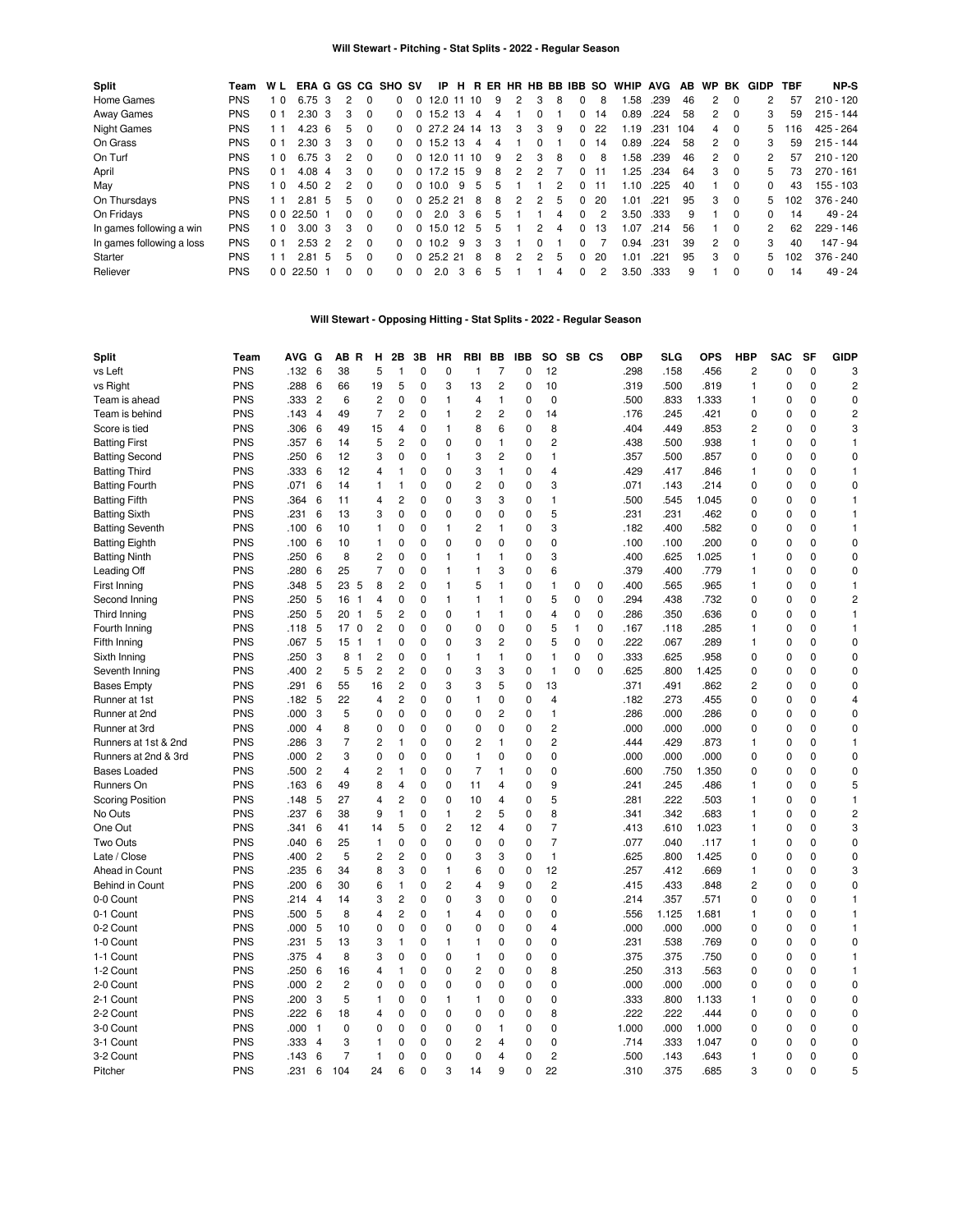| # Player             | Team       | B | <b>AVG</b> | G   | AВ   | R   | н   | ΤВ  | 2Β | 3B           | <b>HR</b> | <b>RBI</b> | <b>BBIBB</b> |          | SO. | <b>SB</b> | <b>CS</b>    | <b>OBP</b> | <b>SLG</b> | <b>OPS</b> |      |              |          | PA SAC SF HBP GIDP |               | E        |
|----------------------|------------|---|------------|-----|------|-----|-----|-----|----|--------------|-----------|------------|--------------|----------|-----|-----------|--------------|------------|------------|------------|------|--------------|----------|--------------------|---------------|----------|
| 21 Aranda, J         | <b>DUR</b> |   | .340       | 36  | 141  | 25  | 48  | 72  | 10 |              | 4         | 25         | 17           | 0        | 32  |           | $\Omega$     | .414       | .511       | .925       | 162  |              | 2        | 2                  |               | 6        |
| 22 Boldt, R          | <b>DUR</b> |   | .248       | 28  | 113  | 17  | 28  | 45  | 6  |              | 3         | 15         | 6            | 0        | 36  | 4         |              | .292       | .398       | .690       | 120  | 0            |          |                    | 2             |          |
| 13 Cardenas, R       | <b>DUR</b> | R | .164       | 30  | 110  | 13  | 18  | 30  | 5  | 2            |           | 11         | 10           | 0        | 39  | 4         |              | .231       | .273       | .504       | 121  | $\Omega$     |          | 0                  | $\mathbf{2}$  | 2        |
| 9 Gray, T            | <b>DUR</b> |   | .183       | 30  | 104  | 17  | 19  | 47  |    | 0            | 9         | 20         |              | 0        | 47  | 2         |              | .259       | .452       | .711       | 116  | <sup>0</sup> |          | 4                  | 2             | 4        |
| 17 Haley, J          | <b>DUR</b> | R | .232       | 28  | 95   | 17  | 22  | 45  | з  |              | 6         | 13         | 11           | $\Omega$ | 35  | 3         |              | .324       | .474       | .798       | 108  | 0            | 0        | 2                  | 3             | 3        |
| 7 Hudson, J          | <b>DUR</b> | R | .136       | 8   | 22   |     | 3   |     |    | O            |           |            | 0            | $\Omega$ | 12  | 0         | <sup>0</sup> | 136        | .318       | .454       | 22   | $\Omega$     | $\Omega$ | 0                  |               |          |
| 60 Lowe, J           | <b>DUR</b> |   | .280       | 13  | 50   |     | 14  | 31  | 5  | 0            | 4         | 18         | 5            | 0        | 24  | 2         |              | .339       | .620       | .959       | 56   | <sup>0</sup> |          | 0                  | 2             | $\Omega$ |
| 3 Mastrobuoni, M DUR |            |   | .296       | 34  | 125  | 16  | 37  | 54  | 9  |              | 2         | 21         | 18           | $\Omega$ | 30  | 5         |              | .385       | .432       | .817       | 143  | 0            | 0        | 0                  |               | 0        |
| 6 Pinto, R           | <b>DUR</b> | R | .259       | 22  | 81   | 10  | 21  | 37  |    | <sup>0</sup> | 3         | 9          | 12           | 0        | 27  |           | $\Omega$     | .355       | .457       | .812       | 93   | $\Omega$     | $\Omega$ | $\Omega$           | $\mathcal{P}$ |          |
| 11 Proctor, F        | <b>DUR</b> |   | .229       | -32 | 105  | 9   | 24  | 32  |    | ŋ            |           | 13         | 18           | 0        | 40  |           |              | 344        | .305       | .649       | 126  |              |          |                    |               | 5        |
| 16 Rodríguez, D      | DUR        | R | .293       | 12  | 41   | 6   | 12  | 17  | 2  | 0            |           | 5          | 2            | $\Omega$ | 12  | 0         | <sup>0</sup> | .326       | .415       | .741       | 43   | 0            | $\Omega$ | 0                  | 0             | 0        |
| 5 Stevenson, C       | <b>DUR</b> |   | .247       | 28  | 81   | 15  | 20  | 28  | 3  |              |           | 5          | 21           | $\Omega$ | 22  |           |              | .402       | .346       | .748       | 103  |              | $\Omega$ | 0                  |               | $\Omega$ |
|                      | <b>DUR</b> |   | .248       | 38  | 1264 | 188 | 314 | 528 | 68 | 10           | 42        | 177        | 156          | 0        | 405 | 38        | 16           | .335       | .418       | .753       | 1444 | 2            | 9        | 13                 | 22            | 32       |
|                      | <b>OPP</b> |   | .261       | 38  | 1278 | 194 | 333 | 586 | 69 | 5            | 58        | 181        | 143          |          | 307 | 42        | 8            | .342       | .459       | .801       | 1456 | $\mathbf{2}$ | 11       | 20                 | 34            |          |

# **Durham Bulls Pitching - 2022 - Regular Season - Active Roster**

| # Player        | Team       |   | W  |    | <b>ERA</b> | G  |    | <b>GS CG SHO</b> |    |                | GF HLD SV SVO |              |              | IP    | н   | R   | ER  |    | HR HB        | <b>BBIBB</b> |              | <b>SO</b> | AVG  |    |                | <b>WP BK GIDP</b> | <b>TBF</b> |
|-----------------|------------|---|----|----|------------|----|----|------------------|----|----------------|---------------|--------------|--------------|-------|-----|-----|-----|----|--------------|--------------|--------------|-----------|------|----|----------------|-------------------|------------|
| 33 Armstrong, S | <b>DUR</b> | R | 0  |    | 6.00       | З  |    | 0                |    | O              |               |              | 0            | 3.0   | 3   | 2   |     | O  | O            | 0            | $\Omega$     | Δ         | .250 | 0  | $\Omega$       | $\Omega$          | 12         |
| 24 Bard, L      | <b>DUR</b> | R | 0  |    | 5.19       | q  | n  | $\Omega$         | O. | 3              | 2             | <sup>0</sup> | O            | 8.2   |     | 5   |     | 3  |              | 2            | 0            | 9         | .219 | 0. | $\Omega$       | ŋ                 | 35         |
| 23 Blair, S     | <b>DUR</b> | R | 0  |    | 9.69       | 12 |    | <sup>0</sup>     | U  | 2              | 2             | O            | O            | 13.0  | 19  | 15  | 4   |    | 5            | 9            | n            | 8         | .333 |    | 2              |                   | 72         |
| 39 Bowden, B    | <b>ABQ</b> |   | 0  |    | 8<br>.22   |    |    | <sup>0</sup>     | 0  | 2              |               | 0            | O            | 7.2   | 6   |     |     |    | O            | 6            |              | 11        | .222 | 3  |                |                   | 34         |
| 39 Bowden, B    | <b>DUR</b> |   | 3  |    | .50        |    |    | 0                | 0  | O              |               | O            |              | 6.0   | 5   |     |     |    | ŋ            | 5            |              | 8         | .227 | 0  |                | <sup>0</sup>      | 28         |
| 39 Bowden, B    | 2 Teams L  |   | 3  |    | 5.27       | 12 |    | 0                | O. | 2              |               | O            |              | 13.2  | 11  | 8   |     |    |              |              |              | 19        | .224 | 3  | <sup>0</sup>   | <sup>n</sup>      | 62         |
| 45 De Horta, A  | <b>DUR</b> | R | 0  |    | 8.79       | 11 |    | 0                | U  | 2              |               |              | O            | 14.1  | 16  | 14  | 14  | 3  | 2            | 13           |              | 15        | .271 | 2  |                |                   | 74         |
| 32 Erwin, Z     | <b>DUR</b> |   |    | 2  | 4.87       | 12 |    | 0                | n  |                |               | n            | 0            | 20.1  | 20  | 12  |     |    | ŋ            | 10           | <sup>0</sup> | 14        | .256 | 5  | $\Omega$       | з                 | 88         |
| 65 Faucher, C   | <b>DUR</b> | R |    |    | 4.08       | 12 |    | $\Omega$         | n  | З              |               | O            | 0            | 17.2  | 20  | 9   |     | 5  | <sup>0</sup> | 6            |              | 18        | .290 |    |                |                   | 76         |
| 66 Fleming, J   | <b>DUR</b> |   | 2  |    | 0.82       | 2  | 2  | <sup>0</sup>     | n  | n              |               | n            | 0            | 11.0  | 9   |     |     |    | n            |              |              | 9         | .231 | U  |                |                   | 40         |
| 55 Guerra, J    | <b>DUR</b> | R | 0  |    | 2.25       |    |    | <sup>0</sup>     | O. |                | ŋ             |              | O            | 4.0   | 3   |     |     | n  |              |              |              | 2         | .214 |    |                |                   | 16         |
| 50 Herget, K    | <b>DUR</b> | R |    |    | 0.00       |    |    | 0                | O. | O              |               |              | O            | 5.0   | 2   | 0   |     | O  |              | ი            | ი            | Δ         | .133 | O. | $\Omega$       | 2                 | 16         |
| 7 Hudson, J     | <b>DUR</b> | R | 0  |    | 0.00       |    |    | 0                | 0  | $\overline{2}$ | ŋ             | 0            | 0            | 2.0   | 3   | 3   |     |    | ŋ            | 0            | 0            | 0         | .375 | 0  | $\Omega$       |                   | 9          |
| 35 Knight, D    | <b>DUR</b> | R | 0  |    | -17        |    |    | ŋ                | O. |                | n             | 5            | 5            | 15.1  |     | З   |     | 2  | ŋ            | 8            | ი            | 20        | .130 | O. | <sup>0</sup>   | n                 | 62         |
| 31 McGee, E     | <b>DUR</b> | R | 2  | з  | 7.12       |    |    | <sup>0</sup>     | n  | n              |               |              | 0            | 30.1  | 41  | 24  | 24  | 8  |              | 5            | 0            | 29        | .311 | 2  | $\Omega$       |                   | 138        |
| 30 Moats, D     | <b>DUR</b> |   |    |    | 4.50       | 12 |    | 0                | 0  | З              |               | O            | <sup>0</sup> | 14.0  | 17  |     |     |    |              | 5            |              | 14        | .309 |    | ŋ              |                   | 62         |
| 34 Muller, C    | <b>DUR</b> | R | 2  |    | 6.14       | 11 |    | <sup>0</sup>     | U  | 2              |               | n            | 3            | 14.2  | 11  | 10  | 10  | 2  |              | 8            | <sup>0</sup> | 17        | .208 | 2  |                |                   | 63         |
| 14 Ogando, C    | <b>DUR</b> | R | 0  |    | 3.98       | 11 |    | 0                | O. | 2              |               | n            | n            | 20.1  | 17  | 12  | 9   | 3  | 2            |              |              | 19        | .233 |    |                |                   | 83         |
| 58 Peguero, J   | <b>DUR</b> | R | 0  |    | 3.71       | 13 |    | 0                | O. | 2              |               | n            | 0            | 17.0  | 18  | 9   |     | 2  |              | 12           | <sup>0</sup> | 18        | .265 | 3  | $\overline{2}$ |                   | 82         |
| 29 Romero, T    | <b>DUR</b> | R |    |    | 3.28       |    |    | 0                | 0  | O              |               | O            | 0            | 24.2  | 22  | 11  |     | 6  |              |              |              | 19        | .229 | U  |                | O                 | 104        |
| Sanders, P      | <b>DUR</b> | R | 0  | ი  | .17        | 5  |    | 0                | 0  | $\Omega$       | 0             | O            | 0            | 7.2   | 4   |     |     | O  | ŋ            | 0            |              | 10        | .148 | 0  | $\Omega$       | O                 | 27         |
| 27 Sterner, J   | <b>DUR</b> | R |    |    | 0, 16.20   |    |    | 0                | 0  | O              | ŋ             | O            |              | 5.0   | 10  | 9   |     |    |              |              |              |           | .435 | 3  | 0              |                   | 32         |
|                 | <b>DUR</b> |   | 18 | 20 | 4.76       | 38 | 38 | $\mathbf 0$      |    | 38             | 16            | 6            | 13           | 329.1 | 333 | 194 | 174 | 58 | 20           | 143          |              | 307       | .261 | 24 | 6              | 34                | 1456       |
|                 | <b>OPP</b> |   | 20 | 18 | 4.70       | 38 | 38 | 0                | 4  | 38             | 25            | 10           | 13           | 331.1 | 314 | 188 | 173 | 42 | 13           | 156          | 0            | 405       | .248 | 21 |                | 22                | 1444       |

# **Durham Bulls Hitting - 2022 - Regular Season - Active Roster - Vs Left**

| # Player         | Team       | в | <b>AVG</b> | G  | AB R | н   | ΤВ  | 2В | 3В       | HR | RBI          |          | <b>BB IBB</b> | SO.<br>SB CS   | <b>OBP</b> | <b>SLG</b> | <b>OPS</b> | <b>PA</b> | SAC SF   |          | <b>HBP</b> | <b>GIDP</b> |
|------------------|------------|---|------------|----|------|-----|-----|----|----------|----|--------------|----------|---------------|----------------|------------|------------|------------|-----------|----------|----------|------------|-------------|
| 21 Aranda, J     | <b>DUR</b> |   | .282       | 20 | 39   | 11  | 16  |    |          | 0  | 6            | 3        | $\Omega$      | 9              | .333       | .410       | .743       | 42        | 0        | $\Omega$ | 0          | 3           |
| 22 Boldt, R      | <b>DUR</b> |   | .176       | 18 | 34   | 6   | 10  |    | 0        |    |              | 0        | 0             | 14             | .176       | .294       | .470       | 34        | 0        | 0        | 0          |             |
| 13 Cardenas, R   | <b>DUR</b> | R | .167       | 18 | 30   | 5   | 10  |    |          |    | 4            | 4        | $\Omega$      | 13             | .257       | .333       | .590       | 35        | $\Omega$ |          | 0          |             |
| 9 Gray, T        | <b>DUR</b> |   | .097       | 17 | 31   | 3   | 6   |    | 0        |    | 4            |          |               | 19             | .176       | .194       | .370       | 34        | 0        | 0        | 2          |             |
| 17 Haley, J      | <b>DUR</b> | R | .189       | 21 | 37   |     | 13  | 0  | $\Omega$ | 2  | 3            | 4        | $\Omega$      | 11             | .286       | .351       | .637       | 42        | $\Omega$ | $\Omega$ |            | 2           |
| 7 Hudson, J      | <b>DUR</b> | R | .167       | 4  | 6    |     | 4   | 0  | 0        |    |              | 0        | $\Omega$      | $\overline{2}$ | .167       | .667       | .834       | 6         | 0        | $\Omega$ | 0          | 0           |
| 60 Lowe, J       | <b>DUR</b> |   | .400       | 5  | 10   | 4   | 9   | 2  | $\Omega$ |    | 4            | 2        | $\Omega$      | 5              | .500       | .900       | 1.400      | 12        | 0        | 0        | 0          | 0           |
| 3 Mastrobuoni, M | DUR        |   | .270       | 21 | 37   | 10  | 17  |    | 0        | 2  | 6            | 3        | $\Omega$      | 10             | .325       | .459       | .784       | 40        | $\Omega$ | $\Omega$ | 0          | 0           |
| 6 Pinto, R       | <b>DUR</b> | R | .571       | 9  | 14   | 8   | 10  |    | 0        | 0  |              | 3        | $\Omega$      | 3              | .647       | .714       | 1.361      | 17        | 0        | $\Omega$ | 0          | $\Omega$    |
| 11 Proctor, F    | <b>DUR</b> |   | .139       | 22 | 36   | 5.  | 8   | 0  | $\Omega$ |    | 4            | 5        | $\Omega$      | 18             | .244       | .222       | .466       | 41        | $\Omega$ | $\Omega$ | $\Omega$   | $\Omega$    |
| 16 Rodríguez, D  | <b>DUR</b> | R | .176       | 8  | 17   | 3   | 3   | 0  | 0        | 0  | <sup>0</sup> | $\Omega$ | $\Omega$      | 6              | .176       | .176       | .352       | 17        | 0        | $\Omega$ | 0          | $\Omega$    |
| 5 Stevenson, C   | <b>DUR</b> |   | .087       | 16 | 23   | 2   | 2   | 0  | 0        | 0  | 2            | 3        | 0             | 10             | .192       | .087       | .279       | 27        |          | 0        | 0          | 0           |
|                  | <b>DUR</b> |   | .216       | 30 | 380  | 82  | 144 | 15 | 4        | 13 | 43           | 38       | 0             | 133            | .293       | .379       | .672       | 424       |          |          | 4          | 8           |
|                  | <b>OPP</b> |   | .234       | 38 | 525  | 123 | 213 | 29 | 2        | 19 | 69           | 59       | 0             | 141            | .314       | .406       | .720       |           |          | 4        | 4          | 13          |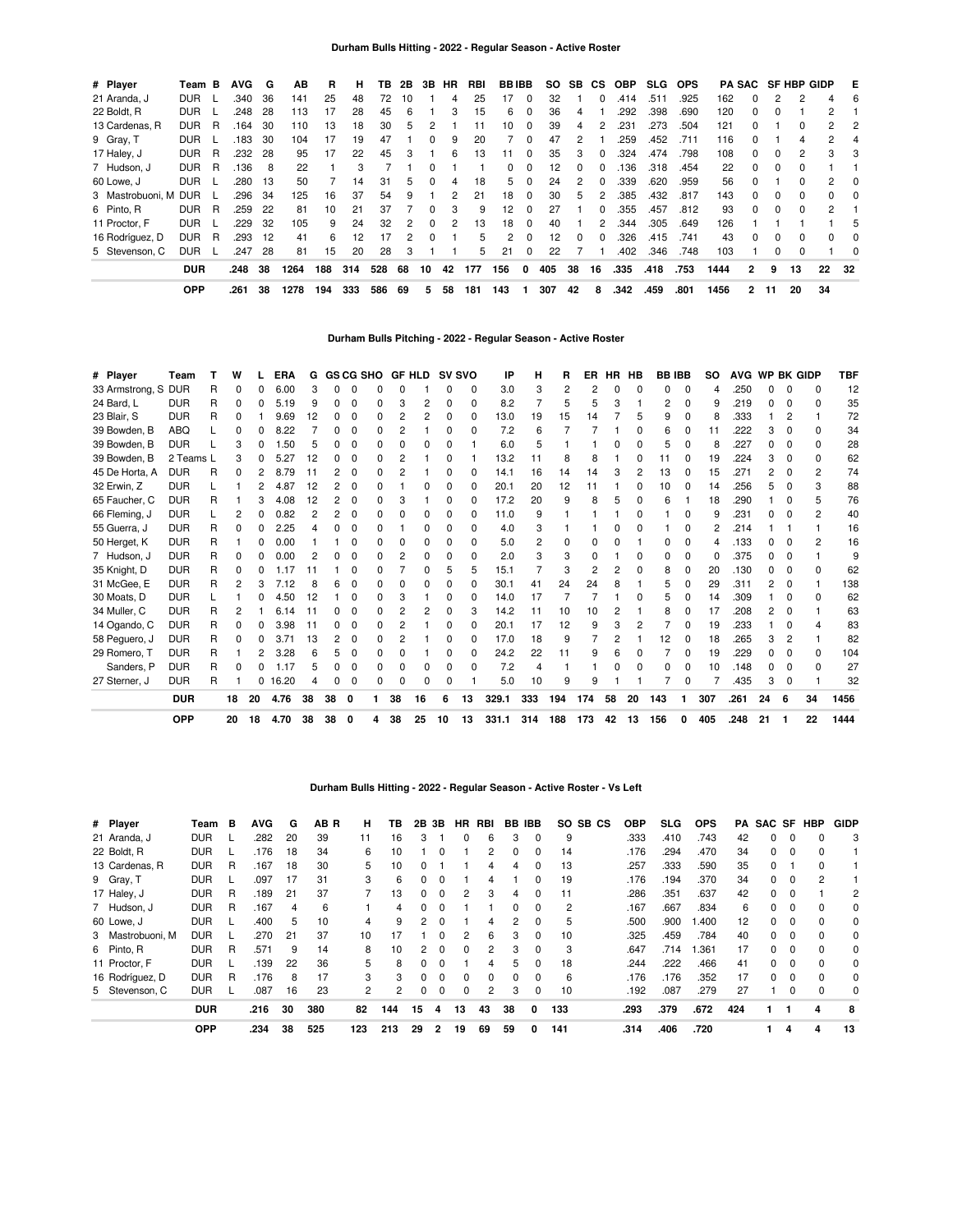## **Durham Bulls Opposing Hitting - 2022 - Regular Season - Active Roster - Vs Left**

| # Player        | Team       |   | <b>AVG</b> | AB R | н   | TВ  | 2Β | 3В | HR | <b>RBI</b> | BB | <b>IBB</b> | SO SB CS       | OBP  | <b>SLG</b> | <b>OPS</b> | PA  | <b>SAC</b> | SF | <b>HBP</b> | <b>GIDP</b> |
|-----------------|------------|---|------------|------|-----|-----|----|----|----|------------|----|------------|----------------|------|------------|------------|-----|------------|----|------------|-------------|
| 33 Armstrong, S | <b>DUR</b> | R | .286       |      | 2   | 3   |    |    | ŋ  |            | 0  | 0          | $\overline{2}$ | .286 | .429       | .715       |     | ი          | 0  |            | n           |
| 24 Bard, L      | <b>DUR</b> | R | .111       | 18   |     | 5   |    |    |    |            |    | 0          | 6              | .111 | .278       | .389       | 18  |            |    |            | n           |
| 23 Blair, S     | <b>DUR</b> | R | .273       | 22   | 6   | 13  |    |    |    |            | Δ  | 0          | 3              | .429 | .591       | 1.020      | 28  | O.         | ი  |            |             |
| 39 Bowden, B    | ABQ        |   | .300       | 10   |     | 4   |    |    |    |            |    |            |                | .417 | .400       | .817       | 12  |            |    |            |             |
| 39 Bowden, B    | <b>DUR</b> |   | .167       | 12   |     |     |    |    |    |            |    | 0          |                | .214 | .250       | .464       | 14  |            |    |            |             |
| 39 Bowden, B    | 2 Teams    |   | .227       | 22   |     |     |    |    |    |            |    |            | 8              | .308 | .318       | .626       | 26  |            |    |            |             |
| 45 De Horta, A  | <b>DUR</b> | R | .300       | 20   | 6   | 12  |    |    |    |            |    | 0          |                | .462 | .600       | 1.062      | 26  | 0          |    |            |             |
| 32 Erwin, Z     | <b>DUR</b> |   | .133       | 30   | 4   |     |    |    |    | հ          |    | 0          | 10             | .235 | .233       | .468       | 34  |            |    |            |             |
| 65 Faucher, C   | <b>DUR</b> | R | .276       | 29   | 8   | 17  |    | 0  | 2  |            | 2  | 0          | 10             | .323 | .586       | .909       | 31  | 0          | 0  |            |             |
| 66 Fleming, J   | <b>DUR</b> |   | .125       | 8    |     |     |    |    | O  |            |    | 0          | 3              | .222 | .125       | .347       | 9   |            |    |            |             |
| 55 Guerra, J    | <b>DUR</b> | R | .000       | 5    | U   | O   |    |    | O  |            |    | ŋ          |                | .167 | .000       | .167       | 6   |            |    |            | O           |
| 50 Herget, K    | <b>DUR</b> | R | .000       |      |     |     |    |    |    |            |    | ŋ          |                | .000 | .000       | .000       |     |            |    |            |             |
| 7 Hudson, J     | <b>DUR</b> | R | .400       | 5    | 2   | 5   |    |    |    |            |    | 0          | 0              | .400 | 1.000      | 1.400      |     |            |    |            |             |
| 35 Knight, D    | <b>DUR</b> | R | .115       | 26   | 3   | 5   |    |    | ŋ  |            | 4  | 0          | 11             | .233 | .192       | .425       | 30  |            |    |            |             |
| 31 McGee, E     | <b>DUR</b> | R | .292       | 65   | 19  | 36  |    |    |    | 12         |    | 0          | 14             | .303 | .554       | .857       | 66  |            |    |            |             |
| 30 Moats, D     | <b>DUR</b> |   | .318       | 22   |     | 11  |    |    |    |            |    | 0          | 6              | .360 | .500       | .860       | 25  | ი          |    |            |             |
| 34 Muller, C    | <b>DUR</b> | R | .222       | 18   |     |     |    |    |    |            |    | O          | 5              | .391 | .389       | .780       | 23  |            |    |            |             |
| 14 Ogando, C    | <b>DUR</b> | R | .194       | 31   | 6   | 8   |    | 0  | O  |            |    | 0          | 10             | .265 | .258       | .523       | 34  | 0          | 0  |            | O           |
| 58 Peguero, J   | <b>DUR</b> | R | .222       | 27   | 6   | 9   |    |    |    |            |    | 0          | 8              | .382 | .333       | .715       | 34  |            |    |            |             |
| 29 Romero, T    | <b>DUR</b> | R | .316       | 38   | 12  | 21  |    |    |    |            |    | ŋ          | 9              | .350 | .553       | .903       | 40  | O.         |    |            |             |
| Sanders, P      | <b>DUR</b> | R | .111       | 9    |     |     |    |    |    |            |    | 0          |                | .111 | .111       | .222       | 9   | n          |    |            |             |
| 27 Sterner, J   | <b>DUR</b> | R | .143       |      |     | 2   |    |    |    |            |    | 0          | 3              | .333 | .286       | .619       | 9   | 0          |    |            |             |
|                 | <b>DUR</b> |   | .234       | 525  | 123 | 213 | 29 | 2  | 19 | 69         | 59 | 0          | 141            | .314 | .406       | .720       | 593 |            |    | 4          | 13          |

# **Durham Bulls Hitting - 2022 - Regular Season - Active Roster - Vs Right**

| # Player         | Team       | в | <b>AVG</b> | G  | AB <sub>R</sub> | н              | ΤВ  | 2В             | 3B       | ΗR | <b>RBI</b> | <b>BB IBB</b> |          | SO SB CS | OBP  | <b>SLG</b> | <b>OPS</b> | PA   |   |          | <b>SAC SF HBP</b> | <b>GIDP</b> |
|------------------|------------|---|------------|----|-----------------|----------------|-----|----------------|----------|----|------------|---------------|----------|----------|------|------------|------------|------|---|----------|-------------------|-------------|
| 21 Aranda, J     | <b>DUR</b> |   | .363       | 35 | 102             | 37             | 56  |                | 0        | 4  | 19         | 14            | 0        | 23       | .442 | .549       | .991       | 120  | 0 |          | 2                 |             |
| 22 Boldt, R      | <b>DUR</b> |   | .278       | 28 | 79              | 22             | 35  | 5              |          | 2  | 13         | 6             | 0        | 22       | .337 | .443       | .780       | 86   | 0 | $\Omega$ |                   |             |
| 13 Cardenas, R   | <b>DUR</b> | R | .163       | 30 | 80              | 13             | 20  | 5              |          | 0  |            | 6             | $\Omega$ | 26       | .221 | .250       | .471       | 86   | 0 | $\Omega$ | 0                 |             |
| 9 Gray, T        | <b>DUR</b> |   | .219       | 28 | 73              | 16             | 41  |                | 0        | 8  | 16         | 6             | 0        | 28       | .293 | .562       | .855       | 82   | 0 |          | 2                 |             |
| 17 Haley, J      | <b>DUR</b> | R | .259       | 25 | 58              | 15             | 32  | 3              |          | 4  | 10         |               | $\Omega$ | 24       | .348 | .552       | .900       | 66   | 0 | $\Omega$ |                   |             |
| 7 Hudson, J      | <b>DUR</b> | R | .125       | 6  | 16              | $\overline{2}$ | 3   |                | 0        | 0  | 0          | $\Omega$      | $\Omega$ | 10       | .125 | .188       | .313       | 16   | 0 | $\Omega$ | 0                 |             |
| 60 Lowe, J       | <b>DUR</b> |   | .250       | 12 | 40              | 10             | 22  | 3              | 0        | 3  | 14         | 3             | 0        | 19       | .295 | .550       | .845       | 44   | 0 |          | 0                 | 2           |
| 3 Mastrobuoni, M | <b>DUR</b> |   | .307       | 33 | 88              | 27             | 37  | 8              |          | 0  | 15         | 15            | $\Omega$ | 20       | .408 | .420       | .828       | 103  | 0 | $\Omega$ | 0                 | 0           |
| 6 Pinto, R       | <b>DUR</b> | R | .194       | 22 | 67              | 13             | 27  | 5              | $\Omega$ | 3  |            | 9             | $\Omega$ | 24       | .289 | .403       | .692       | 76   | 0 | $\Omega$ | 0                 | 2           |
| 11 Proctor, F    | <b>DUR</b> |   | .275       | 32 | 69              | 19             | 24  | $\overline{2}$ | $\Omega$ |    | 9          | 13            | 0        | 22       | .393 | .348       | .741       | 85   |   |          |                   |             |
| 16 Rodríguez, D  | <b>DUR</b> | R | .375       | 11 | 24              | 9              | 14  | $\overline{2}$ | $\Omega$ |    | 5          | 2             | $\Omega$ | 6        | .423 | .583       | .006       | 26   | 0 | $\Omega$ | 0                 | $\Omega$    |
| 5 Stevenson, C   | <b>DUR</b> |   | .310       | 27 | 58              | 18             | 26  | 3              |          |    | 3          | 18            | $\Omega$ | 12       | .474 | .448       | .922       | 76   | 0 | $\Omega$ | 0                 |             |
|                  | <b>DUR</b> |   | .262       | 38 | 884             | 232            | 384 | 53             | 6        | 29 | 134        | 118           | 0        | 272      | .352 | .434       | .786       | 1020 |   | 8        | 9                 | 14          |
|                  | <b>OPP</b> |   | .279       | 38 | 753             | 210            | 373 | 40             | 3        | 39 | 112        | 84            |          | 166      | .360 | .495       | .855       |      |   |          | 16                | 21          |

## **Durham Bulls Opposing Hitting - 2022 - Regular Season - Active Roster - Vs Right**

| # Player        | Team       |   | <b>AVG</b> | AB R | н   | тв             | 2В | 3В | HR | RBI            | BB | <b>IBB</b> | SO.<br>SB CS | <b>OBP</b> | <b>SLG</b> | <b>OPS</b> | РA  | <b>SAC</b> | SF | <b>HBP</b> | <b>GIDP</b> |
|-----------------|------------|---|------------|------|-----|----------------|----|----|----|----------------|----|------------|--------------|------------|------------|------------|-----|------------|----|------------|-------------|
| 33 Armstrong, S | <b>DUR</b> | R | .200       | 5    |     | $\overline{2}$ |    | 0  | 0  |                | O  | $\Omega$   | 2            | .200       | .400       | .600       | 5   | U          | O  | o          |             |
| 24 Bard, L      | <b>DUR</b> | R | .357       | 14   | 5   | 11             |    | 0  | 2  | 2              |    | 0          | 3            | .471       | .786       | 1.257      | 17  | ი          |    |            |             |
| 23 Blair, S     | <b>DUR</b> | R | .371       | 35   | 13  | 29             |    | 0  | 5  |                | 5  | 0          | 5            | .477       | .829       | 1.306      | 44  | ŋ          |    | 3          |             |
| 39 Bowden, B    | ABQ        |   | .176       | 17   | 3   | 9              |    |    |    | 3              |    | 0          |              | .318       | .529       | .847       | 22  | n          |    |            |             |
| 39 Bowden, B    | <b>DUR</b> |   | .300       | 10   | 3   | 3              |    | ŋ  | ŋ  | $\overline{2}$ |    | 0          | 4            | .500       | .300       | .800       | 14  | 0          | O  |            | 0           |
| 39 Bowden, B    | 2 Teams    |   | .222       | 27   | 6   | 12             |    |    |    | 5              | 8  | 0          | 11           | .389       | .444       | .833       | 36  | 0          |    |            |             |
| 45 De Horta, A  | <b>DUR</b> | R | .256       | 39   | 10  | 18             |    | 0  | 2  | 4              |    | 0          | 8            | .396       | .462       | .858       | 48  | ი          | ŋ  |            |             |
| 32 Erwin, Z     | <b>DUR</b> |   | .333       | 48   | 16  | 23             |    | 0  | ი  | 8              |    | O          | 4            | .407       | .479       | .886       | 54  | n          |    |            |             |
| 65 Faucher, C   | <b>DUR</b> | R | .300       | 40   | 12  | 23             |    | 0  | 3  | 6              |    |            | 8            | .364       | .575       | .939       | 45  |            |    |            |             |
| 66 Fleming, J   | <b>DUR</b> |   | .258       | 31   | 8   | 11             |    | 0  |    |                |    | 0          | 6            | .258       | .355       | .613       | 31  | 0          |    |            |             |
| 55 Guerra, J    | <b>DUR</b> | R | .333       | 9    | 3   | 4              |    | 0  | ი  | 0              |    | 0          | 2            | .333       | .444       | .777       | 10  | ი          |    |            |             |
| 50 Herget, K    | <b>DUR</b> | R | .250       | 8    | 2   | 2              |    | 0  | 0  | 0              |    | 0          | 3            | .333       | .250       | .583       | 9   | ი          |    |            |             |
| 7 Hudson, J     | <b>DUR</b> | R | .333       | 3    |     | $\overline{2}$ |    | 0  | ი  |                |    | 0          | 0            | .250       | .667       | .917       |     |            |    |            |             |
| 35 Knight, D    | <b>DUR</b> | R | .143       | 28   | 4   | 11             |    | 0  | 2  | 2              |    | 0          | 9            | .250       | .393       | .643       | 32  | 0          | n  |            |             |
| 31 McGee, E     | <b>DUR</b> | R | .328       | 67   | 22  | 37             |    | 0  |    | 9              |    | 0          | 15           | .375       | .552       | .927       | 72  | ი          |    |            |             |
| 30 Moats, D     | <b>DUR</b> |   | .303       | 33   | 10  | 12             |    | 0  | ŋ  | 4              | з  | 0          | 8            | .351       | .364       | .715       | 37  | 0          |    |            |             |
| 34 Muller, C    | <b>DUR</b> | R | .200       | 35   |     | 15             |    |    | 2  | 9              | з  | 0          | 12           | .275       | .429       | .704       | 40  | n          |    |            |             |
| 14 Ogando, C    | <b>DUR</b> | R | .262       | 42   | 11  | 21             |    | o  |    | 9              |    | 0          | 9            | .347       | .500       | .847       | 49  | ი          |    |            |             |
| 58 Peguero, J   | <b>DUR</b> | R | .293       | 41   | 12  | 17             |    |    |    | 6              |    | 0          | 10           | .375       | .415       | .790       | 48  |            |    |            |             |
| 29 Romero, T    | <b>DUR</b> | R | .172       | 58   | 10  | 23             |    | 0  |    |                | 5  | 0          | 10           | .238       | .397       | .635       | 64  |            |    |            |             |
| Sanders, P      | <b>DUR</b> | R | .167       | 18   | 3   | 4              |    | 0  |    |                |    | 0          |              | .167       | .222       | .389       | 18  | ი          |    |            |             |
| 27 Sterner, J   | <b>DUR</b> | R | .563       | 16   | 9   | 15             | з  | 0  |    |                | 6  | 0          | 4            | .652       | .938       | 1.590      | 23  | ი          |    | o          |             |
|                 | <b>DUR</b> |   | .279       | 753  | 210 | 373            | 40 | 3  | 39 | 112            | 84 |            | 166          | .360       | .495       | .855       | 863 |            | 7  | 16         | 21          |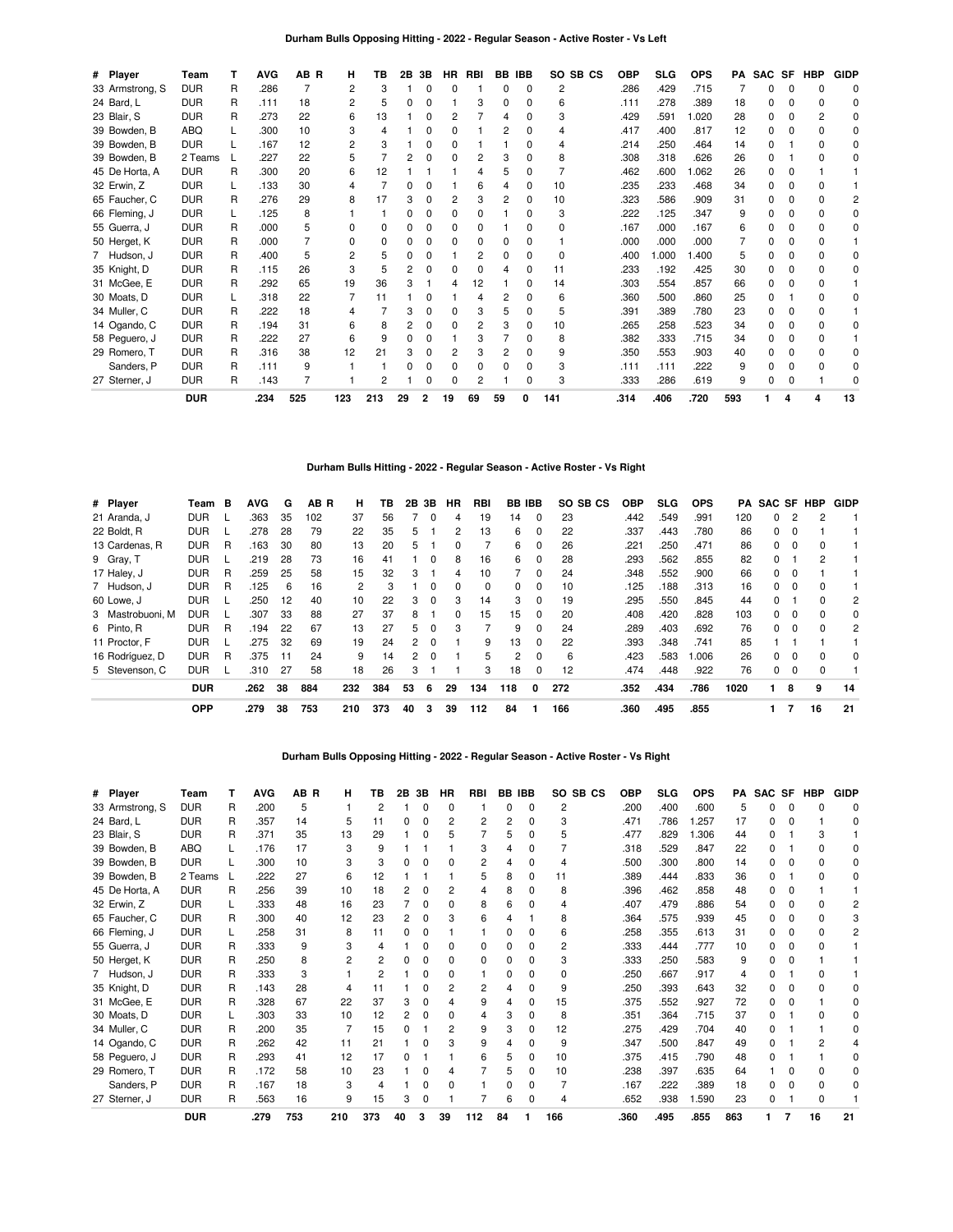| # Player         | Team       | в | <b>AVG</b> | G  | AВ  | R            | н  | ΤВ  | 2Β | 3В       | ΗR           | <b>RBI</b>   | BB           | <b>IBB</b>   | SO.            | SB CS    |              | <b>OBP</b> | <b>SLG</b> | <b>OPS</b> | PA. | SAC SF       |              | HBP          | <b>GIDP</b> |
|------------------|------------|---|------------|----|-----|--------------|----|-----|----|----------|--------------|--------------|--------------|--------------|----------------|----------|--------------|------------|------------|------------|-----|--------------|--------------|--------------|-------------|
| 21 Aranda, J     | <b>DUR</b> |   | .154       |    | 26  | 2            | 4  | 6   |    |          |              |              | 5            | 0            | 8              | $\Omega$ | $\Omega$     | .290       | .231       | .521       | 31  | 0            |              |              |             |
| 22 Boldt, R      | <b>DUR</b> |   | .304       | 6  | 23  | 5            |    | 9   |    |          | 0            | 3            | 2            | 0            | 8              |          | 0            | .360       | .391       | .751       | 25  | $\Omega$     |              |              | 2           |
| 13 Cardenas, R   | <b>DUR</b> | R | .227       | 6  | 22  | 4            | 5  | 12  |    |          |              | 6            |              |              |                |          |              | .250       | .545       | .795       | 24  | $\Omega$     |              |              | 2           |
| 9 Gray, T        | <b>DUR</b> |   | .292       |    | 24  | 6            |    | 19  |    |          | 4            | 8            | 3            | 0            |                |          |              | .370       | .792       | .162       | 27  | 0            |              |              | 0           |
| 17 Haley, J      | <b>DUR</b> | R | .217       |    | 23  | 6            | 5  | 9   |    |          |              | 4            | 3            | $\Omega$     | 10             |          | 0            | .333       | .391       | .724       | 27  | $\Omega$     | C            |              | 2           |
| 7 Hudson, J      | <b>DUR</b> | R | .000       |    | 4   | 0            | 0  | 0   |    |          | <sup>0</sup> | <sup>0</sup> | <sup>0</sup> | 0            | 3              |          | 0            | .000       | .000       | .000       | 4   | 0            |              |              |             |
| 60 Lowe, J       | <b>DUR</b> |   | .300       | 2  | 10  | <sup>0</sup> | 3  |     |    |          |              |              | 0            | $\Omega$     | 3              | 0        | 0            | .300       | .400       | .700       | 10  | 0            |              |              | 2           |
| 3 Mastrobuoni. M | <b>DUR</b> |   | .214       |    | 28  |              | 6  | 8   |    | $\Omega$ | 0            | з            | 2            | 0            | 8              | $\Omega$ | 0            | .267       | .286       | .553       | 30  | $\Omega$     | <sup>0</sup> | <sup>0</sup> | $\Omega$    |
| 6 Pinto, R       | <b>DUR</b> | R | .280       |    | 25  | 4            |    | 9   | 2  | - 0      | U            |              | 5            | <sup>0</sup> | 9              | $\Omega$ | <sup>0</sup> | .400       | .360       | .760       | 30  | <sup>0</sup> |              |              |             |
| 11 Proctor, F    | <b>DUR</b> |   | .190       | 8  | 21  |              | 4  | 4   |    |          |              |              | з            | 0            | 8              |          | 0            | .292       | .190       | .482       | 25  |              |              |              | 0           |
| 16 Rodríguez, D  | <b>DUR</b> | R | .250       |    | 4   | 0            |    |     |    | $\Omega$ | $\Omega$     | 2            | $\Omega$     | $\Omega$     | $\Omega$       | $\Omega$ | $\Omega$     | .250       | .500       | .750       | 4   | 0            |              | <sup>0</sup> | $\Omega$    |
| 5 Stevenson, C   | <b>DUR</b> |   | .417       | 5  | 12  | 3            | 5  | 9   | 2  |          | 0            |              | 6            | $\Omega$     | $\overline{2}$ | 0        |              | .611       | .750       | .361       | 18  | 0            |              |              | 0           |
|                  | <b>DUR</b> |   | .246       | -8 | 256 | 41           | 63 | 111 | 13 | 4        | 9            | 40           | 35           | 0            | 80             | 5        | 2            | .337       | .434       | .771       | 295 |              | 2            |              | 11          |
|                  | <b>OPP</b> |   | .297       | 8  | 290 | 52           | 86 | 145 | 20 | 0        | 13           | 48           | 31           | 0            | 61             | 8        |              | .370       | .500       | .870       | 331 | 0            | 4            | 5            | 9           |

# **Durham Bulls Pitching - 2022 - Regular Season - Active Roster - Vs. Jacksonville**

| # Player       | Team       |   | W            |   | ERA   | G |   |   | GS CG SHO GF HLD SV SVO |          |              |          |          | IP   | н            | R  | ER           | HR HB |              |              | BB IBB | so | <b>AVG</b> | WP BK        |          | GIDP | <b>TBF</b> |
|----------------|------------|---|--------------|---|-------|---|---|---|-------------------------|----------|--------------|----------|----------|------|--------------|----|--------------|-------|--------------|--------------|--------|----|------------|--------------|----------|------|------------|
| 24 Bard, L     | <b>DUR</b> | R | 0            | 0 | 0.00  |   |   |   |                         |          |              |          | 0        | 1.0  | 2            |    |              |       |              |              |        |    | .400       |              |          |      | 5          |
| 23 Blair, S    | <b>DUR</b> | R |              |   | 4.50  |   |   |   |                         |          |              |          | $\Omega$ | 4.0  |              |    |              |       |              |              |        |    | .286       |              |          |      | 17         |
| 45 De Horta, A | <b>DUR</b> |   |              |   | 13.50 |   |   |   |                         |          |              | 0        | 0        | 4.2  | 6            |    |              |       |              | 5            |        |    | .300       |              |          |      | 26         |
| 32 Erwin, Z    | <b>DUR</b> |   |              |   | 9.00  |   |   |   |                         | 0        |              | 0        | $\Omega$ | 6.0  | 9            |    | 6            |       |              |              |        |    | .346       |              |          | 2    | 28         |
| 65 Faucher, C  | <b>DUR</b> | R |              |   | 1.50  |   |   |   |                         |          |              | $\Omega$ | 0        | 6.0  | հ            |    |              |       |              |              |        |    | .261       |              |          |      | 24         |
| 66 Fleming, J  | <b>DUR</b> |   |              |   | 0.00  |   |   |   |                         | 0        |              | $\Omega$ | $\Omega$ | 6.0  | Բ            |    |              |       |              |              |        |    | .261       |              |          |      | 23         |
| 55 Guerra, J   | <b>DUR</b> | R | 0            | 0 | 0.00  |   |   |   |                         | $\Omega$ | <sup>0</sup> | $\Omega$ | 0        | 1.0  | <sup>0</sup> | 0  | 0            |       | <sup>0</sup> | 0            | 0      |    | .000       | 0            | $\Omega$ |      | 4          |
| 7 Hudson, J    | <b>DUR</b> | R | 0            | 0 | 0.00  |   |   |   |                         |          | <sup>0</sup> | 0        | 0        | 1.0  | 2            | 3  | 0            |       |              | 0            |        |    | .400       | 0            | 0        |      | 6          |
| 31 McGee, E    | <b>DUR</b> | R | 0            | 0 | 9.00  |   |   |   |                         | 0        |              | 0        | 0        | 4.0  | 8            |    |              |       |              |              |        |    | .421       |              |          |      | 19         |
| 30 Moats, D    | <b>DUR</b> |   | 0            |   | 7.36  |   |   |   |                         |          |              | 0        | 0        | 3.2  | 5            | 3  | 3            |       |              |              |        |    | .333       |              |          |      | 17         |
| 34 Muller, C   | <b>DUR</b> | R |              |   | 24.00 |   |   |   |                         |          |              | O        |          | 3.0  | 8            | 8  | 8            |       |              |              |        |    | .500       |              |          |      | 18         |
| 14 Ogando, C   | <b>DUR</b> | R |              |   | 6.75  |   |   |   |                         | 0        |              | 0        | $\Omega$ | 2.2  | 3            |    |              |       |              | 3            |        |    | .300       |              |          |      | 13         |
| 58 Peguero, J  | <b>DUR</b> | R |              |   | 2.25  |   |   |   |                         |          |              | $\Omega$ | 0        | 4.0  |              |    |              |       |              |              |        |    | .250       |              |          |      | 19         |
| 29 Romero, T   | <b>DUR</b> | R |              | ŋ | 0.00  |   |   |   |                         |          |              | $\Omega$ | 0        | 5.0  | З            |    |              |       |              |              |        |    | .167       |              |          |      | 19         |
| Sanders, P     | <b>DUR</b> | R | <sup>0</sup> | O | 0.00  |   |   |   |                         | $\Omega$ |              | $\Omega$ | $\Omega$ | 1.0  | <sup>0</sup> | O  | <sup>0</sup> |       | <sup>0</sup> | <sup>0</sup> |        |    | .000       | <sup>n</sup> | $\Omega$ | n    | З          |
| 27 Sterner, J  | <b>DUR</b> | R |              | 0 | 15.75 | з |   | 0 | 0                       | $\Omega$ | $\Omega$     | 0        |          | 4.0  | 8            |    |              |       | $\Omega$     | 6            |        | 4  | .444       | 3            | $\Omega$ |      | 25         |
|                | <b>DUR</b> |   |              |   | 6.00  | 8 | 8 | 0 | 0                       | 8        | 2            |          |          | 72.0 | 86           | 52 | 48           | 13    | 5            | 31           | 0      | 61 | .297       | 8            | 3        | 9    | 331        |
|                | <b>OPP</b> |   | 4            |   | 5.14  | 8 | 8 | 0 |                         | 8        |              | 0        |          | 70.0 | 63           | 41 | 40           | 9     |              | 35           | 0      | 80 | .246       | 3            | 0        | 11   | 295        |

# **Durham Bulls Hitting - 2022 - Regular Season - Active Roster - Home Games**

| # Player         | Team       | в | <b>AVG</b> | G  | AВ  | R   | н   | ΤВ  | 2Β | 3В           | ΗR | <b>RBI</b> | BB. | <b>IBB</b> | SO. | SВ             | cs       | OBP  | <b>SLG</b> | <b>OPS</b> | PA. | <b>SAC SF</b> |          | <b>HBP</b> | <b>GIDP</b> |
|------------------|------------|---|------------|----|-----|-----|-----|-----|----|--------------|----|------------|-----|------------|-----|----------------|----------|------|------------|------------|-----|---------------|----------|------------|-------------|
| 21 Aranda, J     | <b>DUR</b> |   | .295       | 16 | 61  | 11  | 18  | 24  | 3  | $\Omega$     |    |            |     | 0          | 18  |                | 0        | .377 | .393       | .770       | 69  | 0             | $\Omega$ |            | 2           |
| 22 Boldt, R      | <b>DUR</b> |   | .295       | 15 | 61  | 9   | 18  | 31  |    |              | з  | 9          | 3   | 0          | 20  | $\overline{2}$ | $\Omega$ | .338 | .508       | .846       | 65  | 0             | $\Omega$ |            |             |
| 13 Cardenas, R   | <b>DUR</b> | R | .128       | 13 | 47  | 4   | 6   | 11  |    |              |    | 4          | 5   | 0          | 19  | 3              |          | .208 | .234       | .442       | 53  |               |          | 0          | 2           |
| 9 Gray, T        | <b>DUR</b> |   | .143       | 15 | 49  |     |     | 16  |    | <sup>0</sup> | з  | 5.         | 4   | $\Omega$   | 23  | 2              | $\Omega$ | .222 | .327       | .549       | 54  | $\Omega$      | $\Omega$ |            |             |
| 17 Haley, J      | <b>DUR</b> | R | 186        | 13 | 43  | 5   | 8   | 15  |    |              | 2  | 4          | 4   | 0          | 17  | 2              | O        | .271 | .349       | .620       | 48  | 0             | $\Omega$ |            |             |
| 7 Hudson, J      | <b>DUR</b> | R | .167       | 3  | 12  |     | 2   | 6   |    | 0            |    |            |     | 0          | 6   | 0              | $\Omega$ | .167 | .500       | .667       | 12  | 0             | 0        | 0          |             |
| 60 Lowe, J       | <b>DUR</b> |   | .474       | 5  | 19  | 3   | 9   | 19  | 4  | 0            | 2  | 12         | 2   | $\Omega$   | 6   | 2              | $\Omega$ | .500 | .000       | .500       | 22  | $\Omega$      |          | 0          | 0           |
| 3 Mastrobuoni, M | <b>DUR</b> |   | .339       | 16 | 59  | 9   | 20  | 31  | 6  |              |    | 10         | 9   | 0          | 14  | 3              | $\Omega$ | .426 | .525       | .951       | 68  | 0             | 0        | 0          | $\Omega$    |
| 6 Pinto, R       | <b>DUR</b> | R | .289       | 10 | 38  | 3   | 11  | 18  | 4  | $\Omega$     |    | 4          | 4   | $\Omega$   | 16  | 0              | $\Omega$ | 357  | .474       | .831       | 42  | $\Omega$      | $\Omega$ | 0          |             |
| 11 Proctor, F    | <b>DUR</b> |   | .189       | 16 | 53  | 6   | 10  | 13  |    | $\Omega$     |    | 3          | 6   | $\Omega$   | 24  |                | $\Omega$ | .271 | .245       | .516       | 59  | $\Omega$      | $\Omega$ | 0          |             |
| 16 Rodríguez, D  | <b>DUR</b> | R | .250       |    | 24  |     | 6   |     |    |              | 0  | 2          |     | 0          | 8   |                | $\Omega$ | .280 | .292       | .572       | 25  | 0             | $\Omega$ | 0          | $\Omega$    |
| 5 Stevenson, C   | <b>DUR</b> |   | .350       | 13 | 40  | 6   | 14  | 18  |    |              | 0  | 3          | 8   | 0          | 10  | 2              |          | .458 | .450       | .908       | 48  | $\Omega$      | 0        | $\Omega$   |             |
|                  | <b>DUR</b> |   | .257       | 18 | 595 | 81  | 153 | 251 | 28 | 5            | 20 | 77         | 65  | 0          | 201 | 18             | 6        | .334 | .422       | .756       | 670 | 0             | 4        | 6          | 13          |
|                  | <b>OPP</b> |   | .293       | 18 | 652 | 114 | 191 | 351 | 43 | 0            | 39 | 107        | 70  | 0          | 158 | 18             | 6        | .367 | .538       | .905       |     | 0             |          | 10         | 18          |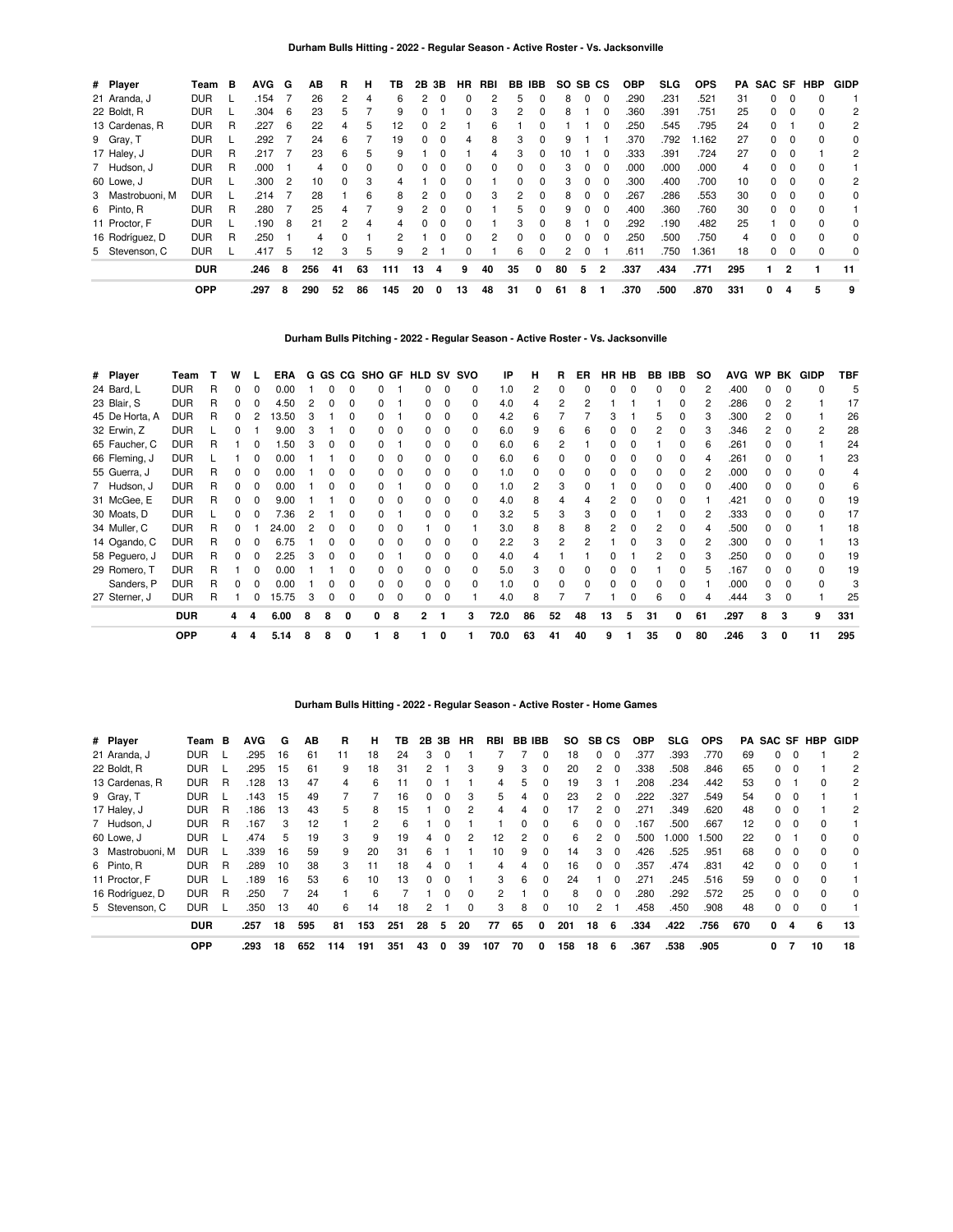| # Player        | Team       |    | w |    | <b>ERA</b> | G  |    |              | GS CG SHO |    | <b>GF HLD SV SVO</b> |              |              | IP    | н   | R   | ER  | HR | HB | <b>BB IBB</b> |              | so  | AVG  | <b>WP</b> |   | <b>BK GIDP</b> | <b>TBF</b> |
|-----------------|------------|----|---|----|------------|----|----|--------------|-----------|----|----------------------|--------------|--------------|-------|-----|-----|-----|----|----|---------------|--------------|-----|------|-----------|---|----------------|------------|
| 33 Armstrong, S | <b>DUR</b> |    |   |    | 6.00       |    |    |              |           | ი  |                      |              | 0            | 3.0   | 3   |     | 2   |    |    | በ             | $\Omega$     | 4   | .250 |           |   |                | 12         |
| 24 Bard, L      | <b>DUR</b> | R. |   |    | 3.60       |    |    |              |           |    |                      | $\Omega$     | <sup>0</sup> | 5.0   |     | 2   | 2   |    |    |               | O            | հ   | .250 |           |   |                | 20         |
| 23 Blair, S     | <b>DUR</b> | R  | 0 | 0  | 10.80      |    |    | 0            |           |    |                      |              | 0            | 6.2   | 8   | 8   |     |    |    |               | 0            | 2   | .296 | ი         |   |                | 38         |
| 39 Bowden, B    | ABQ        |    |   |    | 12.27      |    |    | <sup>0</sup> |           |    |                      |              | 0            | 3.2   |     |     |     |    |    |               | 0            | հ   | .167 |           |   |                | 18         |
| 39 Bowden, B    | <b>DUR</b> |    |   | 0  | 2.25       |    |    |              |           |    | n                    | 0            | 0            | 4.0   |     |     |     |    |    |               | 0            | հ   | .250 |           |   | n              | 19         |
| 39 Bowden, B    | 2 Teams    |    |   |    | 7.04       |    |    | 0            |           |    |                      |              | 0            | 7.2   | 6   | 6   | 6   |    |    |               | 0            | 12  | .214 |           |   |                | 37         |
| 45 De Horta, A  | <b>DUR</b> | R  |   | 2  | .57<br>-11 |    |    |              |           | O  | 0                    | 0            | 0            | 7.0   | 10  | 9   |     |    |    | g             | 0            | հ   | .333 | 2         |   |                | 40         |
| 32 Erwin, Z     | <b>DUR</b> |    |   |    | 6.75       |    |    |              |           | n  | n.                   |              | <sup>0</sup> | 8.0   | 9   | 6   |     |    |    |               | 0            |     | .281 |           |   |                | 35         |
| 65 Faucher, C   | <b>DUR</b> | R  |   |    | 3.72       |    |    |              | 0         | o  |                      | 0            | <sup>0</sup> | 9.2   | 13  | 5   |     |    |    |               | O            |     | .325 |           |   |                | 41         |
| 66 Fleming, J   | <b>DUR</b> |    |   |    | .80        |    |    |              |           |    |                      |              | 0            | 5.0   | з   |     |     |    |    |               | <sup>0</sup> | 5   | .188 |           |   |                | 17         |
| 55 Guerra, J    | <b>DUR</b> | R  | 0 | 0  | 3.00       |    | n  |              | n         |    | 0                    | <sup>0</sup> | 0            | 3.0   | 3   |     |     |    |    |               | O            | n   | .273 |           |   |                | 12         |
| 50 Herget, K    | <b>DUR</b> | R  |   | ŋ  | 0.00       |    |    |              |           |    |                      |              | 0            | 5.0   | 2   | O.  |     |    |    |               | O            |     | .133 |           |   |                | 16         |
| 7 Hudson, J     | <b>DUR</b> | R  |   |    | 0.00       |    |    |              |           |    | 0                    | 0            | O            | 2.0   |     |     | o   |    |    |               | 0            | n   | .375 |           |   |                | q          |
| 35 Knight, D    | <b>DUR</b> | R  |   |    | 0.00       |    |    |              |           |    |                      |              |              | 5.1   |     |     |     |    |    |               |              |     | .190 |           |   |                | 23         |
| 31 McGee, E     | <b>DUR</b> | R  |   |    | 8.79       |    |    |              |           |    | n.                   |              | 0            | 14.1  | 27  | 14  | 14  |    |    |               |              | 12  | .403 |           |   |                | 71         |
| 30 Moats, D     | <b>DUR</b> |    |   |    | 5.63       |    |    | C            | ŋ         |    |                      | $\Omega$     | 0            | 8.0   | 9   | 5   |     |    |    |               | 0            | 9   | .290 |           | 0 |                | 37         |
| 34 Muller, C    | <b>DUR</b> | R  |   |    | 9.82       |    |    |              |           |    |                      |              |              | 7.1   |     |     |     |    |    |               | O            | 10  | .276 |           |   |                | 33         |
| 14 Ogando, C    | <b>DUR</b> | R  |   |    | 5.23       |    |    | C            |           |    |                      |              | 0            | 10.1  | 9   |     | 6   |    |    |               | 0            | 13  | .231 |           |   |                | 43         |
| 58 Peguero, J   | <b>DUR</b> | R  |   |    | 4.50       |    |    |              |           |    | n                    |              | 0            | 8.0   | 11  |     |     |    |    |               | 0            | 8   | .324 |           |   |                | 37         |
| 29 Romero, T    | <b>DUR</b> | R  |   |    | 6.75       |    |    |              |           | O  |                      | $\Omega$     | 0            | 8.0   | 11  | 6   | 6   |    |    |               | 0            |     | .314 |           |   |                | 38         |
| Sanders, P      | <b>DUR</b> | R  |   | ŋ  | 0.00       |    | O. | n            |           | O  | n.                   |              | <sup>0</sup> | 3.0   | 2   | U   |     |    |    |               | 0            | 5   | .182 |           |   | n              | 11         |
| 27 Sterner, J   | <b>DUR</b> | R  |   | 0  | 9.64       |    | O. | <sup>0</sup> | 0         | 0  | 0                    | $\Omega$     |              | 4.2   | 6   | 5   | 5   |    |    | 6             | 0            |     | .333 |           | 0 |                | 26         |
|                 | <b>DUR</b> |    |   | 11 | 5.83       | 18 | 18 |              |           | 18 |                      |              |              | 162.0 | 191 | 114 | 105 | 39 | 10 | 70            |              | 158 | .293 | 11        | 6 | 18             | 739        |

# **Durham Bulls Hitting - 2022 - Regular Season - Active Roster - Away Games**

| # Player         | Team       | B | <b>AVG</b> | G  | AB  | R        | н   | ΤВ  | 2Β | 3В           | ΗR       | RBI      | BВ | <b>IBB</b> | SO.             | SB.      | СS           | <b>OBP</b> | SLG. | <b>OPS</b> | PA. | <b>SAC SF</b> |          | HBP          | <b>GIDP</b> |
|------------------|------------|---|------------|----|-----|----------|-----|-----|----|--------------|----------|----------|----|------------|-----------------|----------|--------------|------------|------|------------|-----|---------------|----------|--------------|-------------|
| 21 Aranda, J     | <b>DUR</b> |   | .375       | 20 | 80  | 14       | 30  | 48  |    |              | 3        | 18       | 10 | $\Omega$   | 14              |          |              | .441       | .600 | .041       | 93  | 0             |          |              | 2           |
| 22 Boldt, R      | <b>DUR</b> |   | .192       | 13 | 52  | 8        | 10  | 14  | 4  | $\Omega$     | $\Omega$ | 6        | 3  | $\Omega$   | 16              | 2        |              | .236       | .269 | .505       | 55  | 0             | $\Omega$ | O            | 0           |
| 13 Cardenas, R   | <b>DUR</b> | R | .190       | 17 | 63  | 9        | 12  | 19  | 5  |              | $\Omega$ |          | 5. | 0          | 20              |          |              | .250       | .302 | .552       | 68  | 0             | $\Omega$ |              | 0           |
| 9 Gray, T        | <b>DUR</b> |   | .218       | 15 | 55  | 10       | 12  | 31  |    | <sup>0</sup> | 6        | 15       | 3  | $\Omega$   | 24              | 0        |              | .290       | 564  | .854       | 62  | 0             |          | з            |             |
| 17 Haley, J      | <b>DUR</b> | R | .269       | 15 | 52  | 12       | 14  | 30  | 2  |              | 4        | 9        |    | $\Omega$   | 18              |          | <sup>0</sup> | .367       | 577  | .944       | 60  | 0             | $\Omega$ |              |             |
| 7 Hudson, J      | <b>DUR</b> | R | .100       | 3  | 10  | $\Omega$ |     |     |    | <sup>0</sup> | 0        | $\Omega$ | 0  | $\Omega$   | 6               | $\Omega$ |              | .100       | .100 | .200       | 10  | 0             | 0        |              | 0           |
| 60 Lowe, J       | <b>DUR</b> |   | .161       | 8  | 31  | 4        | 5   | 12  |    | <sup>0</sup> | 2        | 6        | 3  | $\Omega$   | 18              | $\Omega$ | <sup>0</sup> | .235       | .387 | .622       | 34  | 0             | $\Omega$ | 0            | 2           |
| 3 Mastrobuoni, M | DUR        |   | .258       | 18 | 66  |          | 17  | 23  | 3  | $\Omega$     |          | 11       | 9  | $\Omega$   | 16              | 2        |              | .347       | .348 | .695       | 75  | <sup>0</sup>  | $\Omega$ | <sup>0</sup> | 0           |
| 6 Pinto, R       | <b>DUR</b> | R | .233       | 12 | 43  |          | 10  | 19  | 3  | <sup>0</sup> |          | 5        | 8  |            | 11              |          |              | .353       | .442 | .795       | 51  | <sup>0</sup>  | 0        |              |             |
| 11 Proctor, F    | <b>DUR</b> |   | .269       | 16 | 52  | 3        | 14  | 19  |    | $^{\circ}$   |          | 10       | 12 | $\Omega$   | 16              | $\Omega$ | 2            | .409       | .365 | .774       | 67  |               |          |              | 0           |
| 16 Rodríguez, D  | <b>DUR</b> | R | .353       | 5  | 17  | 5        | 6   | 10  |    |              |          | 3        |    | $\Omega$   | 4               | 0        | U            | .389       | 588  | .977       | 18  | 0             | 0        | O            | $\Omega$    |
| 5 Stevenson, C   | <b>DUR</b> |   | 146        | 15 | 41  | 9        | 6   | 10  |    |              |          | 2        | 13 | 0          | 12 <sup>2</sup> | 5        |              | .352       | .244 | .596       | 55  |               | 0        |              | 0           |
|                  | <b>DUR</b> |   | .241       | 20 | 669 | 107      | 161 | 277 | 40 | 5            | 22       | 100      | 91 | 0          | 204             | 20       | 10           | .335       | .414 | .749       | 774 | 2             | 5        |              | 9           |
|                  | <b>OPP</b> |   | .227       | 20 | 626 | 80       | 142 | 235 | 26 | 5            | 19       | 74       | 73 |            | 149             | 24       | 2            | .316       | .375 | .691       |     | 2             | 4        | 10           | 16          |

## **Durham Bulls Pitching - 2022 - Regular Season - Active Roster - Away Games**

| # Player       | Team       |   | w  |              | ERA    | G  |    |   | GS CG SHO |    | <b>GF HLD SV SVO</b> |   |   | IP    | н   | R  | ER | HR | <b>HB</b> |    | <b>BB IBB</b> | <b>SO</b> | <b>AVG</b> | <b>WP</b> |              | <b>BK GIDP</b> | <b>TBF</b> |
|----------------|------------|---|----|--------------|--------|----|----|---|-----------|----|----------------------|---|---|-------|-----|----|----|----|-----------|----|---------------|-----------|------------|-----------|--------------|----------------|------------|
| 24 Bard, L     | <b>DUR</b> | R |    |              | 7.36   |    |    |   |           |    | 2                    | C | n | 3.2   | 2   |    |    |    |           |    |               | 3         | .167       |           |              |                | 15         |
| 23 Blair, S    | <b>DUR</b> | R |    |              | 8.53   |    |    |   |           |    |                      |   |   | 6.    |     |    |    |    |           |    |               |           | 367        |           |              |                | 34         |
| 39 Bowden, B   | ABQ        |   |    |              | 4.50   | з  |    |   |           |    |                      |   |   | 4.0   |     |    |    |    |           |    |               |           | .267       |           |              |                | 16         |
| 39 Bowden, B   | <b>DUR</b> |   |    |              | 0.00   |    |    |   |           |    |                      |   |   | 2.0   |     |    |    |    |           |    |               |           | .167       |           |              |                |            |
| 39 Bowden, B   | 2 Teams I  |   |    |              | 3.00   | h  |    |   |           |    |                      |   |   | 6.0   | 5   |    |    |    |           |    |               |           | .238       |           |              |                | 25         |
| 45 De Horta, A | <b>DUR</b> | R | 0  |              | 6.14   |    |    |   |           |    |                      |   |   | 7.1   | հ   |    |    |    |           |    |               |           | .207       |           |              |                | 34         |
| 32 Erwin, Z    | <b>DUR</b> |   |    |              | 3.65   | 8  |    | Ω |           |    |                      |   |   | 12.1  | 11  |    |    |    |           |    |               | 6         | .239       |           | <sup>0</sup> |                | 53         |
| 65 Faucher, C  | <b>DUR</b> | R |    |              | 4.50   |    |    |   |           |    |                      |   |   | 8.0   |     |    |    |    |           |    |               | 11        | .241       |           |              |                | 35         |
| 66 Fleming, J  | <b>DUR</b> |   |    |              | 0.00   |    |    |   |           |    |                      |   |   | 6.0   | 6   |    |    |    |           |    |               |           | .261       |           |              |                | 23         |
| 55 Guerra, J   | <b>DUR</b> | R |    |              | 0.00   |    |    |   |           |    |                      |   |   | 1.0   |     |    |    |    |           |    |               |           | .000       |           |              |                |            |
| 35 Knight, D   | <b>DUR</b> | R | 0  | 0            | 1.80   |    |    | Ω |           |    |                      |   |   | 10.0  | 3   |    |    |    |           |    |               | 13        | .091       |           |              |                | 39         |
| 31 McGee, E    | <b>DUR</b> | R |    |              | 5.63   |    |    |   |           |    |                      |   |   | 16.0  | 14  | 10 |    |    |           |    |               | 17        | .215       |           |              |                | 67         |
| 30 Moats, D    | <b>DUR</b> |   |    |              | 3.00   |    |    |   |           |    |                      |   |   | 6.0   | 8   |    |    |    |           |    |               |           | .333       |           |              |                | 25         |
| 34 Muller, C   | <b>DUR</b> | R |    |              | 2.45   |    |    |   |           |    |                      |   |   | 7.1   |     |    |    |    |           |    |               |           | .125       |           |              |                | 30         |
| 14 Ogando, C   | <b>DUR</b> | R |    | <sup>0</sup> | 2.70   |    |    |   |           |    |                      |   |   | 10.0  |     |    |    |    |           |    |               |           | .235       |           |              |                | 40         |
| 58 Peguero, J  | <b>DUR</b> | R |    |              | 3.00   | 8  |    |   |           |    |                      |   |   | 9.0   |     |    |    |    |           |    |               | 10        | .206       |           |              |                | 45         |
| 29 Romero, T   | <b>DUR</b> |   |    |              | 1.62   |    |    |   |           |    |                      |   |   | 16.2  |     |    |    |    |           |    |               | 12        | .180       |           |              |                | 66         |
| Sanders, P     | <b>DUR</b> | R |    |              | 1.93   |    |    |   |           |    |                      |   |   | 4.2   | 2   |    |    |    |           |    |               |           | .125       |           |              |                | 16         |
| 27 Sterner, J  | <b>DUR</b> | R | 0  |              | 108.00 |    |    |   |           |    |                      |   |   | 0.7   |     |    |    |    |           |    |               |           | .800       |           |              |                | 6          |
|                | <b>DUR</b> |   | 11 |              | 3.71   | 20 | 20 |   | ŋ.        | 20 | 8                    |   | 8 | 167.1 | 142 | 80 | 69 | 19 | 10        | 73 |               | 149       | .227       | 13        |              | 16             | 717        |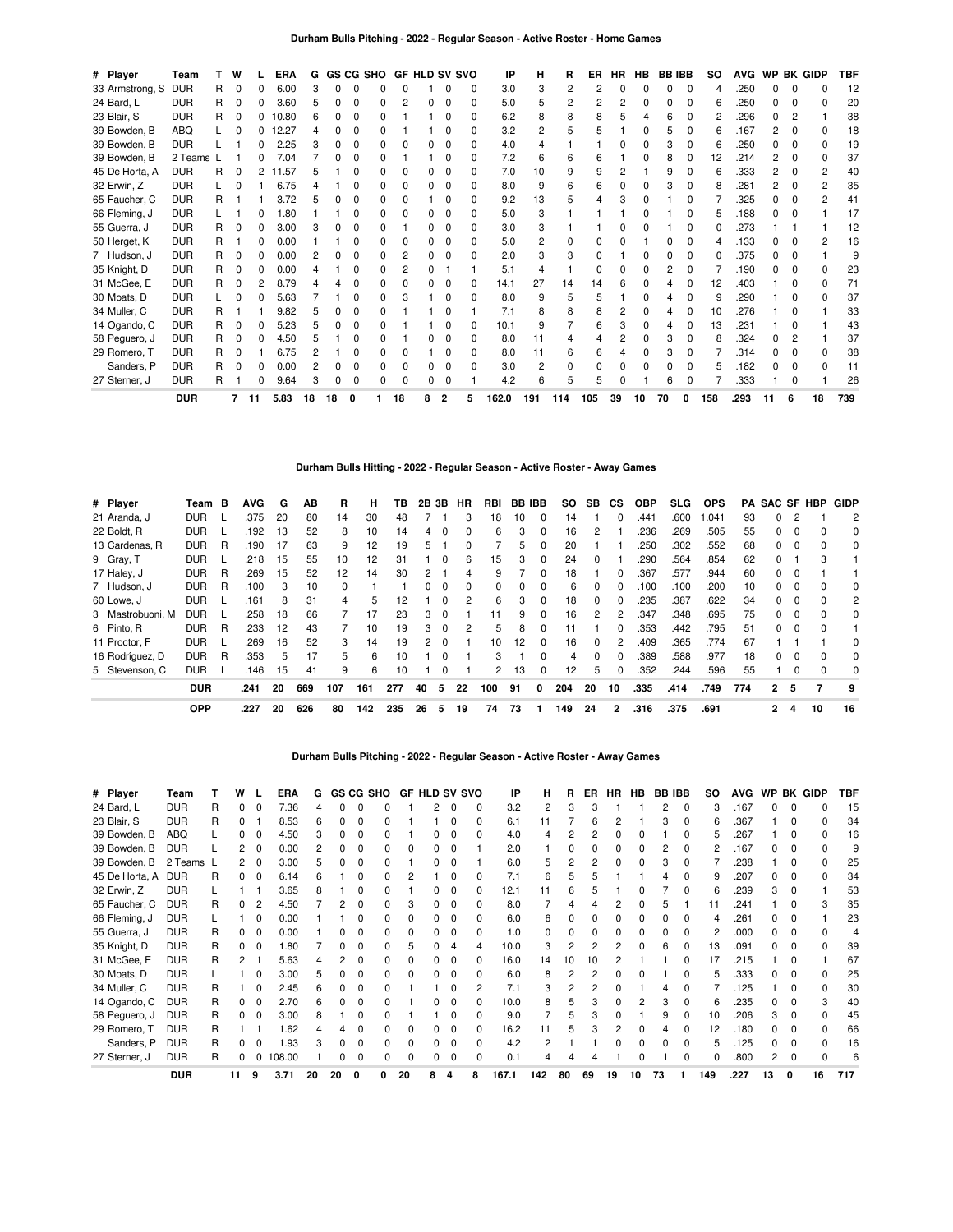|   | # Player        | Team       | в  | AVG G |     |    | AB R H               | TB. | 2B | 3В           | <b>HR</b>    | RBI | BB | IBB | SO.            | SB.          | <b>CS</b>    | <b>OBP</b> | <b>SLG</b> | <b>OPS</b> | <b>PA</b> | <b>SAC</b> | SF       | <b>HBP</b> | GIDP E |                |
|---|-----------------|------------|----|-------|-----|----|----------------------|-----|----|--------------|--------------|-----|----|-----|----------------|--------------|--------------|------------|------------|------------|-----------|------------|----------|------------|--------|----------------|
|   | 21 Aranda, J    | <b>DUR</b> |    | .294  | 5   | 17 | 3 <sup>1</sup><br>-5 | 6   |    | $\Omega$     | 0            | 3   | 8  | 0   | 4              | 0            | 0            | .538       | .353       | .891       | 26        | $\Omega$   | $\Omega$ |            |        | 0 <sub>0</sub> |
|   | 22 Boldt, R     | <b>DUR</b> |    | .143  | 5   | 21 | -3<br>3              |     | 0  | 0            | 0            | 0   |    | 0   | 9              | 0            |              | .182       | .143       | .325       | 22        | 0          | $\Omega$ |            |        | 00             |
|   | Bruján, V       | <b>DUR</b> | S  | .250  | 5   | 20 | 5<br>4               | 9   |    | $\Omega$     | 0            | 0   |    | 0   | 3              | 2            |              | .318       | .450       | .768       | 22        | 0          | $\Omega$ | 0          |        | 0 <sub>0</sub> |
|   | 13 Cardenas, R  | <b>DUR</b> | R  | .056  | -5  | 18 |                      | 3   |    |              | 0            | 3   |    | 0   |                |              |              | .150       | .167       | .317       | 20        | 0          | $\Omega$ | 0          |        | 0 <sub>0</sub> |
|   | 9 Gray, T       | <b>DUR</b> |    | .438  | - 5 | 16 | $\overline{7}$       | 22  |    | $\Omega$     | 5            | 9   |    | 0   | 6              |              |              | 526        | 1.375      | .901       | 19        | $\Omega$   |          |            |        | 0 <sub>0</sub> |
|   | 17 Haley, J     | <b>DUR</b> | R  | .444  | -5  | 18 | 8                    | 18  |    | $\Omega$     | 3            |     |    | 0   | 5              |              | $\Omega$     | .524       | 1.000      | .524       | -21       | $\Omega$   |          |            |        | 0 <sub>0</sub> |
|   | 65 Hiott, G     | <b>DUR</b> |    | .000  |     | 3  | $\Omega$<br>$\Omega$ | 0   |    | 0            | <sup>0</sup> | 0   |    | 0   | $\overline{2}$ | 0            | <sup>0</sup> | .250       | .000       | .250       | 4         | $\Omega$   | 0        | 0          |        | 0 <sub>0</sub> |
|   | 7 Hudson, J     | <b>DUR</b> | R  | .111  | 5   | 18 | 2                    |     |    | O            |              |     |    | 0   | 9              | ŋ            |              | .111       | .333       | .444       | 18        | 0          | $\Omega$ | 0          |        | 10             |
|   | 66 Hulsizer, N  | <b>DUR</b> | R  | .176  | -5  | 17 | 3<br>$\Omega$        |     |    | <sup>0</sup> | <sup>0</sup> | 0   |    | 0   | 9              | 2            |              | 222        | .235       | .457       | 18        | 0          | $\Omega$ | 0          |        | $1\quad 0$     |
|   | Lopez, J        | <b>DUR</b> | R  | .000  | 3   | 40 | $\Omega$             |     |    | O            | <sup>0</sup> | 0   |    | 0   | 2              |              |              | 200        | .000       | .200       | 5         | 0          | $\Omega$ |            |        | 0 <sub>0</sub> |
|   | 60 Lowe, J      | <b>DUR</b> |    | .381  | 5   | 21 | 2<br>8               | 15  | 4  | O            |              |     |    | 0   | 6              |              | O            | .391       | .714       | .105       | 23        | 0          |          | 0          |        | 2 <sub>0</sub> |
| 3 | Mastrobuoni, M  | <b>DUR</b> |    | .316  | 5   | 19 | -5<br>6              | 10  |    | O            |              | 2   | 5  | 0   | 8              | 3            | <sup>0</sup> | .458       | .526       | .984       | 24        | 0          | $\Omega$ | 0          |        | 0 <sub>0</sub> |
|   | 37 Paredes, I   | <b>DUR</b> | R  | .294  | 5   | 17 | 3<br>5               | 9   |    | <sup>0</sup> |              | 3   | 3  | 0   | 2              | <sup>0</sup> | $\Omega$     | .409       | .529       | .938       | 22        | 0          |          |            |        | 0 <sub>0</sub> |
| 6 | Pinto, R        | <b>DUR</b> | R. | .190  | 5   | 21 | 3<br>-4              | 9   |    | 0            |              | 3   | 3  | 0   | 11             | 0            | O            | .292       | .429       | .721       | 24        | $\Omega$   | $\Omega$ | 0          |        | 10             |
|   | 11 Proctor, F   | <b>DUR</b> |    | .267  | 5   | 15 | 3<br>4               |     | 0  | 0            |              |     | 4  | 0   |                | 0            | $\Omega$     | .421       | .467       | 888.       | 20        |            | $\Omega$ | 0          |        | 0 <sub>0</sub> |
|   | 60 Raley, L     | <b>DUR</b> |    | .000  | 2   | 6  | $\Omega$<br>$\Omega$ | 0   | 0  | $\Omega$     | 0            | 0   |    | 0   | 2              | 0            | $\Omega$     | .000       | .000       | .000       | 6         | 0          | $\Omega$ | 0          |        | 0 <sub>0</sub> |
|   | 16 Rodríguez, D | <b>DUR</b> | R  | .133  | 5   | 15 | 2                    |     | 0  | $\Omega$     | $\Omega$     | 0   |    | 0   | 6              | 0            | 0            | .188       | .133       | .321       | 16        | 0          | $\Omega$ | 0          |        | 0 <sub>0</sub> |
|   | 5 Stevenson, C  | <b>DUR</b> |    | .211  | 5   | 19 | 3<br>4               | 5   |    | 0            | 0            | 0   | 3  | 0   | 8              |              | <sup>0</sup> | .318       | .263       | .581       | 22        | 0          | $\Omega$ | $\Omega$   |        | $0\quad 0$     |

# **Durham Bulls Pitching - Last 5 Games - Regular Season - All Players**

| # Player        | Team       |   | W <sub>L</sub> | ERA G             |                | GS | CG.          | <b>SHO</b>   | GF           | <b>HLD</b> | <b>SV</b>    | <b>SVO</b> | IP   | н  | R              | ER             | HR       | HB       | <b>BB</b>      | <b>IBB</b> | <b>SO</b> | <b>AVG</b> | <b>WP</b>    | BK           | <b>GIDP</b>    | <b>TBF</b> |
|-----------------|------------|---|----------------|-------------------|----------------|----|--------------|--------------|--------------|------------|--------------|------------|------|----|----------------|----------------|----------|----------|----------------|------------|-----------|------------|--------------|--------------|----------------|------------|
| 33 Armstrong, S | <b>DUR</b> | R | 0 <sub>0</sub> | 6.00              | -3             | O  | 0            | 0            | $\Omega$     |            | 0            | 0          | 3.0  | 3  | 2              | 2              | ŋ        | $\Omega$ | $\Omega$       | 0          | 4         | .250       | 0            | $\Omega$     | $\Omega$       | 12         |
| 24 Bard, L      | <b>DUR</b> | R | 0 <sub>0</sub> | 3.60              | - 5            | 0  | 0            | 0            | 1            |            | $\Omega$     | 0          | 5.0  | 4  | 2              | 2              | 2        | 0        | $\Omega$       | 0          | 5         | .222       | 0            | 0            | 0              | 18         |
| 23 Blair, S     | <b>DUR</b> | R | 0 <sub>0</sub> | 12.27 5           |                | 0  | $\Omega$     | 0            | 0            | 2          | $\Omega$     | 0          | 3.2  | 4  | 5              | 5              | 3        |          | 4              | $\Omega$   |           | .250       | 0            | O            | $\Omega$       | 21         |
| 39 Bowden, B    | <b>DUR</b> |   | 30             | 1.50              | -5             | O  | $\Omega$     | O            | $\Omega$     | $\Omega$   | <sup>0</sup> | 1          | 6.0  | 5  |                |                | 0        | 0        | 5              | 0          | 8         | .227       | 0            | O            | $\Omega$       | 28         |
| 37 Brigden, T   | <b>DUR</b> | R | 0 <sub>0</sub> | 0.00              | -1             | ŋ  | <sup>0</sup> | O            | <sup>0</sup> |            | U            | 0          | 3.0  |    | <sup>0</sup>   | 0              | O        | O        | $\Omega$       | 0          | 2         | .100       | 0            | O            | 0              | 10         |
| 45 De Horta, A  | <b>DUR</b> | R | 0 <sub>0</sub> | 10.80 5           |                |    | 0            | <sup>0</sup> |              | 0          | 0            | 0          | 6.2  | 10 | 8              | 8              |          | ŋ        | 4              | 0          | 9         | .323       | <sup>0</sup> | O            | <sup>0</sup>   | 35         |
| 44 Dugger, R    | <b>DUR</b> | R | 0 <sub>2</sub> | 3.94              | -5             | 5  | 0            | 0            | 0            | 0          | $\Omega$     | 0          | 16.0 | 13 | 9              |                | 2        | 2        |                | 0          | 13        | .220       | 0            |              | $\overline{2}$ | 68         |
| 32 Erwin, Z     | <b>DUR</b> |   | 1 <sub>0</sub> | 0.005             |                | 0  | $\Omega$     | 0            |              | 0          | <sup>0</sup> | O          | 7.1  | 5  |                | 0              | $\Omega$ | $\Omega$ | $\overline{2}$ | $\Omega$   | 2         | .200       | 0            | O            |                | 27         |
| 65 Faucher, C   | <b>DUR</b> | R | 0 <sub>2</sub> | 3.00              | -5             | 0  | 0            | 0            | 2            |            | 0            | 0          | 6.0  | 8  | 2              | 2              |          | 0        | $\overline{2}$ | 1          | 7         | .348       | 0            | O            | 3              | 25         |
| 66 Fleming, J   | <b>DUR</b> |   | 20             | 0.82              | $\overline{c}$ | 2  | $\Omega$     | O            | <sup>0</sup> | 0          | $\Omega$     | O          | 11.0 | 9  |                |                |          | O        |                | 0          | 9         | .231       | 0            | O            | 2              | 40         |
| 15 Garza Jr., R | <b>DUR</b> | R | 2 <sub>1</sub> | 1.17              | -5             | 2  | $\Omega$     | <sup>0</sup> | 2            | 0          | <sup>0</sup> | O          | 7.2  | 3  |                |                | O        | O        | 0              | 0          | 3         | .120       | <sup>0</sup> | <sup>0</sup> | 2              | 25         |
| 12 Gau, C       | <b>DUR</b> | R | 0 <sub>1</sub> | 5.40              | -5             | 0  | 0            | 0            | 2            | 0          | 0            |            | 6.2  | 9  | Δ              | Δ              | 2        | 0        | 5              | $\Omega$   | 4         | .346       | 0            | O            |                | 32         |
| 55 Guerra, J    | <b>DUR</b> | R | 0 <sub>0</sub> | 2.25              | $\overline{4}$ | 0  | 0            | 0            |              | 0          | 0            | 0          | 4.0  | 3  |                |                | 0        | 0        |                | 0          | 2         | .214       |              |              |                | 16         |
| 50 Herget, K    | <b>DUR</b> | R | 1 <sub>0</sub> | 0.00              | - 1            |    | 0            | O            | ŋ            | 0          | <sup>0</sup> | 0          | 5.0  |    | 0              | 0              | 0        |          | $\Omega$       | $\Omega$   | 4         | .133       | 0            | O            | $\overline{2}$ | 16         |
| 26 Hogan, M     | <b>DUR</b> | R | 0 <sub>1</sub> | 9.22              | -5             | Δ  | <sup>0</sup> | O            | <sup>0</sup> | 0          | <sup>0</sup> | O          | 13.2 | 21 | 14             | 14             | 4        | 2        | 10             | 0          | 12        | .356       | <sup>0</sup> | O            | O              | 73         |
| 7 Hudson, J     | <b>DUR</b> | R | 0 <sub>0</sub> | 0.00              | -2             | 0  | 0            | <sup>0</sup> | 2            | 0          | <sup>0</sup> | 0          | 2.0  | 3  | 3              | 0              | 1        | 0        | $\Omega$       | 0          | 0         | .375       | 0            | 0            |                | 9          |
| 35 Knight, D    | <b>DUR</b> | R | 0 <sub>0</sub> | 2.16              | -5             |    | 0            | O            | 3            | 0          | 3            | 3          | 8.1  | 6  | 2              | 2              | 2        | 0        | 4              | 0          | 7         | .194       | 0            | 0            | O              | 35         |
| 36 Labosky, J   | <b>DUR</b> | R | 1 <sub>0</sub> | 6.00              | - 1            | 0  | $\Omega$     | 0            | 0            | 0          | 0            | 0          | 3.0  | 3  | 2              | 2              |          | $\Omega$ | 0              | $\Omega$   | 2         | .273       | 0            | 0            |                | 11         |
| 31 McGee, E     | <b>DUR</b> | R | 22             | 6.20              | -5             | 5  | $\Omega$     | O            | $\Omega$     | 0          | <sup>0</sup> | O          | 20.1 | 26 | 14             | 14             | 6        | O        | 5              | 0          | 19        | .295       |              | n            |                | 93         |
| 30 Moats, D     | <b>DUR</b> |   | 0 <sub>0</sub> | 4.15              | -5             | ŋ  | 0            | 0            | 2            |            | 0            | 0          | 4.1  | 4  | $\overline{2}$ | 2              |          | 0        | 3              | 0          |           | .250       |              | n            | 0              | 20         |
| 34 Muller, C    | <b>DUR</b> | R | 1 <sub>0</sub> | 2.57 <sub>5</sub> |                | 0  | 0            | <sup>0</sup> | 2            | 0          | <sup>0</sup> | 0          | 7.0  |    | $\overline{2}$ | 2              | 0        | 0        | 6              | 0          | 10        | .045       |              | O            | <sup>0</sup>   | 28         |
| 14 Ogando, C    | <b>DUR</b> | R | 0 <sub>0</sub> | 5.87              | -5             | 0  | 0            | O            |              |            | 0            | 0          | 7.2  |    | 8              | 5              |          |          | 2              | 0          | 10        | .241       |              | O            | O              | 33         |
| 58 Peguero, J   | <b>DUR</b> | R | 0 <sub>0</sub> | 2.00, 5           |                | 2  | $\Omega$     | 0            | <sup>0</sup> | 0          | U            | 0          | 9.0  | 8  | Δ              | $\overline{c}$ |          |          |                | 0          | 10        | .242       | 0            |              |                | 39         |
| 39 Poche, C     | <b>DUR</b> |   | 0 <sub>0</sub> | 0.00              | -5             | ŋ  | 0            | 0            | 3            | 0          |              |            | 5.0  |    | 0              | 0              | 0        | 0        |                | 0          | 9         | .063       | 0            | O            | 0              | 17         |
| 29 Romero, T    | <b>DUR</b> | R | 1 <sub>2</sub> | 3.86              | -5             | Δ  | 0            | 0            | 0            |            | 0            | O          | 21.0 | 21 | 11             | 9              | 6        | O        | 5              | 0          | 16        | .250       | 0            | O            | 0              | 90         |
| Sanders, P      | <b>DUR</b> | R | 0 <sub>0</sub> | 1.17              | 5              |    | 0            | 0            | ŋ            | 0          | 0            | 0          | 7.2  |    |                |                | 0        | 0        | 0              | 0          | 10        | .148       | 0            | O            | <sup>0</sup>   | 27         |
| 27 Sterner, J   | <b>DUR</b> | R | 10             | 16.20             | -4             | 0  | 0            | 0            | 0            | 0          | 0            |            | 5.0  | 10 | 9              | 9              |          |          |                | 0          | 7         | .435       | 3            | 0            |                | 32         |
| 66 Thompson, R  | <b>DUR</b> | R | 0 <sub>0</sub> | 0.00              | - 1            | O  | $\Omega$     | 0            | <sup>0</sup> | 0          | 0            | 0          | 1.0  |    | O              | 0              | 0        | 0        |                | 0          |           | .333       | 0            | O            |                | 4          |
| 27 Yarbrough, R | <b>DUR</b> |   | 0 <sub>0</sub> | 3.00              | $\overline{2}$ | 2  | 0            | 0            | $\Omega$     | 0          | 0            | 0          | 3.0  | 5  | 4              |                | 0        | 0        | 6              | 0          | 4         | .333       | 0            | 0            | 0              | 21         |
| 36 Zombro, T    | <b>DUR</b> | R | 0 <sub>0</sub> | 13.50             | $\overline{2}$ | n  | $\Omega$     | $\Omega$     | $\Omega$     | $\Omega$   | $\Omega$     | O          | 2.0  | 6  | 3              | 3              |          | $\Omega$ |                | 0          | $\Omega$  | .500       | $\Omega$     | $\Omega$     | $\Omega$       | 13         |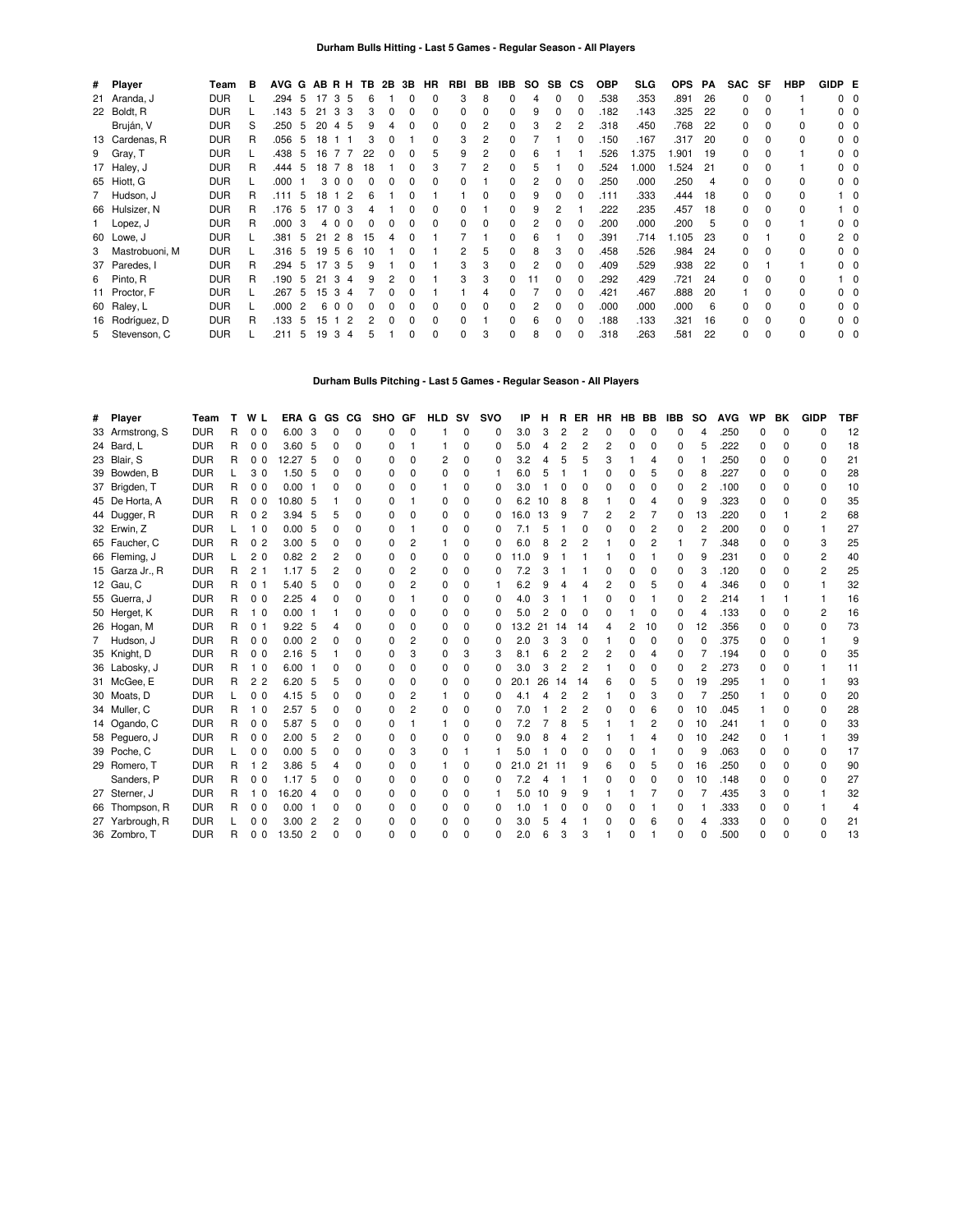| # Player         | Team       | в | <b>AVG</b> | G  | AB R |          | н.           | TB. |   | 2B 3B | <b>HR</b> | RBI | BB | <b>IBB</b>   | <b>SO</b> | <b>SB</b>    | <b>CS</b>    | <b>OBP</b> | <b>SLG</b> | <b>OPS</b> | PA | <b>SAC</b> | SF           | <b>HBP</b>     | GIDP E |                |
|------------------|------------|---|------------|----|------|----------|--------------|-----|---|-------|-----------|-----|----|--------------|-----------|--------------|--------------|------------|------------|------------|----|------------|--------------|----------------|--------|----------------|
| 21 Aranda, J     | <b>DUR</b> |   | .342       | 10 | 38   | 8        | 13           | 20  | 2 |       |           | 6   | 10 | 0            | 10        | $\Omega$     | 0            | .500       | .526       | 1.026      | 50 | $\Omega$   | $\Omega$     | $\overline{2}$ |        | 0 <sub>0</sub> |
| 22 Boldt, R      | <b>DUR</b> |   | .184       | 10 | 38   | 6        |              | 10  | 3 | 0     | $\Omega$  |     |    | 0            | 13        |              | 0            | .225       | .263       | .488       | 40 | $\Omega$   | 0            |                |        | $0\quad 0$     |
| Bruján, V        | <b>DUR</b> | S | .263       | 10 | 38   | 6        | 10           | 17  | 5 |       | 0         | 2   | 5  | 0            |           | 3            | 5            | .349       | .447       | .796       | 43 | 0          |              | 0              |        | 10             |
| 13 Cardenas, R   | <b>DUR</b> | R | .108       | 10 | 37   | 2        | 4            | 8   |   |       | 0         | 4   | 2  |              | 14        |              | 0            | .154       | .216       | .370       | 39 | 0          |              | $\Omega$       |        | n n            |
| 9 Gray, T        | <b>DUR</b> |   | .235       | 10 | 34   |          | 8            | 23  | 0 | 0     | 5         | 9   | 3  |              | 15        |              |              | .316       | .676       | .992       | 38 | 0          |              |                |        | 10             |
| 17 Haley, J      | <b>DUR</b> | R | .324       | 10 | 34   | -8       |              | 24  |   |       | 3         |     | 3  | 0            | 12        |              |              | .395       | .706       | 1.101      | 38 | 0          |              |                |        | $0\quad 0$     |
| 65 Hiott, G      | <b>DUR</b> |   | .000       |    |      | $\Omega$ | <sup>0</sup> |     |   |       |           | 0   |    |              |           |              |              | .250       | .000       | .250       | 4  | 0          |              | 0              |        | 0 <sub>0</sub> |
| 7 Hudson, J      | <b>DUR</b> | R | .136       |    |      |          |              |     |   |       |           |     | 0  |              | 12        |              |              | .136       | .318       | .454       | 22 | $\Omega$   |              | $\Omega$       |        | 10             |
| 66 Hulsizer, N   | <b>DUR</b> | R | .179       |    | 28   | 5        | 5            | 9   |   |       |           |     | 5  |              | 14        |              |              | .303       | .321       | .624       | 33 | O.         |              | $\Omega$       |        | 10             |
| 1 Lopez, J       | <b>DUR</b> | R | .000       |    |      | $\Omega$ |              |     |   | ი     | 0         | 0   | 0  | <sup>0</sup> | 2         | 0            |              | .200       | .000       | .200       | 5  | $\Omega$   |              |                |        | 0 <sub>0</sub> |
| 60 Lowe, J       | <b>DUR</b> |   | .310       | 10 | 42   | 4        | 13           | 27  | 5 |       | 3         | 15  | 2  |              | 18        |              |              | .333       | .643       | .976       | 45 | 0          |              | $\Omega$       |        | 2 <sub>0</sub> |
| 3 Mastrobuoni, M | <b>DUR</b> |   | .333       | 10 | 36   |          | 12           | 19  | 2 |       |           | 8   | 9  |              | 12        | З            |              | .467       | .528       | .995       | 45 | 0          |              | $\Omega$       |        | 0 <sub>0</sub> |
| 37 Paredes. I    | <b>DUR</b> | R | .194       | 10 | 36   | 4        |              |     |   |       |           | 3   |    | O            | 6         |              |              | .302       | .306       | .608       | 43 | $\Omega$   |              | $\overline{2}$ |        | 0 <sub>0</sub> |
| 6 Pinto, R       | <b>DUR</b> | R | .250       | 10 | 40   |          | 10           | 23  | 4 | U     | з         |     | 4  | O            | 14        |              |              | .318       | .575       | .893       | 44 | $\Omega$   |              | $\Omega$       |        | 2 0            |
| 11 Proctor, F    | <b>DUR</b> |   | .212       | 10 | 33   |          |              | 13  | 0 | U     | 2         | 3   | 6  | 0            | 14        | <sup>0</sup> |              | .350       | .394       | .744       | 41 |            | <sup>0</sup> |                |        | $0\quad 0$     |
| 60 Raley, L      | <b>DUR</b> |   | .000       |    | 6    | $\Omega$ | 0            | 0   | 0 | 0     | $\Omega$  | 0   | 0  | 0            | 2         | 0            | 0            | .000       | .000       | .000       | 6  | $\Omega$   |              | $\Omega$       |        | $0\quad 0$     |
| 16 Rodríguez, D  | <b>DUR</b> | R | .303       | 10 | 33   | 6        | 10           | 14  |   | 0     |           | 3   | 2  | $\Omega$     | 11        | 0            | <sup>0</sup> | .343       | .424       | .767       | 35 | 0          | 0            | $\Omega$       |        | 0 <sub>0</sub> |
| 5 Stevenson, C   | <b>DUR</b> |   | .226       | 10 | 31   | 5        |              |     |   | 0     |           |     | 5  | 0            | 12        | 2            | 0            | .333       | .355       | .688       | 36 | 0          | 0            | $\Omega$       |        | $0\quad 0$     |

# **Durham Bulls Pitching - Last 10 Games - Regular Season - All Players**

| # | Player          | Team       | т  | WL             | <b>ERA</b> | G              | GS             | CG.          | SHO GF |          | <b>HLD</b> | <b>SV</b> | <b>SVO</b> | IP     | н               | R        | ER. | <b>HR</b> | HB BB    |          | <b>IBB</b>   | <b>SO</b> | <b>AVG</b> | WP       | ΒK             | <b>GIDP</b>    | <b>TBF</b> |
|---|-----------------|------------|----|----------------|------------|----------------|----------------|--------------|--------|----------|------------|-----------|------------|--------|-----------------|----------|-----|-----------|----------|----------|--------------|-----------|------------|----------|----------------|----------------|------------|
|   | 33 Armstrong, S | <b>DUR</b> | R  | 0 <sub>0</sub> | 6.00       | 3              | $\Omega$       | $\Omega$     | 0      | $\Omega$ |            | $\Omega$  | $\Omega$   | 3.0    | 3               | 2        | 2   | 0         | $\Omega$ | 0        | 0            |           | .250       | $\Omega$ | $\Omega$       | $\Omega$       | 12         |
|   | 24 Bard, L      | <b>DUR</b> | R  | 0 <sub>0</sub> | 5.19       | 9              | $\Omega$       | 0            | 0      | 3        | 2          | 0         | 0          | 8.2    | 7               | 5        | 5   | 3         |          | 2        | 0            | 9         | .219       | 0        | 0              | O              | 35         |
|   | 23 Blair, S     | <b>DUR</b> | R. | 0 <sub>0</sub> | 8.25       | 10             | 0              | 0            | 0      |          | 2          | 0         | 0          | 12.0   | 13              | -11      | 11  |           | 5        | 6        | 0            | 5         | .271       | 0        | 2              |                | 60         |
|   | 39 Bowden, B    | 2 Teams    | L. | 30             | 6.75       | 10             | 0              | 0            | 0      |          | 1          | 0         | 1          | 10.2   | -11             | 8        | 8   |           | 0        | 10       | 0            | 15        | .275       | 2        | 0              | 0              | 52         |
|   | 37 Brigden, T   | <b>DUR</b> | R  | 0 <sub>0</sub> | 0.00       |                | 0              | O            | 0      | 0        |            | 0         | 0          | 3.0    |                 | $\Omega$ | O   | 0         | 0        | $\Omega$ | 0            | 2         | .100       | 0        | $\Omega$       | 0              | 10         |
|   | 45 De Horta, A  | <b>DUR</b> | R  | 0 <sub>2</sub> | 9.45       | 10             | 2              | <sup>0</sup> | 0      | 2        | $\Omega$   | $\Omega$  | 0          | 13.1   | 15              | -14      | 14  | 3         | 2        | 12       |              | 14        | .273       | 2        | $\Omega$       | $\overline{2}$ | 69         |
|   | 44 Dugger, R    | <b>DUR</b> | R  | 0 <sub>2</sub> | 3.94       | -5             | 5              | 0            | 0      | 0        | $\Omega$   | 0         | 0          | 16.0   | 13              | 9        |     | 2         | 2        | 7        | 0            | 13        | .220       | $\Omega$ |                | 2              | 68         |
|   | 32 Erwin, Z     | <b>DUR</b> |    | 1 1            | 4.15       | 10             |                | 0            | 0      |          | 0          | 0         | 0          | 17.1   | 17              | 9        | 8   |           | 0        | 7        | 0            | 11        | .258       | 2        | $\Omega$       | 3              | 73         |
|   | 65 Faucher, C   | <b>DUR</b> | R  | 1 <sub>2</sub> | 3.14       | 10             | 0              | <sup>0</sup> | 0      | 3        | 1          | 0         | 0          | 14.1   | 17              | 6        | 5   | 3         | O        | 4        |              | 15        | .304       | $\Omega$ | $\Omega$       | 4              | 60         |
|   | 66 Fleming, J   | <b>DUR</b> |    | 2 <sub>0</sub> | 0.82       | 2              | 2              | O            | 0      | 0        | 0          | 0         | 0          | 11.0   | 9               |          |     |           | O        |          | 0            | 9         | .231       | 0        | $\Omega$       | 2              | 40         |
|   | 15 Garza Jr., R | <b>DUR</b> | R  | 2 <sub>2</sub> | 2.77       | 8              | $\overline{2}$ | <sup>0</sup> | 0      | 3        | $\Omega$   | $\Omega$  |            | 13.0   | 10              | 5        |     |           | 0        |          | 0            | 8         | .217       | 0        | 0              | $\Delta$       | 47         |
|   | 12 Gau, C       | <b>DUR</b> | R. | 0 <sub>1</sub> | 5.06       | 8              | $\Omega$       | 0            | 0      | 2        |            | 0         |            | 10.2   | 14              | 6        | հ   | 2         |          | 9        | 0            | 8         | .326       | 0        | $\Omega$       |                | 54         |
|   | 55 Guerra, J    | <b>DUR</b> | R  | 0 <sub>0</sub> | 2.25       | $\overline{4}$ | $\Omega$       | 0            | 0      |          | 0          | $\Omega$  | 0          | 4.0    | 3               |          |     | 0         | 0        |          | 0            | 2         | .214       |          |                |                | 16         |
|   | 50 Herget, K    | <b>DUR</b> | R  | 10             | 0.00       |                |                | O            | 0      | 0        | 0          | 0         | 0          | 5.0    | 2               | $\Omega$ | 0   | 0         |          | 0        | 0            | Δ         | .133       | 0        | 0              | 2              | 16         |
|   | 26 Hogan, M     | <b>DUR</b> | R. | 0 <sub>1</sub> | 8.15       | 6              | 5              | O            | 0      | 0        | 0          | 0         | 0          | 17.2   | 25              | 16       | 16  | 5         | 2        | 10       | 0            | 14        | .338       |          | 0              | O              | 88         |
|   | 7 Hudson, J     | <b>DUR</b> | R  | 0 <sub>0</sub> | 0.00       | 2              | $\Omega$       | O            | 0      | 2        | 0          | 0         | 0          | 2.0    | 3               | 3        | 0   |           | 0        | 0        | 0            |           | .375       | 0        | $\Omega$       |                | 9          |
|   | 35 Knight, D    | <b>DUR</b> | R  | 0 <sub>0</sub> | 1.26       | 10             |                | 0            | 0      |          | 0          | 5         | 5          | 14.1   |                 | 3        | 2   | 2         | $\Omega$ | 7        | 0            | 18        | .137       | 0        | 0              | $\Omega$       | 58         |
|   | 36 Labosky, J   | <b>DUR</b> | R  | 1 <sub>0</sub> | 6.00       |                | $\Omega$       | <sup>0</sup> | 0      | 0        | 0          | 0         | 0          | 3.0    | 3               | 2        | 2   |           | 0        | 0        | 0            | 2         | .273       | 0        | 0              |                | 11         |
|   | 31 McGee, E     | <b>DUR</b> | R  | 2 <sub>3</sub> | 7.12       | 8              | 6              | 0            | 0      | 0        | 0          | 0         | 0          | 30.1   | 41              | 24       | 24  | 8         |          | 5        | 0            | 29        | .311       | 2        | 0              |                | 138        |
|   | 30 Moats, D     | <b>DUR</b> |    | 10             | 5.73 10    |                |                | 0            | 0      | 3        |            | 0         | 0          | 11.0   | 14              |          |     |           | 0        | 5        | 0            | 13        | .318       |          | 0              | 0              | 51         |
|   | 34 Muller, C    | <b>DUR</b> | R  | 11             | 6.92 10    |                | 0              | 0            | 0      | 2        | 2          | 0         |            | 2 13.0 | 10 <sup>1</sup> | -10      | 10  | 2         |          | 8        | ი            | 16        | .213       | 2        | 0              |                | 57         |
|   | 14 Ogando, C    | <b>DUR</b> | R  | 0 <sub>0</sub> | 3.93 10    |                | 0              | <sup>0</sup> | 0      |          |            | 0         | 0          | 18.1   | 14              | -11      | 8   | 3         | 2        | 7        | 0            | 19        | .215       |          | $\Omega$       | 3              | 75         |
|   | 58 Peguero, J   | <b>DUR</b> | R  | 0 <sub>0</sub> | 3.68 10    |                | $\overline{c}$ | 0            | 0      | 0        | 0          | $\Omega$  | 0          | 14.2   | 15              | 8        | հ   | 2         |          | 9        | 0            | 16        | .259       |          | $\overline{2}$ |                | 69         |
|   | 39 Poche, C     | <b>DUR</b> |    | 0 <sub>0</sub> | 0.00       | 6              | 0              | 0            | 0      | 3        | 1          |           |            | 6.0    | -1              | $\Omega$ | 0   | 0         | 0        | 2        | 0            | 11        | .053       |          | 0              | $\Omega$       | 21         |
|   | 29 Romero, T    | <b>DUR</b> | R  | 1 <sub>2</sub> | 3.28       | 6              | 5              | 0            | 0      | 0        |            | 0         | 0          | 24.2   | 22              | 11       | 9   | 6         | $\Omega$ | 7        | 0            | 19        | .229       | 0        | $\Omega$       | 0              | 104        |
|   | Sanders, P      | <b>DUR</b> | R  | 0 <sub>0</sub> | 1.17       | 5              | $\Omega$       | 0            | 0      | 0        | 0          | 0         | 0          | 7.2    | 4               |          |     | 0         | 0        | 0        | 0            | 10        | .148       | 0        | 0              | $\Omega$       | 27         |
|   | 27 Sterner, J   | <b>DUR</b> | R  | 1 <sub>0</sub> | 16.20      | 4              | $\Omega$       | O            | 0      | 0        | 0          | 0         |            | 5.0    | 10              | 9        | 9   |           |          |          | 0            |           | .435       | 3        | 0              |                | 32         |
|   | 66 Thompson, R  | <b>DUR</b> | R  | 0 <sub>0</sub> | 0.00       |                | 0              | <sup>0</sup> | 0      | 0        | 0          | $\Omega$  | 0          | 1.0    |                 | 0        | O   | 0         | O        |          | 0            |           | .333       | 0        | 0              |                | 4          |
|   | 27 Yarbrough, R | <b>DUR</b> |    | 0 <sub>0</sub> | 3.00       | 2              | $\overline{2}$ | $\Omega$     | 0      | 0        | 0          | $\Omega$  | 0          | 3.0    | 5               | 4        |     | 0         | 0        | 6        | 0            | Δ         | .333       | 0        | 0              | 0              | 21         |
|   | 36 Zombro, T    | <b>DUR</b> | R  | 0 <sub>0</sub> | 13.50      | $\overline{2}$ | $\Omega$       | $\Omega$     | 0      | $\Omega$ | 0          | $\Omega$  | 0          | 2.0    | 6               | 3        | 3   |           | O        |          | <sup>0</sup> | U         | .500       | 0        | $\Omega$       | $\Omega$       | 13         |
|   |                 |            |    |                |            |                |                |              |        |          |            |           |            |        |                 |          |     |           |          |          |              |           |            |          |                |                |            |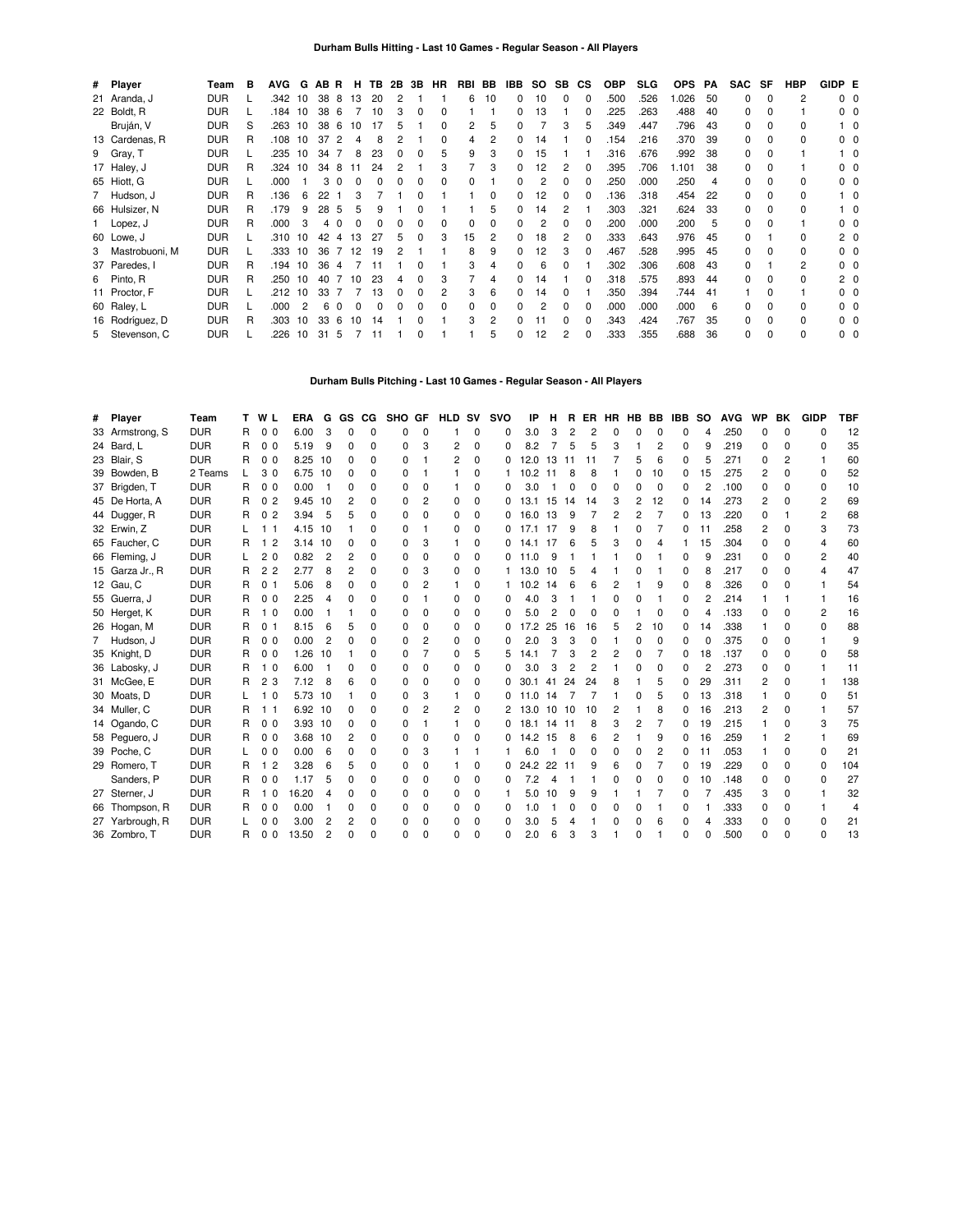| Date      |                | <b>GM#Team</b> | Opp        | w            |              | <b>ERA</b> |                |              | <b>G GS CG SHO SV SVO</b> |              |             |              | IP   | н              | R              | ER HR HB |                |                | <b>BBIBB</b> |              |     | <b>SO WHIP</b> | <b>AVG</b> |     |              |             | <b>AB WP BK GIDP</b> | <b>TBF</b> | NP-S        |
|-----------|----------------|----------------|------------|--------------|--------------|------------|----------------|--------------|---------------------------|--------------|-------------|--------------|------|----------------|----------------|----------|----------------|----------------|--------------|--------------|-----|----------------|------------|-----|--------------|-------------|----------------------|------------|-------------|
| 5/5/21    |                | <b>MTG</b>     | @TNS       | 0            |              | 0.00       |                |              |                           | <sup>0</sup> | O           |              | 4.0  | $\Omega$       |                |          |                |                |              | 0            | 4   | 0.25           | .000       | 12  | U            | $\Omega$    |                      | 13         | $54 - 34$   |
| 5/11/21   |                | <b>MTG</b>     | CHA        | 0            |              | 1.13       |                |              | 0                         | $\Omega$     | $\mathbf 0$ | $\Omega$     | 4.0  | 3              |                |          |                | $\Omega$       | 0            | $\Omega$     | 6   | 0.50           | .115       | 14  | $\Omega$     | $\Omega$    | 0                    | 14         | $50 - 38$   |
| 5/16/21   |                | <b>MTG</b>     | <b>CHA</b> | 0            |              | 2.13       |                |              | 0                         | 0            | $\Omega$    | $\Omega$     | 4.2  |                |                |          |                |                | 0            | $\Omega$     |     | 0.87           | .222       | 19  | $\Omega$     | $\Omega$    | 0                    | 20         | $80 - 55$   |
| 5/22/21   |                | <b>MTG</b>     | @BIR       | 0            |              | 2.55       |                |              | 0                         | 0            | $\Omega$    | n            | 5.0  | 4              | $\overline{c}$ | 2        |                |                |              | $\Omega$     | 8   | 0.91           | .219       | 19  |              | $\Omega$    | 0                    | 21         | 74 - 54     |
| 5/28/21   |                | <b>MTG</b>     | @MIS       | 0            |              | 3.57       |                |              | 0                         | 0            | $\Omega$    | O            | 5.0  | 5              | Δ              |          |                |                |              | 0            | 10  | 0.93           | .229       | 19  | U            | $\Omega$    | 0                    | 19         | $72 - 54$   |
| May       |                | <b>MTG</b>     |            | o            |              | 3.57       | 5              | 5            | O                         | O            | 0           | ŋ            | 22.2 | 19             | 9              | q        | 3              | 2              | $\mathbf{2}$ | 0            | 35  | 0.93           | .229       | 83  |              | $\Omega$    | 0                    | 87         | 330 - 235   |
| Date      |                | <b>GM#Team</b> | Opp        | W            |              | <b>ERA</b> |                |              | G GS CG SHO SV SVO        |              |             |              | IP   | н              | R.             | ER HR HB |                |                |              | <b>BBIBB</b> |     | <b>SO WHIP</b> | <b>AVG</b> |     |              |             | <b>AB WP BK GIDP</b> | <b>TBF</b> | NP-S        |
| 6/3/21    |                | <b>MTG</b>     | <b>BLX</b> |              |              | 2.93       |                |              | 0                         | $\Omega$     | $\Omega$    | $\Omega$     | 5.0  | 3              | 0              |          |                |                | 0            | $\mathbf 0$  | 8   | 0.87           | .218       | 18  | 0            | $\Omega$    | O                    | 18         | $90 - 64$   |
| 6/9/21    |                | <b>MTG</b>     | <b>BIR</b> |              | O            | 2.48       |                |              | 0                         | 0            | 0           | $\Omega$     | 5.0  | 0              | 0              | O        |                | 0              | 0            | 0            | 6   | 0.73           | .190       | 15  | 0            | 0           | O                    | 15         | $53 - 39$   |
| 6/16/21   |                | <b>DUR</b>     | @NOR       | 0            | $\Omega$     | 2.25       |                |              | 0                         | 0            | $\Omega$    | $\Omega$     | 4.0  | 4              |                |          |                |                |              | $\Omega$     | 5   | 1.25           | .267       | 15  | 0            | $\Omega$    |                      | 17         | $70 - 46$   |
| 6/22/21   |                | <b>DUR</b>     | @JAX       |              | $\Omega$     | 2.00       |                |              | 0                         | 0            | 0           | O            | 5.0  | 3              |                |          |                |                | 2            | $\Omega$     | 5   | 1.11           | .226       | 16  |              | $\Omega$    |                      | 19         | 74 - 46     |
| 6/27/21   |                | <b>DUR</b>     | @JAX       | 0            | $\Omega$     | 1.29       |                |              | 0                         | 0            | $\Omega$    | O            | 5.0  | 2              | 0              |          |                | $\Omega$       | 0            | $\Omega$     | 10  | 0.86           | .188       | 17  | 0            | $\Omega$    | 0                    | 17         | $71 - 48$   |
| June      |                | <b>DUR</b>     |            |              |              | 1.29       | 3              | 3            | 0                         | 0            | 0           | ŋ            | 14.0 | 9              | 2              |          | ŋ              | 2              | 3            | 0            | 20  | 0.86           | .188       | 48  | 1            | 0           | 2                    | 53         | $215 - 140$ |
| June      |                | <b>MTG</b>     |            |              |              | 0.00       | $\mathbf{2}$   | $\mathbf{2}$ | O                         | 0            | O           |              | 10.0 | з              | O              |          |                | $\Omega$       | 0            | 0            | 14  | 0.30           | .091       | 33  | 0            | $\Omega$    | O                    | 33         | 143 - 103   |
| Date      |                | <b>GM#Team</b> | Opp        | w            |              | <b>ERA</b> |                |              | <b>G GS CG SHO SV SVO</b> |              |             |              | IP   | н              | R              | ER HR HB |                |                | <b>BBIBB</b> |              |     | <b>SO WHIP</b> | <b>AVG</b> |     |              |             | <b>AB WP BK GIDP</b> | <b>TBF</b> | NP-S        |
| 7/3/21    |                | <b>DUR</b>     | <b>GWN</b> | 0            |              | 1.42       |                |              | 0                         | $\Omega$     | $\mathbf 0$ | $\Omega$     | 5.0  | $\overline{2}$ |                |          |                |                | 3            | 0            | 8   | 0.89           | .169       | 17  | $\mathbf 0$  | $\mathbf 0$ | 0                    | 21         | $82 - 54$   |
| 7/15/21   |                | <b>DUR</b>     | <b>JAX</b> | <sup>0</sup> |              | 1.96       |                |              |                           | 0            | $\mathbf 0$ | <sup>0</sup> | 4.0  | 4              | $\overline{c}$ | 2        | $\overline{2}$ | $\Omega$       | 2            | $\mathbf 0$  | 5   | 1.00           | .188       | 15  | $\Omega$     | $\Omega$    | O                    | 18         | $69 - 43$   |
| July      |                | <b>DUR</b>     |            | O            |              | 3.00       | $\mathbf{2}$   | 2            | O                         | 0            | O           | Ω            | 9.0  | 6              |                |          |                |                | 5            | 0            | 13  | 1.22           | .188       | 32  | 0            | O           | Ω                    | 39         | $151 - 97$  |
| Date      |                | GM # Team      | Opp        | w            |              | <b>ERA</b> |                |              | G GS CG SHO SV SVO        |              |             |              | IP   | н              | R              | ER HR HB |                |                |              | <b>BBIBB</b> |     | <b>SO WHIP</b> | <b>AVG</b> |     |              |             | <b>AB WP BK GIDP</b> | <b>TBF</b> | NP-S        |
| 8/15/21   |                | <b>DUR</b>     | @GWN       | 0            | $\Omega$     | 2.08       |                |              | <sup>0</sup>              | 0            | $\Omega$    | $\Omega$     | 3.0  |                |                |          |                | O              | $\Omega$     | $\Omega$     | 3   | 0.92           | .178       | 10  | 0            | $\Omega$    | O                    | 10         | $37 - 24$   |
| 8/21/21   |                | <b>DUR</b>     | <b>JAX</b> | 0            | $\Omega$     | 2.10       |                |              |                           | 0            | $\Omega$    | n            | 4.0  | 3              |                |          |                |                | U            | $\Omega$     | 6   | 0.90           | .183       | 14  | O            | $\Omega$    | O                    | 15         | $55 - 34$   |
| 8/28/21   | 1              | <b>DUR</b>     | @CLT       |              |              | 1.80       |                |              | 0                         | 0            | 0           | O            | 5.0  | $\overline{2}$ | 0              |          |                |                |              | 0            | 5   | 0.86           | .175       | 16  |              | 0           |                      | 18         | $68 - 47$   |
| August    |                | <b>DUR</b>     |            |              |              | 1.50       | з              | з            | O                         | 0            | 0           | O            | 12.0 | 6              | 2              |          | 2              | 2              |              | 0            | 14  | 0.58           | .150       | 40  |              | O           |                      | 43         | 160 - 105   |
| Date      |                | <b>GM#Team</b> | Opp        | W            |              | <b>ERA</b> |                |              | G GS CG SHO SV SVO        |              |             |              | IP   | н              | R.             | ER HR HB |                |                | <b>BBIBB</b> |              |     | <b>SO WHIP</b> | <b>AVG</b> |     |              |             | <b>AB WP BK GIDP</b> | <b>TBF</b> | NP-S        |
| 9/3/21    |                | <b>DUR</b>     | @JAX       | 0            | 0            | 1.80       |                |              | 0                         | 0            | $\Omega$    | $\Omega$     | 5.0  | 4              | 2              |          |                |                |              | $\Omega$     |     | 0.88           | .179       | 20  | 0            | $\Omega$    | 0                    | 21         | $82 - 56$   |
| 9/11/21   | $\overline{c}$ | <b>DUR</b>     | <b>NOR</b> |              | <sup>0</sup> | 1.76       |                |              | 0                         | 0            | $\Omega$    | $\Omega$     | 6.0  | 3              |                |          |                | $\Omega$       |              | 0            | 10  | 0.85           | .174       | 21  | 0            | $\Omega$    | 0                    | 22         | $93 - 64$   |
| September |                | <b>DUR</b>     |            |              | O            | 1.64       | 2              | 2            | 0                         | 0            | 0           | O            | 11.0 | 7              | 3              | 2        |                | 0              | 2            | 0            | 17  | 0.82           | .171       | 41  | 0            | 0           | 0                    | 43         | 175 - 120   |
| Total     |                | <b>DUR</b>     | AAA        | 30           |              | 1.76       | 10             | 10           | 0                         | 0            | 0           | 0            | 46.0 | 28             | 10             | 9        | 6              | 5              | 11           | 0            | 64  | 0.85           | .174       | 161 | $\mathbf{2}$ | 0           | 3                    | 178        | 701 - 462   |
| Total     |                | <b>MTG</b>     | AA         | 24           |              | 2.48       | $\overline{7}$ | 7            | 0                         | $0\quad 0$   |             | 0            | 32.2 | 22             | 9              | 9        | 3              | $\overline{2}$ | 2            | 0            | 49  | 0.73           | .190       | 116 | 1.           | 0           |                      | 0, 120     | 473 - 338   |
| Total     |                | 2 Teams        | Minors     | 5 4          |              | 2.06 17 17 |                |              | 0                         | 0            | 0           | 0            | 78.2 | 50             | 19             | 18       | 9              | 7              | 13           | 0            | 113 | 0.80           | .181       | 277 | 3            | $\mathbf 0$ | 3                    | 298        | 1174 - 800  |

## **Shane Baz - Pitching - Stat Splits - 2021 - Regular Season**

| <b>Split</b>              | Team       | W L            | <b>ERA</b>          | G              | GS CG          |          | <b>SHO</b> | <b>SV</b> | IP          | н              | R.             | ER HR    |          | HB BB |          | <b>IBB</b> | <b>SO</b> | <b>WHIP</b> | <b>AVG</b> | AB  | WP       | BK          | <b>GIDP</b> | <b>TBF</b> | <b>NP-S</b>   |
|---------------------------|------------|----------------|---------------------|----------------|----------------|----------|------------|-----------|-------------|----------------|----------------|----------|----------|-------|----------|------------|-----------|-------------|------------|-----|----------|-------------|-------------|------------|---------------|
| Home Games                | <b>MTG</b> | 22             | 1.45                | 4              | 4              | 0        | 0          | 0         | 18.2        | 13             | 3              | 3        |          |       | 0        | 0          | 27        | 0.70        | .197       | 66  | 0        | $\mathbf 0$ | 0           | 67         | $273 - 196$   |
| Home Games                | <b>DUR</b> | 10             | 2.37                | 4              | 4              | 0        | 0          | 0         | 19.0        | 12             | 5              | 5        | 5        | 2     | 6        | 0          | 29        | 0.95        | .179       | 67  | 0        | 0           | 0           | 76         | 299 - 195     |
| <b>Away Games</b>         | <b>MTG</b> | 0 <sub>2</sub> | 3.86                | 3              | 3              | 0        | 0          | 0         | 14.0        | 9              | 6              | 6        | 2        |       | 2        | 0          | 22        | 0.79        | .180       | 50  | 1        | 0           | 0           | 53         | $200 - 142$   |
| <b>Away Games</b>         | <b>DUR</b> | 20             | .33<br>$\mathbf{1}$ | 6              | 6              | 0        | 0          | 0         | 27.0        | 16             | 5              | 4        |          | 3     | 5        | 0          | 35        | 0.78        | .170       | 94  | 2        | 0           | 3           | 102        | 402 - 267     |
| Day Games                 | <b>MTG</b> | 0 <sub>1</sub> | 3.86                |                |                | 0        | 0          | 0         | 4.2         | 7              | 2              | 2        |          |       | 0        | 0          | 7         | 1.50        | .368       | 19  | 0        | 0           | 0           | 20         | $80 - 55$     |
| Day Games                 | <b>DUR</b> | 10             | 1.13                | $\overline{2}$ | $\overline{c}$ | 0        | 0          | 0         | 8.0         | 3              |                |          |          |       |          | 0          | 8         | 0.50        | .115       | 26  |          | 0           |             | 28         | $105 - 71$    |
| <b>Night Games</b>        | <b>MTG</b> | 23             | 2.25                | 6              | 6              | 0        | 0          | 0         | 28.0        | 15             | 7              |          | 2        |       | 2        | 0          | 42        | 0.61        | .155       | 97  |          | $\mathbf 0$ | 0           | 100        | 393 - 283     |
| <b>Night Games</b>        | <b>DUR</b> | 20             | 1.89                | 8              | 8              | 0        | 0          | 0         | 38.0        | -25            | 9              | 8        | 5        | 4     | 10       | 0          | 56        | 0.92        | .185       | 135 |          | 0           | 2           | 150        | 596 - 391     |
| On Grass                  | <b>MTG</b> | 24             | 2.<br>.48           | $\overline{7}$ | 7              | 0        | 0          | 0         | 32.2 22     |                | 9              | 9        | 3        | 2     | 2        | 0          | 49        | 0.73        | .190       | 116 | 1        | 0           | 0           | 120        | 473 - 338     |
| On Grass                  | <b>DUR</b> | 30             | 1.76                | 10             | 10             | 0        | 0          | 0         | 46.0        | 28             | 10             | 9        | 6        | 5     | 11       | 0          | 64        | 0.85        | .174       | 161 | 2        | 0           | 3           | 178        | 701<br>$-462$ |
| May                       | <b>MTG</b> | 0 <sub>4</sub> | 3.57                | 5              | 5              | 0        | 0          | 0         | 22.2        | 19             | 9              | 9        | 3        | 2     | 2        | 0          | 35        | 0.93        | .229       | 83  |          | 0           | 0           | 87         | 330 - 235     |
| June                      | <b>MTG</b> | 20             | 0.00                | $\overline{2}$ | 2              | 0        | 0          | 0         | 10.0        | 3              | 0              | $\Omega$ | 0        | 0     | 0        | 0          | 14        | 0.30        | .091       | 33  | 0        | 0           | 0           | 33         | 143 - 103     |
| June                      | <b>DUR</b> | 10             | 1.29                | 3              | 3              | 0        | 0          | 0         | 14.0        | 9              | 2              | 2        | 0        | 2     | 3        | 0          | 20        | 0.86        | .188       | 48  | 1        | 0           | 2           | 53         | $215 - 140$   |
| July                      | <b>DUR</b> | 0 <sub>0</sub> | 3.00                | $\overline{c}$ | 2              | $\Omega$ | 0          | 0         | 9.0         | 6              | 3              | 3        | 3        |       | 5        | 0          | 13        | 1.22        | .188       | 32  | $\Omega$ | $\Omega$    | $\Omega$    | 39         | $151 - 97$    |
| August                    | <b>DUR</b> | 1 <sub>0</sub> | 1.50                | 3              | 3              | 0        | 0          | 0         | 12.0        | 6              | $\overline{2}$ | 2        | 2        | 2     |          | 0          | 14        | 0.58        | .150       | 40  |          | 0           | 1           | 43         | $160 - 105$   |
| September                 | <b>DUR</b> | 10             | 1.64                | 2              | 2              | 0        | 0          | 0         | 11.0        |                | 3              | 2        |          | 0     | 2        | 0          | 17        | 0.82        | .171       | 41  | 0        | 0           | 0           | 43         | $175 - 120$   |
| On Tuesdays               | <b>MTG</b> | 01             | 2.<br>25            | -1             |                | 0        | 0          | 0         | 4.0         | 3              |                |          | 0        | 0     | 0        | 0          | 6         | 0.75        | .214       | 14  | 0        | 0           | 0           | 14         | $50 - 38$     |
| On Tuesdays               | <b>DUR</b> | 10             | 1.80                | -1             |                | 0        | 0          | 0         | 5.0         | 3              | -1             |          | 0        |       | 2        | 0          | 5         | 1.00        | .188       | 16  | 1        | 0           | $\mathbf 1$ | 19         | 74 - 46       |
| On Wednesdays             | <b>MTG</b> | 10             | 0.00                | 2              | 2              | 0        | 0          | 0         | 9.0         | 0              | $\Omega$       | 0        | 0        | 0     |          | 0          | 10        | 0.11        | .000       | 27  | 0        | 0           | 0           | 28         | $107 - 73$    |
| On Wednesdays             | <b>DUR</b> | 0 <sub>0</sub> | 2.25                |                |                | 0        | 0          | 0         | 4.0         | 4              |                |          | 0        |       |          | 0          | 5         | 1.25        | .267       | 15  | 0        | 0           | 1           | 17         | $70 - 46$     |
| On Thursdays              | <b>MTG</b> | 1 <sub>0</sub> | 0.00                |                |                | 0        | 0          | 0         | 5.0         | 3              | 0              | $\Omega$ | $\Omega$ | 0     | 0        | 0          | 8         | 0.60        | .167       | 18  | 0        | 0           | 0           | 18         | $90 - 64$     |
| On Thursdays              | <b>DUR</b> | 0 <sub>0</sub> | 4.50                |                |                | 0        | 0          | 0         | 4.0         | 4              | 2              | 2        | 2        | 0     | 2        | 0          | 5         | 1.50        | .267       | 15  | 0        | 0           | $\Omega$    | 18         | $69 - 43$     |
| On Fridays                | <b>MTG</b> | 0 <sub>1</sub> | 7.20                |                |                | 0        | 0          | 0         | 5.0         | 5              | 4              | 4        |          | 0     | 0        | 0          | 10        | 1.00        | .263       | 19  | 0        | 0           | 0           | 19         | $72 - 54$     |
| On Fridays                | <b>DUR</b> | 00             | 1.80                |                |                | 0        | 0          | 0         | 5.0         | 4              | 2              |          | 0        | 0     |          | 0          | 7         | 1.00        | .200       | 20  | 0        | 0           | 0           | 21         | $82 - 56$     |
| On Saturdays              | <b>MTG</b> | 0 <sub>1</sub> | 3.60                | -1             |                | $\Omega$ | 0          | 0         | 5.0         | 4              | $\overline{2}$ | 2        |          |       |          | 0          | 8         | 1.00        | .211       | 19  | 1        | $\Omega$    | $\Omega$    | 21         | $74 - 54$     |
| On Saturdays              | <b>DUR</b> | 20             | 1.35                | 4              | 4              | $\Omega$ | 0          | 0         | 20.0        | 10             | 3              | 3        | 3        | 3     | 5        | 0          | 29        | 0.75        | .147       | 68  |          | 0           | 1           | 76         | 298 - 199     |
| On Sundays                | <b>MTG</b> | 0 <sub>1</sub> | 3.86                | -1             |                | 0        | 0          | 0         | 4.2         |                | $\overline{2}$ | 2        |          |       | 0        | 0          | 7         | 1.50        | .368       | 19  | 0        | 0           | 0           | 20         | $80 - 55$     |
| On Sundays                | <b>DUR</b> | 0 <sub>0</sub> | 1.13                | 2              | 2              | $\Omega$ | 0          | 0         | 8.0         | 3              |                |          |          | 0     | $\Omega$ | 0          | 13        | 0.38        | .111       | 27  | $\Omega$ | $\Omega$    | $\Omega$    | 27         | $108 - 72$    |
| In games following a win  | <b>MTG</b> | 12             | 1.93                | 3              | 3              | 0        | 0          | 0         | 14.0        | $\overline{7}$ | 3              | 3        |          |       |          | 0          | 20        | 0.57        | .146       | 48  |          | 0           | 0           | 50         | $177 - 131$   |
| In games following a win  | <b>DUR</b> | 10             | 2.08                | 6              | 6              | 0        | 0          | 0         | 26.0        | 15             | 6              | 6        | 5        | 3     | 7        | 0          | 37        | 0.85        | .169       | 89  |          | 0           | 1           | 100        | 388 - 249     |
| In games following a loss | <b>MTG</b> | 12             | 3.68                | 3              | 3              | 0        | 0          |           | $0$ 14.2 15 |                | 6              | 6        | 2        |       | 0        | 0          | 25        | 1.02        | .268       | 56  | 0        | 0           | 0           | 57         | 242 - 173     |
| In games following a loss | <b>DUR</b> | 20             | 1.35                | 4              | 4              | 0        | 0          | 0         | 20.0        | -13            | 4              | 3        |          | 2     | 4        | $\Omega$   | 27        | 0.85        | .181       | 72  |          | 0           | 2           | 78         | $313 - 213$   |
| Starter                   | <b>MTG</b> | 24             | 2<br>48             | $\overline{7}$ |                | 0        | 0          | 0         | 32.2        | 22             | 9              | 9        | 3        | 2     | 2        | 0          | 49        | 0.73        | .190       | 116 |          | 0           | 0           | 120        | 473 - 338     |
| Starter                   | <b>DUR</b> | 30             | 1.76                | 10             | 10             | $\Omega$ | $\Omega$   | 0         | 46.0 28     |                | 10             | 9        | 6        | 5     | 11       | $\Omega$   | 64        | 0.85        | .174       | 161 | 2        | $\Omega$    | 3           | 178        | 701 - 462     |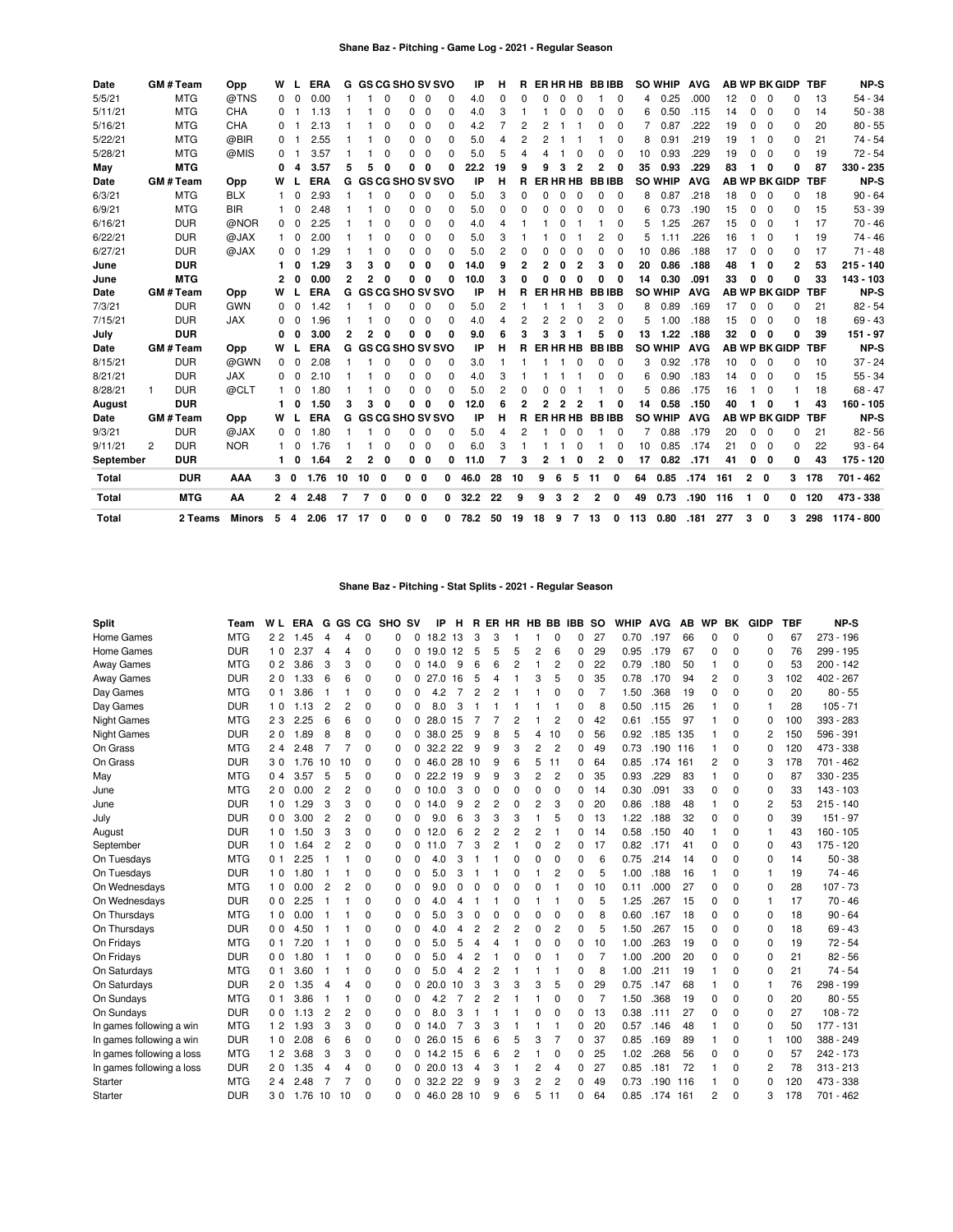## **Shane Baz - Opposing Hitting - Stat Splits - 2021 - Regular Season**

| Split                                         | Team                     | AVG               | G                      | AВ<br>R                                      | н                              | 2Β                             | 3В          | ΗR                         | RBI                     | ВB                           | IBB      | so                          | SB                | CS                | <b>OBP</b>   | SLG          | OPS          | HBP                 | SAC      | SF       | GIDP                    |
|-----------------------------------------------|--------------------------|-------------------|------------------------|----------------------------------------------|--------------------------------|--------------------------------|-------------|----------------------------|-------------------------|------------------------------|----------|-----------------------------|-------------------|-------------------|--------------|--------------|--------------|---------------------|----------|----------|-------------------------|
| vs Left<br>vs Left                            | <b>MTG</b><br><b>DUR</b> | .173              | $\overline{7}$         | 52<br>71                                     | 9<br>11                        | $\overline{c}$<br>$\mathbf{1}$ | 0<br>0      | $\overline{2}$<br>3        | 5<br>6                  | 1<br>$\overline{c}$          | 0<br>0   | 21<br>27                    |                   |                   | .189<br>.189 | .327<br>.296 | .516<br>.485 | 0                   | 0<br>1   | 0<br>0   | 0<br>1                  |
| vs Right                                      | <b>MTG</b>               | .155 10<br>.203   | $\overline{7}$         | 64                                           | 13                             | 1                              | 0           | $\mathbf{1}$               | 4                       | $\mathbf{1}$                 | 0        | 28                          |                   |                   | .239         | .266         | .505         | 1<br>$\overline{c}$ | 0        | 0        | 0                       |
| vs Right                                      | <b>DUR</b>               | .189 10           |                        | 90                                           | 17                             | $\overline{c}$                 | 0           | 3                          | 4                       | 9                            | 0        | 37                          |                   |                   | .291         | .311         | .602         | 4                   | 0        | 0        | $\overline{\mathbf{c}}$ |
| Team is ahead                                 | <b>MTG</b>               | .176              | 3                      | 34                                           | 6                              | 1                              | 0           | $\mathbf 0$                | 1                       | 0                            | 0        | 16                          |                   |                   | .176         | .206         | .382         | 0                   | 0        | 0        | 0                       |
| Team is ahead                                 | <b>DUR</b>               | .165              | 9                      | 97                                           | 16                             | $\overline{c}$                 | 0           | 3                          | 6                       | 6                            | 0        | 38                          |                   |                   | .229         | .278         | .507         | 2                   | 0        | 0        | 1                       |
| Team is behind                                | <b>MTG</b>               | .167              | 4                      | 36                                           | 6                              | 0                              | 0           | 0                          | 1                       | 1                            | 0        | 15                          |                   |                   | .231         | .167         | .398         | 2                   | 0        | 0        | 0                       |
| Team is behind                                | <b>DUR</b>               | .083              | 4                      | 12                                           | $\mathbf{1}$                   | 0                              | 0           | 0                          | 0                       | $\mathbf{1}$                 | 0        | 6                           |                   |                   | .214         | .083         | .297         | 1                   | 0        | 0        | 1                       |
| Score is tied                                 | <b>MTG</b>               | .217              | $\overline{7}$         | 46                                           | 10                             | $\overline{c}$                 | 0           | 3                          | 7                       | $\mathbf{1}$                 | 0        | 18                          |                   |                   | .234         | .457         | .691         | 0                   | 0        | 0        | 0                       |
| Score is tied                                 | <b>DUR</b>               | .212              | 8                      | 52                                           | 11                             | 1                              | 0           | 3                          | 4                       | 4                            | 0        | 20                          |                   |                   | .293         | .404         | .697         | $\overline{c}$      | 1        | 0        | 1                       |
| <b>Batting First</b>                          | <b>MTG</b>               | .250              | $\overline{7}$         | 16                                           | 4                              | 0                              | 0           | $\mathbf{1}$               | 2                       | $\mathbf{1}$                 | 0        | $\overline{7}$              |                   |                   | .294         | .438         | .732         | 0                   | 0        | 0        | 0                       |
| <b>Batting First</b>                          | <b>DUR</b>               | .300 10           |                        | 20                                           | 6                              | 2                              | 0           | 1                          | 1                       | 4                            | 0        | 6                           |                   |                   | .417         | .550         | .967         | 0                   | 0        | 0        | 0                       |
| <b>Batting Second</b>                         | <b>MTG</b>               | .125              | 7                      | 16                                           | $\overline{c}$                 | 1                              | 0           | 0                          | 0                       | $\mathbf 0$                  | 0        | $\overline{7}$              |                   |                   | .125         | .188         | .313         | 0                   | 0        | 0        | 0                       |
| <b>Batting Second</b>                         | <b>DUR</b>               | .150 10           |                        | 20                                           | 3                              | 0                              | 0           | 0                          | 1                       | 0                            | 0        | 5                           |                   |                   | .190         | .150         | .340         | 1                   | 1        | 0        | 1                       |
| <b>Batting Third</b>                          | <b>MTG</b>               | .200              | 7                      | 15                                           | 3                              | 1                              | 0           | 0                          | 0                       | 0                            | 0        | 4                           |                   |                   | .200         | .267         | .467         | 0                   | 0        | 0        | 0                       |
| <b>Batting Third</b><br><b>Batting Fourth</b> | <b>DUR</b><br><b>MTG</b> | .190 10<br>.231   | 7                      | 21<br>13                                     | 4<br>3                         | 0<br>0                         | 0<br>0      | 3<br>0                     | 4<br>1                  | $\mathbf{1}$<br>1            | 0<br>0   | $\overline{7}$<br>4         |                   |                   | .227<br>.286 | .619<br>.231 | .846<br>.517 | 0<br>0              | 0<br>0   | 0<br>0   | 0<br>0                  |
| <b>Batting Fourth</b>                         | <b>DUR</b>               | .059 10           |                        | 17                                           | $\mathbf{1}$                   | 0                              | 0           | 0                          | 0                       | $\overline{c}$               | 0        | 10                          |                   |                   | .200         | .059         | .259         | 1                   | 0        | 0        | 1                       |
| <b>Batting Fifth</b>                          | <b>MTG</b>               | .250              | 7                      | 12                                           | 3                              | 0                              | 0           | 0                          | 1                       | $\mathbf 0$                  | 0        | 4                           |                   |                   | .308         | .250         | .558         | 1                   | 0        | 0        | 0                       |
| <b>Batting Fifth</b>                          | <b>DUR</b>               | .167 10           |                        | 18                                           | 3                              | 1                              | 0           | 1                          | 1                       | $\mathbf 0$                  | 0        | 9                           |                   |                   | .211         | .389         | .600         | 1                   | 0        | 0        | 0                       |
| <b>Batting Sixth</b>                          | <b>MTG</b>               | .091              | 7                      | 11                                           | $\mathbf{1}$                   | 0                              | 0           | $\mathbf{1}$               | 3                       | 0                            | 0        | 8                           |                   |                   | .167         | .364         | .531         | 1                   | 0        | 0        | 0                       |
| <b>Batting Sixth</b>                          | <b>DUR</b>               | .222 10           |                        | 18                                           | 4                              | 0                              | 0           | $\mathbf{1}$               | 1                       | 0                            | 0        | 5                           |                   |                   | .263         | .389         | .652         | 1                   | 0        | 0        | 0                       |
| <b>Batting Seventh</b>                        | <b>MTG</b>               | .182              | 7                      | 11                                           | $\overline{c}$                 | 0                              | 0           | 0                          | 0                       | 0                            | 0        | 5                           |                   |                   | .182         | .182         | .364         | 0                   | 0        | 0        | 0                       |
| <b>Batting Seventh</b>                        | <b>DUR</b>               | .250 10           |                        | 16                                           | 4                              | 0                              | 0           | 0                          | 1                       | $\overline{c}$               | 0        | $\overline{4}$              |                   |                   | .333         | .250         | .583         | 0                   | 0        | 0        | 0                       |
| <b>Batting Eighth</b>                         | <b>MTG</b>               | .182              | $\overline{7}$         | 11                                           | $\overline{c}$                 | 1                              | 0           | 0                          | 0                       | 0                            | 0        | $\overline{7}$              |                   |                   | .182         | .273         | .455         | 0                   | 0        | 0        | 0                       |
| <b>Batting Eighth</b>                         | <b>DUR</b>               | $.125$ 10         |                        | 16                                           | $\overline{c}$                 | 0                              | 0           | 0                          | 1                       | $\mathbf{1}$                 | 0        | 9                           |                   |                   | .222         | .125         | .347         | 1                   | 0        | 0        | $\mathbf{1}$            |
| <b>Batting Ninth</b>                          | <b>MTG</b>               | .182              | 7                      | 11                                           | $\overline{c}$                 | 0                              | 0           | $\mathbf{1}$               | $\overline{\mathbf{c}}$ | 0                            | 0        | 3                           |                   |                   | .182         | .455         | .637         | 0                   | 0        | 0        | 0                       |
| <b>Batting Ninth</b>                          | <b>DUR</b>               | .067 10           |                        | 15                                           | $\mathbf{1}$                   | 0                              | 0           | $\mathbf 0$                | 0                       | $\mathbf{1}$                 | 0        | 9                           |                   |                   | .125         | .067         | .192         | 0                   | 0        | 0        | 0                       |
| Leading Off                                   | <b>MTG</b>               | .125              | 7                      | 32                                           | $\overline{4}$                 | 0                              | 0           | $\mathbf{1}$               | 1                       | 1                            | 0        | 15                          |                   |                   | .152         | .219         | .371         | 0                   | 0        | 0        | 0                       |
| Leading Off                                   | <b>DUR</b>               | .293 10           |                        | 41                                           | 12                             | 3                              | 0           | 3                          | 3                       | 4                            | 0        | 13                          |                   |                   | .370         | .585         | .955         | 1                   | 0        | 0        | 0                       |
| First Inning                                  | <b>MTG</b>               | .160              | 7                      | 25<br>-1                                     | 4                              | $\overline{c}$                 | 0           | $\mathbf{1}$               | 1                       | $\overline{c}$               | 0        | 13                          | 1                 | 0                 | .250         | .360         | .610         | 1                   | 0        | 0        | 0                       |
| First Inning                                  | <b>DUR</b>               | .171              | 10                     | 35<br>$\overline{2}$                         | 6                              | $\overline{c}$                 | 0           | $\mathbf{1}$               | 2                       | $\overline{c}$               | 0        | 14                          | 0                 | 0                 | .216         | .314         | .530         | 0                   | 1        | 0<br>0   | 0                       |
| Second Inning<br>Second Inning                | <b>MTG</b><br><b>DUR</b> | .174<br>.211      | 7<br>10                | 23<br>$\overline{c}$<br>38<br>$\overline{4}$ | 4<br>8                         | 0<br>1                         | 0<br>0      | $\mathbf{1}$<br>2          | 2<br>4                  | 0<br>$\overline{c}$          | 0<br>0   | 10<br>11                    | $\mathbf{1}$<br>0 | $\mathbf{1}$<br>0 | .174<br>.286 | .304<br>.395 | .478<br>.681 | 0<br>2              | 0<br>0   | 0        | 0<br>1                  |
| Third Inning                                  | <b>MTG</b>               | .269              | 7                      | $\overline{c}$<br>26                         | $\overline{7}$                 | 0                              | 0           | 0                          | 2                       | 0                            | 0        | 10                          | $\mathbf{1}$      | 0                 | .269         | .269         | .538         | 0                   | 0        | 0        | 0                       |
| Third Inning                                  | <b>DUR</b>               | .097              | 10                     | 31<br>0                                      | 3                              | 0                              | 0           | 0                          | 0                       | 3                            | 0        | 12                          | $\mathbf{1}$      | 0                 | .200         | .097         | .297         | 1                   | 0        | 0        | $\overline{c}$          |
| Fourth Inning                                 | MTG                      | .192              | 7                      | 26<br>4                                      | 5                              | 0                              | 0           | $\mathbf{1}$               | 4                       | 0                            | 0        | 9                           | 0                 | $\mathbf 0$       | .222         | .308         | .530         | 1                   | 0        | 0        | 0                       |
| Fourth Inning                                 | <b>DUR</b>               | .194              | 9                      | 31<br>3                                      | 6                              | 0                              | 0           | 3                          | 3                       | 3                            | 0        | 14                          | 0                 | $\mathbf{1}$      | .306         | .484         | .790         | 2                   | 0        | 0        | 0                       |
| Fifth Inning                                  | <b>MTG</b>               | .125              | 5                      | 16<br>0                                      | $\overline{c}$                 | 1                              | 0           | 0                          | 0                       | 0                            | 0        | $\overline{7}$              | 0                 | $\mathbf 0$       | .125         | .188         | .313         | 0                   | 0        | 0        | 0                       |
| Fifth Inning                                  | <b>DUR</b>               | .143              | 6                      | 21<br>-1                                     | 3                              | 0                              | 0           | 0                          | 1                       | $\mathbf{1}$                 | 0        | 10                          | 0                 | 0                 | .182         | .143         | .325         | 0                   | 0        | 0        | 0                       |
| Sixth Inning                                  | <b>DUR</b>               | .400              | 1                      | 5<br>0                                       | $\overline{c}$                 | 0                              | 0           | 0                          | 0                       | 0                            | 0        | 3                           | 0                 | $\mathbf 0$       | .400         | .400         | .800         | 0                   | 0        | 0        | 0                       |
| <b>Bases Empty</b>                            | <b>MTG</b>               | .131              | $\overline{7}$         | 84                                           | 11                             | 1                              | 0           | $\mathbf{1}$               | 1                       | $\overline{c}$               | 0        | 36                          |                   |                   | .161         | .179         | .340         | 1                   | 0        | 0        | 0                       |
| <b>Bases Empty</b>                            | <b>DUR</b>               | .168              | 10                     | 101                                          | 17                             | 3                              | 0           | 6                          | 6                       | $\overline{7}$               | 0        | 35                          |                   |                   | .236         | .376         | .612         | 2                   | 0        | 0        | 0                       |
| Runner at 1st                                 | <b>MTG</b>               | .500              | 5                      | 12                                           | 6                              | 2                              | 0           | 0                          | 0                       | $\mathbf 0$                  | 0        | 5                           |                   |                   | .538         | .667         | 1.205        | 1                   | 0        | $\Omega$ | 0                       |
| Runner at 1st                                 | <b>DUR</b>               | .192              | 9                      | 26                                           | 5                              | 0                              | 0           | 0                          | 0                       | 3                            | 0        | 12                          |                   |                   | .300         | .192         | .492         | 1                   | 1        | 0        | 1                       |
| Runner at 2nd                                 | <b>MTG</b>               | .167              | 3                      | 6                                            | $\mathbf{1}$                   | 0                              | 0           | $\mathbf{1}$               | 2                       | $\mathbf 0$                  | 0        | $\overline{c}$              |                   |                   | .167         | .667         | .834         | 0                   | 0        | 0        | 0                       |
| Runner at 2nd                                 | <b>DUR</b>               | .125              | 5                      | 8                                            | 1                              | 0                              | 0           | 0                          | 0                       | 0                            | 0        | 4                           |                   |                   | .300         | .125         | .425         | 2                   | 0        | 0        | 0                       |
| Runner at 3rd                                 | <b>MTG</b><br><b>DUR</b> | .250<br>.000      | 3<br>1                 | 4<br>1                                       | $\mathbf{1}$<br>0              | 0<br>0                         | 0<br>0      | $\mathbf 0$<br>$\mathbf 0$ | 1<br>0                  | $\mathbf 0$<br>$\mathbf 0$   | 0<br>0   | $\mathbf{1}$<br>$\mathbf 0$ |                   |                   | .250<br>.000 | .250<br>.000 | .500<br>.000 | 0<br>0              | 0<br>0   | 0<br>0   | 0<br>$\mathbf 0$        |
| Runner at 3rd<br>Runners at 1st & 2nd         | <b>MTG</b>               | .333              | $\boldsymbol{\Lambda}$ | 6                                            | 2                              | $\Omega$                       | $\Omega$    | $\Omega$                   | 2                       | $\Omega$                     | $\Omega$ | 2                           |                   |                   | .333         | .333         | .666         | $\Omega$            | $\Omega$ | $\Omega$ | 0                       |
| Runners at 1st & 2nd                          | <b>DUR</b>               | .286              | 6                      | 14                                           | 4                              | 0                              | $\mathbf 0$ | 0                          | 3                       | $\mathbf{1}$                 | 0        | $\overline{7}$              |                   |                   | .333         | .286         | .619         | 0                   | 0        | 0        | 1                       |
| Runners at 1st & 3rd                          | <b>MTG</b>               | 1.000             | 1                      | 1                                            | 1                              | 0                              | 0           | 1                          | 3                       | 0                            | 0        | 0                           |                   |                   | 1.000        | 4.000        | 5.000        | 0                   | 0        | 0        | 0                       |
| Runners at 1st & 3rd                          | <b>DUR</b>               | .250              | 3                      | 4                                            | $\mathbf{1}$                   | 0                              | 0           | 0                          | 1                       | 0                            | 0        | 3                           |                   |                   | .250         | .250         | .500         | 0                   | 0        | 0        | 0                       |
| Runners at 2nd & 3rd                          | <b>MTG</b>               | .000              | $\overline{c}$         | 3                                            | $\mathbf 0$                    | 0                              | 0           | $\mathbf 0$                | 0                       | $\mathbf 0$                  | 0        | 3                           |                   |                   | .000         | .000         | .000         | 0                   | 0        | 0        | 0                       |
| Runners at 2nd & 3rd                          | <b>DUR</b>               | .000              | 1                      | 3                                            | 0                              | 0                              | 0           | 0                          | 0                       | 0                            | 0        | $\mathbf{1}$                |                   |                   | .000         | .000         | .000         | 0                   | 0        | 0        | 0                       |
| <b>Bases Loaded</b>                           | <b>DUR</b>               | .000              | $\overline{c}$         | 4                                            | $\mathbf 0$                    | 0                              | 0           | 0                          | 0                       | $\mathbf 0$                  | 0        | $\overline{c}$              |                   |                   | .000         | .000         | .000         | 0                   | 0        | 0        | 1                       |
| Runners On                                    | <b>MTG</b>               | .344              | 6                      | 32                                           | 11                             | 2                              | 0           | 2                          | 8                       | 0                            | 0        | 13                          |                   |                   | .364         | .594         | .958         | 1                   | 0        | 0        | 0                       |
| Runners On                                    | <b>DUR</b>               | .183              | 9                      | 60                                           | 11                             | 0                              | 0           | 0                          | 4                       | 4                            | 0        | 29                          |                   |                   | .269         | .183         | .452         | 3                   | 1        | 0        | 3                       |
| <b>Scoring Position</b>                       | <b>MTG</b>               | .250              | 6                      | 20                                           | 5                              | 0                              | 0           | $\overline{c}$             | 8                       | 0                            | 0        | 8                           |                   |                   | .250         | .550         | .800         | 0                   | 0        | 0        | 0                       |
| <b>Scoring Position</b>                       | <b>DUR</b>               | .176              | 9                      | 34                                           | 6                              | 0                              | 0           | 0                          | 4                       | 1                            | 0        | 17                          |                   |                   | .243         | .176         | .419         | 2                   | 0        | 0        | $\overline{\mathbf{c}}$ |
| No Outs                                       | <b>MTG</b>               | .108              | $\overline{7}$         | 37                                           | 4                              | 0                              | 0           | 1                          | 1                       | 1                            | 0        | 19                          |                   |                   | .132         | .189         | .321         | 0                   | 0        | 0        | 0                       |
| No Outs                                       | <b>DUR</b>               | .270 10           |                        | 63                                           | 17                             | 3                              | 0           | 3                          | 4<br>1                  | 6                            | 0        | 22                          |                   |                   | .361         | .460         | .821         | 3                   | 1        | 0<br>0   | $\overline{\mathbf{c}}$ |
| One Out<br>One Out                            | <b>MTG</b><br><b>DUR</b> | .220<br>$.122$ 10 | -7                     | 41<br>49                                     | 9<br>6                         | 2<br>0                         | 0<br>0      | 0<br>3                     | 4                       | 0<br>$\overline{\mathbf{c}}$ | 0<br>0   | 17<br>18                    |                   |                   | .238<br>.173 | .268<br>.306 | .506<br>.479 | 1<br>1              | 0<br>0   | 0        | 0<br>1                  |
| Two Outs                                      | <b>MTG</b>               | .237              | $\overline{7}$         | 38                                           | 9                              | 1                              | 0           | 2                          | 7                       | $\mathbf{1}$                 | 0        | 13                          |                   |                   | .275         | .421         | .696         | 1                   | 0        | 0        | 0                       |
| Two Outs                                      | <b>DUR</b>               | $.102$ 10         |                        | 49                                           | 5                              | 0                              | 0           | 0                          | 2                       | 3                            | 0        | 24                          |                   |                   | .170         | .102         | .272         | 1                   | 0        | 0        | 0                       |
| Ahead in Count                                | <b>MTG</b>               | .200              | $\overline{7}$         | 60                                           | 12                             | 3                              | 0           | 1                          | 3                       | 0                            | 0        | 33                          |                   |                   | .200         | .300         | .500         | 0                   | 0        | 0        | 0                       |
| Ahead in Count                                | <b>DUR</b>               | .137 10           |                        | 73                                           | 10                             | 0                              | 0           | 3                          | 5                       | 0                            | 0        | 39                          |                   |                   | .149         | .260         | .409         | 1                   | 0        | 0        | $\overline{\mathbf{c}}$ |
| Behind in Count                               | <b>MTG</b>               | .174              | $\overline{7}$         | 23                                           | 4                              | 0                              | 0           | $\mathbf{1}$               | 3                       | $\overline{c}$               | 0        | 6                           |                   |                   | .296         | .304         | .600         | 2                   | 0        | 0        | 0                       |
| Behind in Count                               | <b>DUR</b>               | .209 10           |                        | 43                                           | 9                              | 1                              | 0           | 3                          | 3                       | 11                           | 0        | 10                          |                   |                   | .382         | .442         | .824         | 1                   | 1        | 0        | $\mathbf{1}$            |
| 0-0 Count                                     | <b>MTG</b>               | .375              | 6                      | 8                                            | 3                              | 0                              | 0           | $\mathbf{1}$               | 3                       | 0                            | 0        | 0                           |                   |                   | .375         | .750         | 1.125        | 0                   | 0        | 0        | 0                       |
| 0-0 Count                                     | <b>DUR</b>               | .333              | 8                      | 9                                            | 3                              | 1                              | 0           | 0                          | 1                       | 0                            | 0        | 0                           |                   |                   | .400         | .444         | .844         | 1                   | 0        | 0        | 0                       |
| 0-1 Count                                     | MTG                      | .556              | $\overline{7}$         | 9                                            | 5                              | $\mathbf{1}$                   | 0           | 0                          | $\mathbf{1}$            | 0                            | 0        | 0                           |                   |                   | .556         | .667         | 1.223        | 0                   | 0        | 0        | 0                       |
| 0-1 Count                                     | <b>DUR</b>               | .182              | $\overline{7}$         | 11                                           | $\overline{c}$                 | 0                              | 0           | $\mathbf{1}$               | 1                       | 0                            | 0        | $\pmb{0}$                   |                   |                   | .250         | .455         | .705         | 1                   | 0        | 0        | $\mathbf{1}$            |
| 0-2 Count                                     | <b>MTG</b>               | .042              | $\overline{7}$         | 24                                           | $\mathbf{1}$                   | 0                              | 0           | 0                          | 0                       | 0                            | 0        | 20                          |                   |                   | .042         | .042         | .084         | 0                   | 0        | 0        | 0                       |
| 0-2 Count                                     | <b>DUR</b>               | .133 10           |                        | 30                                           | 4                              | 0                              | 0           | $\overline{c}$             | 3                       | 0                            | 0        | 17                          |                   |                   | .133         | .333         | .466         | 0                   | 0        | 0        | $\mathbf{1}$            |
| 1-0 Count                                     | <b>MTG</b>               | .375              | 5                      | 8                                            | 3                              | 0                              | 0           | $\mathbf{1}$               | 3                       | 0                            | 0        | 0                           |                   |                   | .444         | .750         | 1.194        | 1                   | 0        | 0        | 0                       |
| 1-0 Count                                     | <b>DUR</b>               | .333              | 8                      | 15                                           | 5                              | 1                              | 0           | $\overline{c}$             | 2                       | 0                            | 0        | 0                           |                   |                   | .333         | .800         | 1.133        | 0                   | 1        | 0        | $\mathbf{1}$            |
| 1-1 Count<br>1-1 Count                        | <b>MTG</b><br><b>DUR</b> | .286<br>.125      | 5<br>6                 | $\overline{7}$<br>8                          | $\overline{c}$<br>$\mathbf{1}$ | 0<br>0                         | 0<br>0      | 0<br>0                     | 0<br>0                  | 0<br>0                       | 0<br>0   | $\pmb{0}$<br>0              |                   |                   | .286<br>.300 | .286<br>.125 | .572<br>.425 | 0<br>2              | 0<br>0   | 0<br>0   | 0<br>0                  |
|                                               |                          |                   |                        |                                              |                                |                                |             |                            |                         |                              |          |                             |                   |                   |              |              |              |                     |          |          |                         |